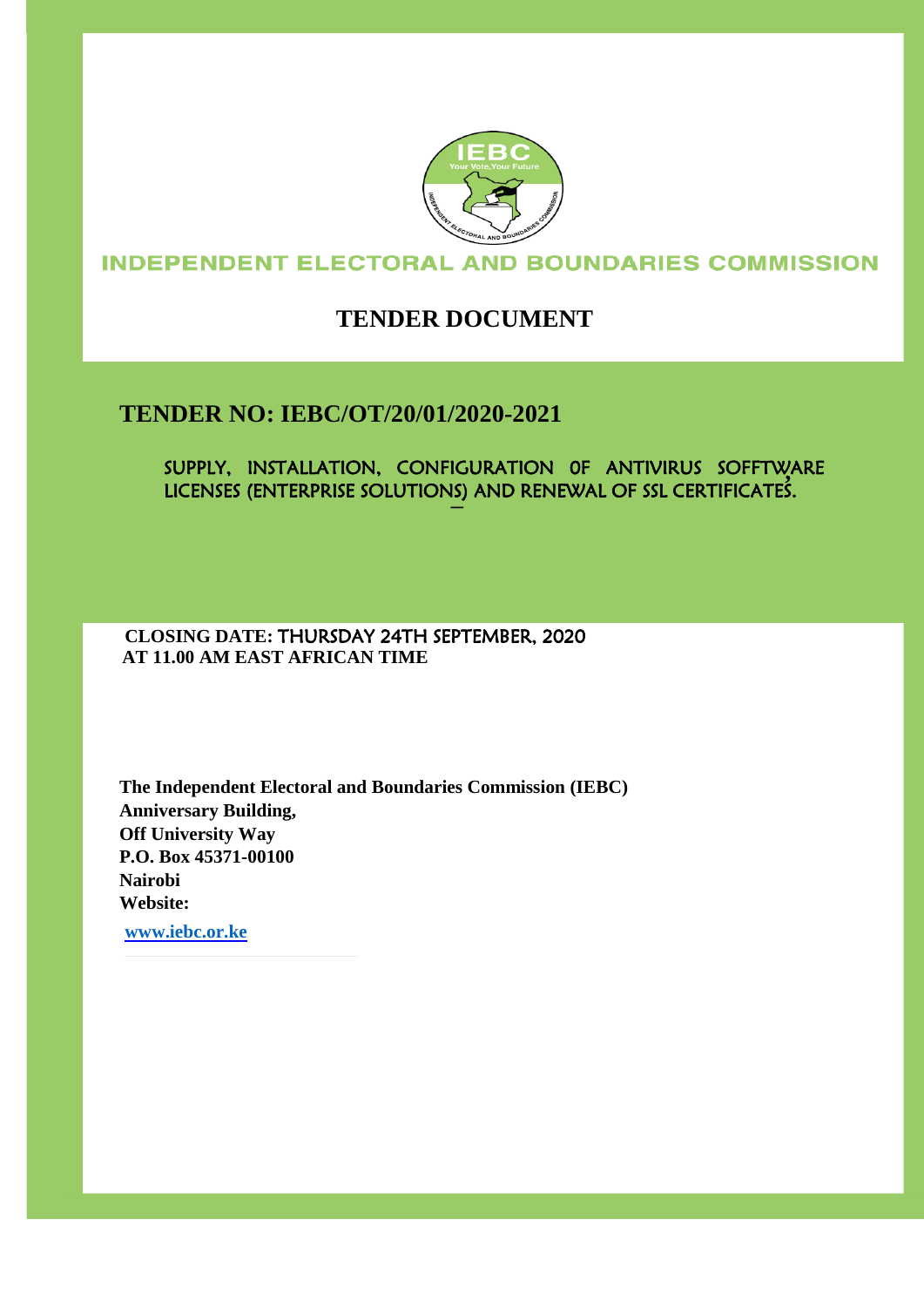| <b>TABLE OF CONTENTS</b>                                                                                                    |
|-----------------------------------------------------------------------------------------------------------------------------|
|                                                                                                                             |
|                                                                                                                             |
|                                                                                                                             |
|                                                                                                                             |
|                                                                                                                             |
|                                                                                                                             |
|                                                                                                                             |
|                                                                                                                             |
| PRICE SCHEDULE FOR SUPPLY, INSTALLATION, CONFIGURATION OF<br>ANTIVIRUS SOFTWARE LICENSES (ENTERPRISE SOLUTIONS) AND RENEWAL |
|                                                                                                                             |
|                                                                                                                             |
|                                                                                                                             |
|                                                                                                                             |
|                                                                                                                             |
|                                                                                                                             |
|                                                                                                                             |
|                                                                                                                             |
|                                                                                                                             |
|                                                                                                                             |
|                                                                                                                             |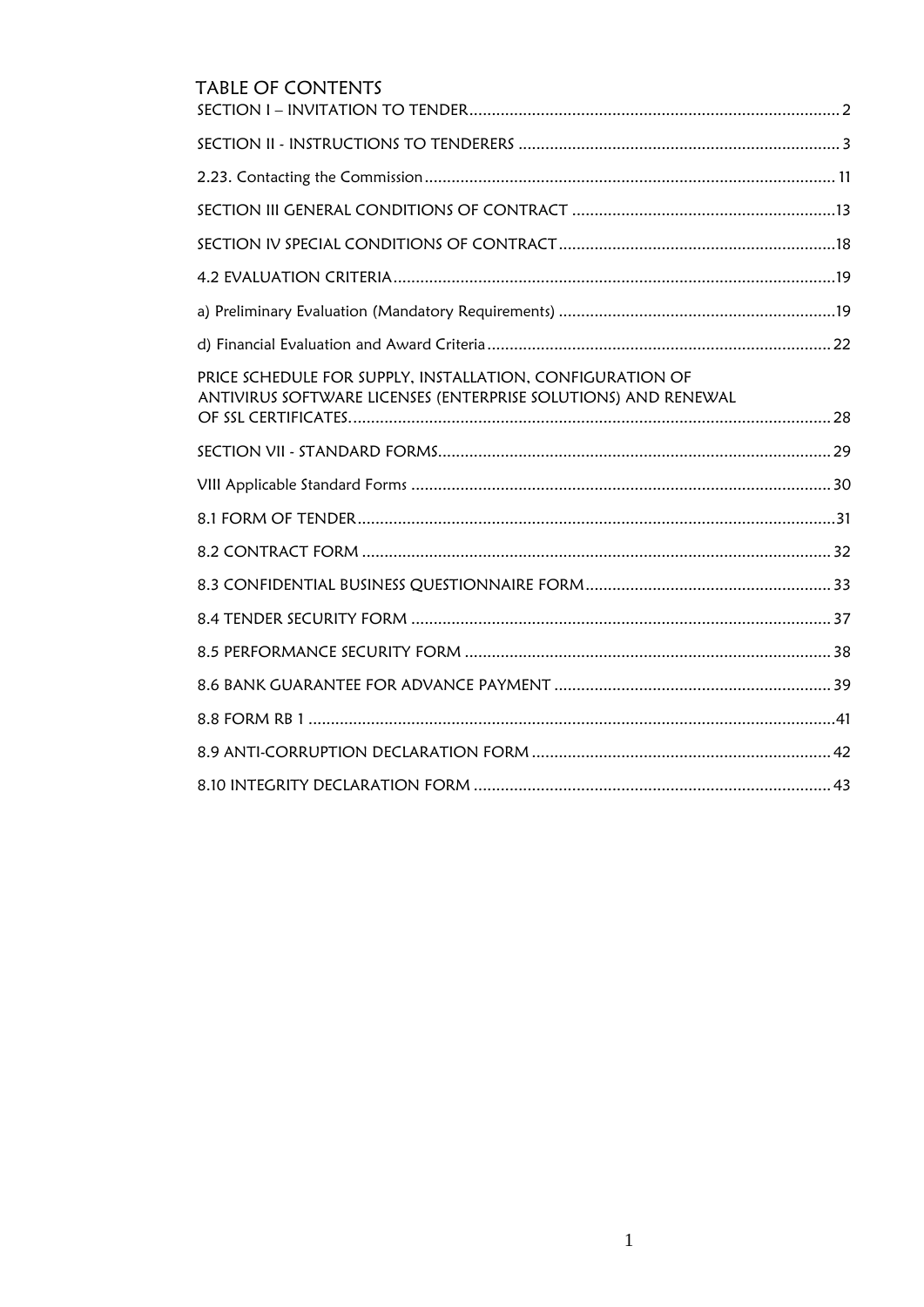## <span id="page-2-0"></span>SECTION I – INVITATION TO TENDER

Date: 16<sup>th</sup> September, 2020 Tender No. IEBC/OT/20/01/2020-2021

## SUPPLY, INSTALLATION, CONFIGURATION 0F ANTIVIRUS SOFTWARE LICENSES (ENTERPRISE SOLUTIONS) AND RENEWAL OF SSL CERTIFICATES

- 1.1 The Commission invites sealed bids from eligible service providers for Supply, Installation, Configuration of Antivirus software licenses (Enterprise Solutions) and Renewal of SSL Certificates for a period of three (3) years.
- 1.2 Interested eligible candidates may obtain further information from and inspect the tender documents at the Supply Chain Office, situated at the IEBC Headquarters on 5th Floor Anniversary Towers Room 525, during normal working hours.
- 1.3 A complete set of tender documents may be obtained by interested candidates by downloading free of charge from IEBC Website at [www.iebc.or.ke](http://www.iebc.or.ke/) [o](http://www.iebc.or.ke/)r [www.tenders.go.ke.](http://www.tenders.go.ke/) Tenderers who download the tender documents through the website are advised to registers at the Supply Chain Offices or email their contacts through info@iebc.or.ke before the closing date; to allow records and communication for any tender clarifications and addend[a](http://www.iebc.or.ke/) .
- 1.4 Tenders must be accompanied by a tender security of Ksh50,000 in the form of a BANK Guarantee from a reputable bank or a guarantee by an insurance company registered and licensed by the Insurance Regulatory Authority listed by the PPRA, payable to the Independent Electoral and Boundaries Commission.
- 1.5 Completed tender documents should be enclosed in plain sealed envelopes, marked with tender reference number and addressed to:

#### The Ag. Chief Executive Officer/Commission Secretary

## Independent Electoral and Boundaries Commission (IEBC) Anniversary Towers, University Way, Fifth Floor P O Box 45371 - 00100 Nairobi. Website: www.iebc.or.ke

and be deposited in the Tender Box at the Fifth Floor reception, Anniversary Towers, so as to be received on or before Thursday, 24th September, 2020 11:00 am East African Time

- 1.6 Prices quoted should be net inclusive of all taxes and delivery, in Kenya Shillings and shall remain valid for 120 days from the closing date of the tender.
- 1.7 Tenders will be opened immediately thereafter. The tenderers' representatives may access the tender opening proceedings through electronic means via a link that will be provided to bidders hence tenderers' are encouraged to register with the procuring entity once they download the tender document and provide their email address so as to share the link with them.

## Ag. Commission Secretary/CEO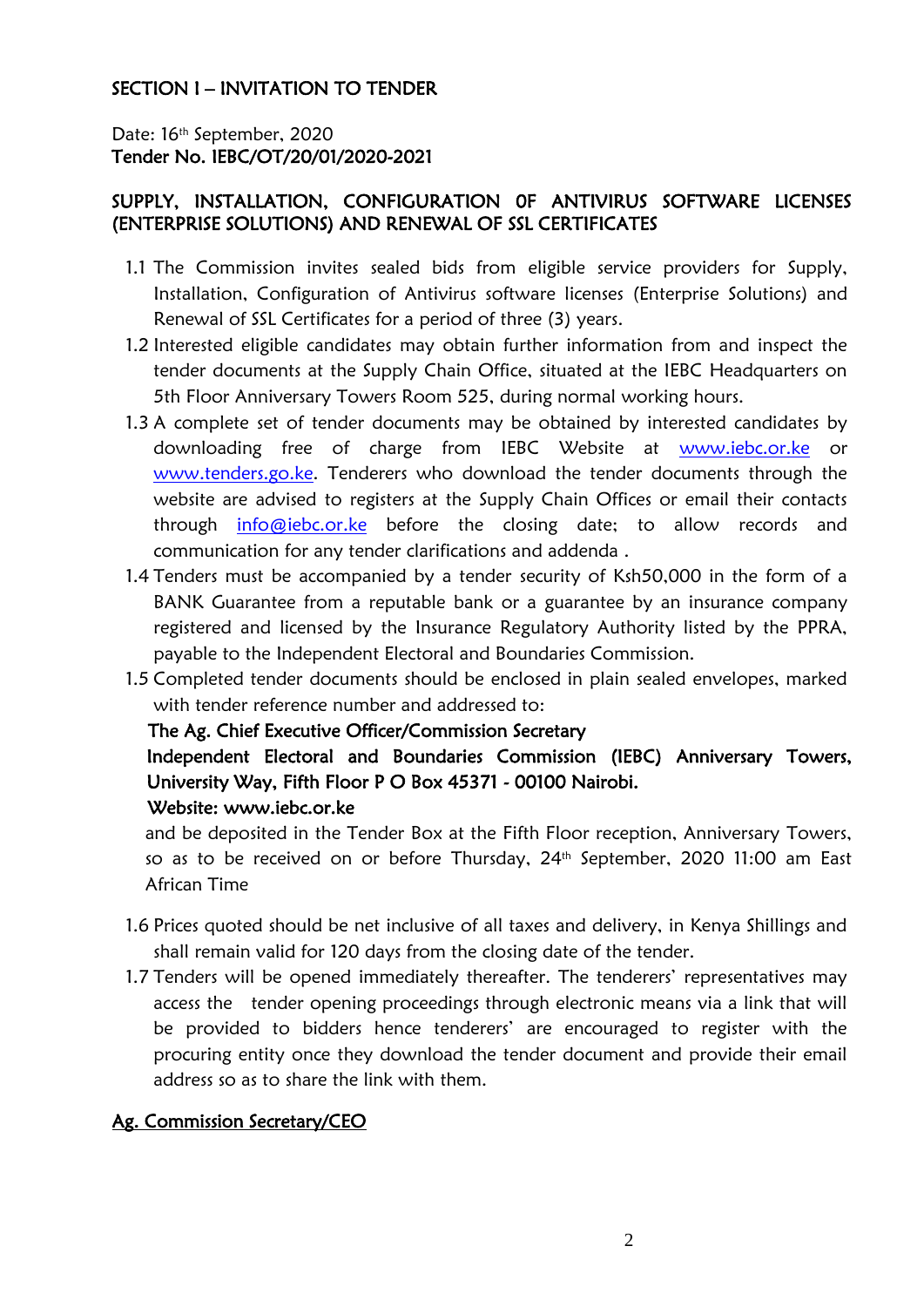## <span id="page-3-0"></span>SECTION II - INSTRUCTIONS TO TENDERERS 2.1 Eligible tenderers

- 2.1.1. This Invitation to tender is open to all tenderers eligible as described in the instructions to tenderers. Successful tenderers shall provide the services for the stipulated duration from the date of commencement (hereinafter referred to as the term) specified in the tender documents.
- 2.1.2. The Commission's employees, committee members, board members and their relative (spouse and children) are not eligible to participate in the tender unless where specially allowed under section 131 of the Act.
- 2.1.3. Tenderers shall provide the qualification information statement that the tenderer (including all members, of a joint venture and subcontractors) is not associated, or have been associated in the past, directly or indirectly, with a firm or any of its affiliates which have been engaged by the Commission to provide consulting services for the preparation of the design, specifications, and other documents to be used for the procurement of the services under this Invitation for tenders.
- 2.1.4 Tenderers involved in corrupt or fraudulent practices or debarred from participating in public procurement shall not be eligible.

## 2.2 Cost of tendering

- 2.2.1 The Tenderer shall bear all costs associated with the preparation and submission of its tender, and the Commission, will in no case be responsible or liable for those costs, regardless of the conduct or outcome of the tendering process.
- 2.2.2 The tender document shall be issued free of charge.
- 2.2.3 The Commission shall allow the tenderer to review the tender document free of charge before purchase.

## 2.3 Contents of tender documents

- 2.3.1. The tender document comprises of the documents listed below and addenda issued in accordance with clause 6 of these instructions to tenders
	- (i) Instructions to tenderers
	- (ii) General Conditions of Contract
	- (iii) Special Conditions of Contract
	- (iv) Schedule of Requirements
	- (v) Details of service
	- (vi) Form of tender
	- (vii) Price schedules
	- (viii) Contract form
	- (ix) Confidential business questionnaire form x) Tender security form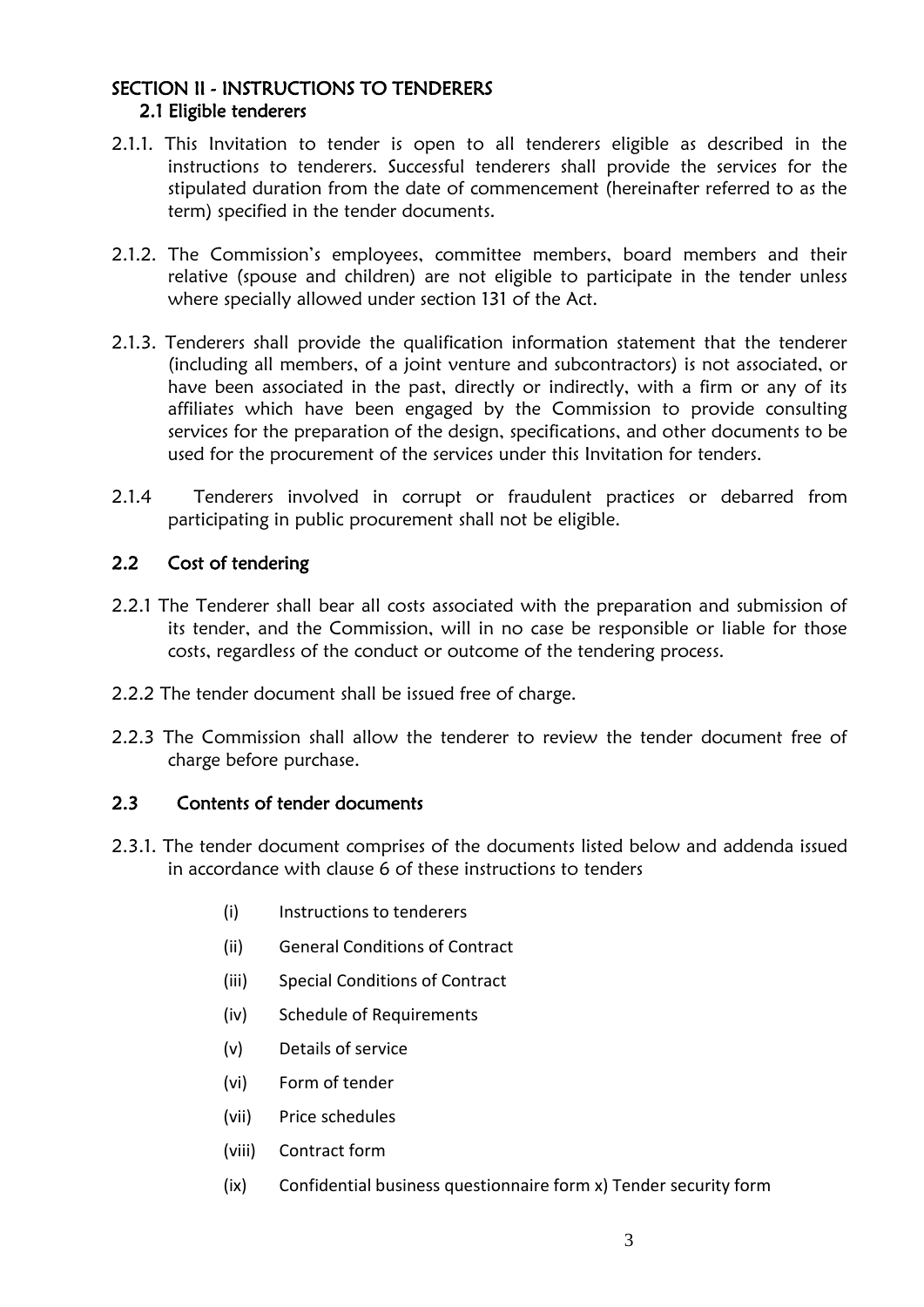- (x) Performance security form
- (xi) Principal's or manufacturers authorization form
- (xii) Declaration form
- 2.3.2. The Tenderer is expected to examine all instructions, forms, terms, and specifications in the tender documents. Failure to furnish all information required by the tender documents or to submit a tender not substantially responsive to the tender documents in every respect will be at the tenderers risk and may result in the rejection of its tender.

## 2.4 Clarification of Documents

- 2.4.1. A prospective candidate making inquiries of the tender document may notify the Commission in writing or by post, fax or email at the entity's address indicated in the Invitation for tenders. The Commission will respond in writing to any request for clarification of the tender documents, which it receives no later than seven (7) days prior to the deadline for the submission of tenders, prescribed by the Commission. Written copies of the Procuring entities response (including an explanation of the query but without identifying the source of inquiry) will be sent to all prospective tenderers who have received the tender documents"
- 2.4.2. The Commission shall reply to any clarifications sought by the tenderer within 3 days of receiving the request to enable the tenderer to make timely submission of its tender

#### 2.5 Amendment of documents

- 2.5.1. At any time prior to the deadline for submission of tenders, the Commission, for any reason, whether at its own initiative or in response to a clarification requested by a prospective tenderer, may modify the tender documents by issuing an addendum.
- 2.5.2. All prospective tenderers who have obtained the tender documents will be notified of the amendment by post, fax or email and such amendment will be binding on them.
- 2.5.3. In order to allow prospective tenderers reasonable time in which to take the amendment into account in preparing their tenders, the Commission, at its discretion, may extend the deadline for the submission of tenders.

#### 2.6 Language of tender

2.6.1. The tender prepared by the tenderer, as well as all correspondence and documents relating to the tender exchanged by the tenderer and the Commission, shall be written in English language. Any printed literature furnished by the tenderer may be written in another language provided they are accompanied by an accurate English translation of the relevant passages in which case, for purposes of interpretation of the tender, the English translation shall govern.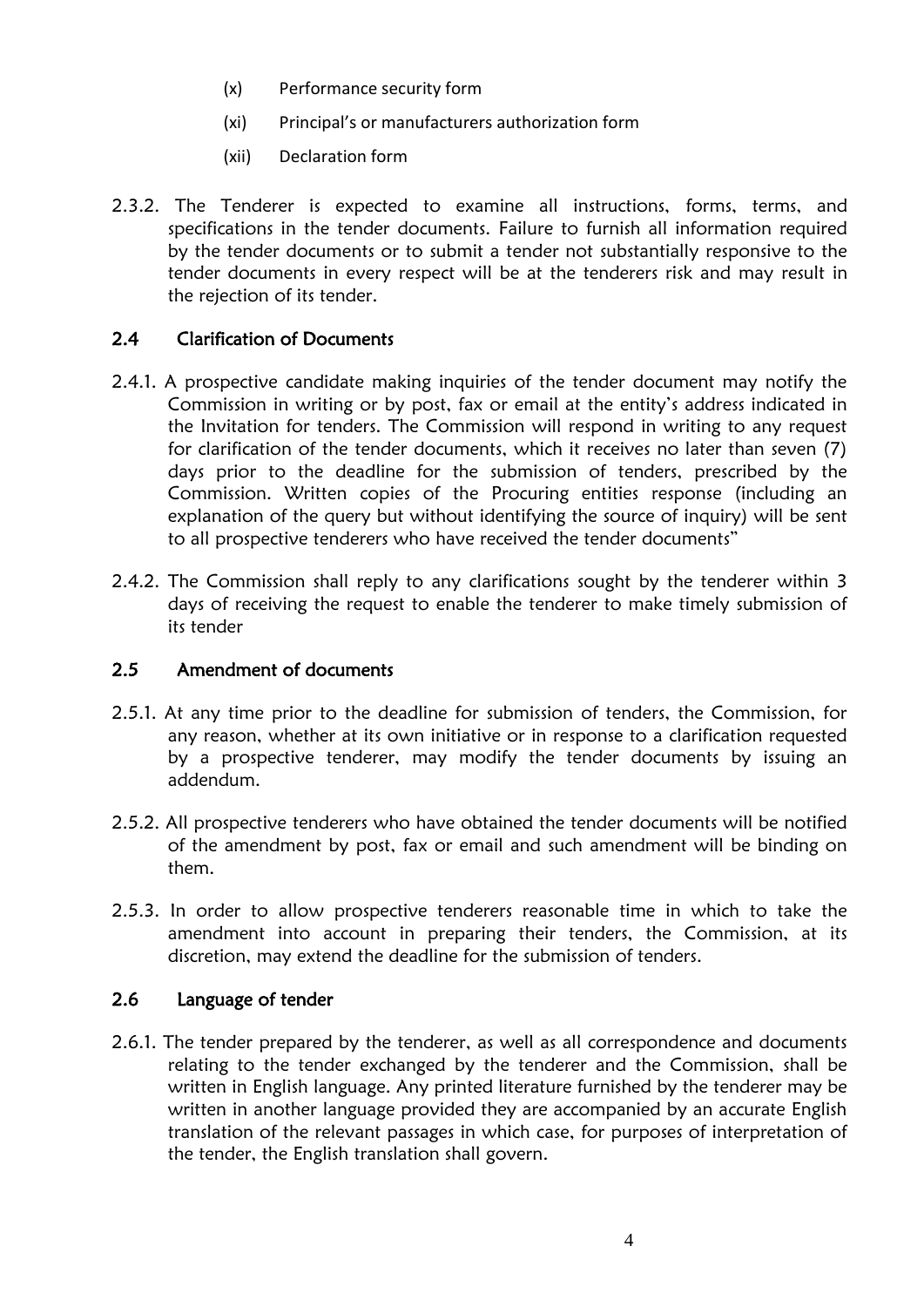## 2.7 Documents Comprising the Tender

The tender prepared by the tenderer shall comprise the following components:

- a) A Tender Form and a Price Schedule completed in accordance with paragraph 9, 10 and 11 below.
- b) Documentary evidence established in accordance with Clause 2.11 that the tenderer is eligible to tender and is qualified to perform the contract if its tender is accepted;
- c) Tender security furnished is in accordance with Clause 2.12
- d) Confidential business questionnaire

## 2.8 Form of Tender

2.8.1 The tenderers shall complete the Form of Tender and the appropriate Price Schedule furnished in the tender documents, indicating the services to be performed.

### 2.9 Tender Prices

- 2.9.1 The tenderer shall indicate on the Price schedule the unit prices where applicable and total tender prices of the services it proposes to provide under the contract.
- 2.9.2 Prices indicated on the Price Schedule shall be the cost of the services quoted including all customs duties and VAT and other taxes payable.
- 2.9.3 The total price quoted by the tenderers shall remain to be the absolute and final price for each year for a period of three (3) years.
- 2.9.4 Prices quoted by the tenderer shall remain fixed during the term of the contract unless otherwise agreed by the parties. A tender submitted with an adjustable price quotation will be treated as non-responsive and will be rejected, pursuant to paragraph 2.22.
- 2.9.5 Contract price variations shall not be allowed for contracts not exceeding one year (12 months)
- 2.9.6 Where contract price variation is allowed, the variation shall not exceed 10% of the original contract price.
- 2.9.7 Price variation requests shall be processed by the Commission within 30 days of receiving the request.

## 2.10 Tender Currencies

2.10.1 Prices shall be quoted in Kenya Shillings unless otherwise specified in the appendix to in Instructions to Tenderers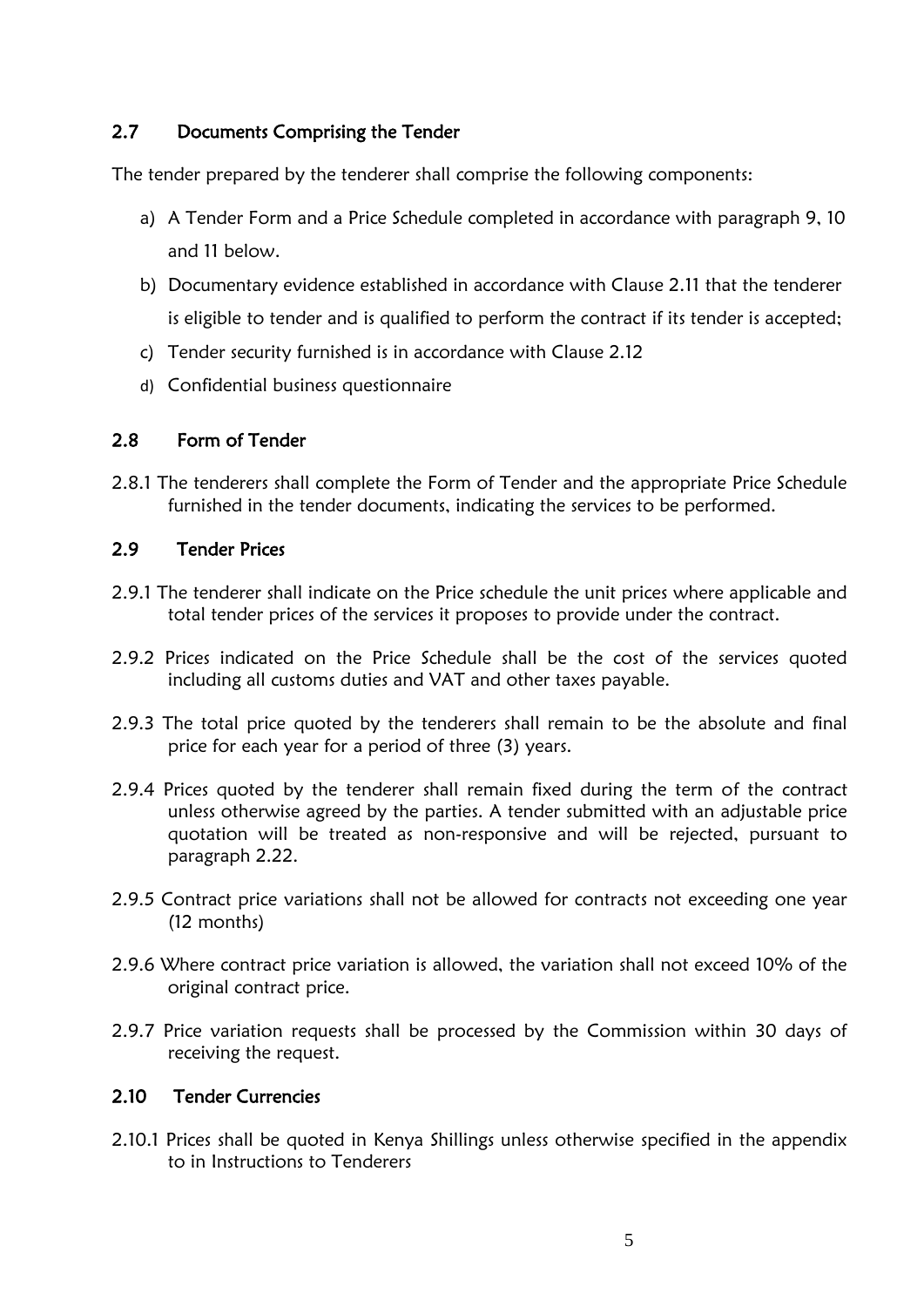### 2.11 Tenderers Eligibility and Qualifications.

- 2.11.1 Pursuant to Clause 2.1 the tenderer shall furnish, as part of its tender, documents establishing the tenderers eligibility to tender and its qualifications to perform the contract if its tender is accepted.
- 2.11.2 The documentary evidence of the tenderers qualifications to perform the contract if its tender is accepted shall establish to the Commission's satisfaction that the tenderer has the financial and technical capability necessary to perform the contract.

#### 2.12 Tender Security

- 2.12.1 The tenderer shall furnish, as part of its tender, a tender security for the amount and form specified in the Invitation to tender.
- 2.12.2 The tender security is required to protect the Commission against the risk of Tenderer's conduct which would warrant the security's forfeiture, pursuant to paragraph 2.12.7
- 2.12.3 The tender security shall be denominated in a Kenya Shillings or in another freely convertible currency and shall be in the form of:
	- a) A Bank guarantee from a reputable Bank
	- b) A guarantee by an insurance company registered and licensed by the

Insurance Regulatory Authority listed by the PPRA

- 2.12.4 Any tender not secured in accordance with paragraph 2.12.1 and 2.12.3 will be rejected by the Commission as non-responsive, pursuant to paragraph 2.20
- 2.12.5 Unsuccessful tenderer's security will be discharged or returned as promptly as possible as but not later than thirty (30) days after the expiration of the period of tender validity prescribed by the Commission.
- 2.12.6 The successful tenderer"s tender security will be discharged upon the tenderer signing the contract, pursuant to paragraph 2.26, and furnishing the performance security, pursuant to paragraph 2.27.1.
- 2.12.7 The tender security may be forfeited:

(a) If a tenderer withdraws its tender during the period of tender

validity specified by the Commission on the Tender Form; or

(b) In the case of a successful tenderer, if the tenderer fails:

- (i) To sign the contract in accordance with paragraph 2.26 or
- (ii) To furnish performance security in accordance with paragraph 2.27.1.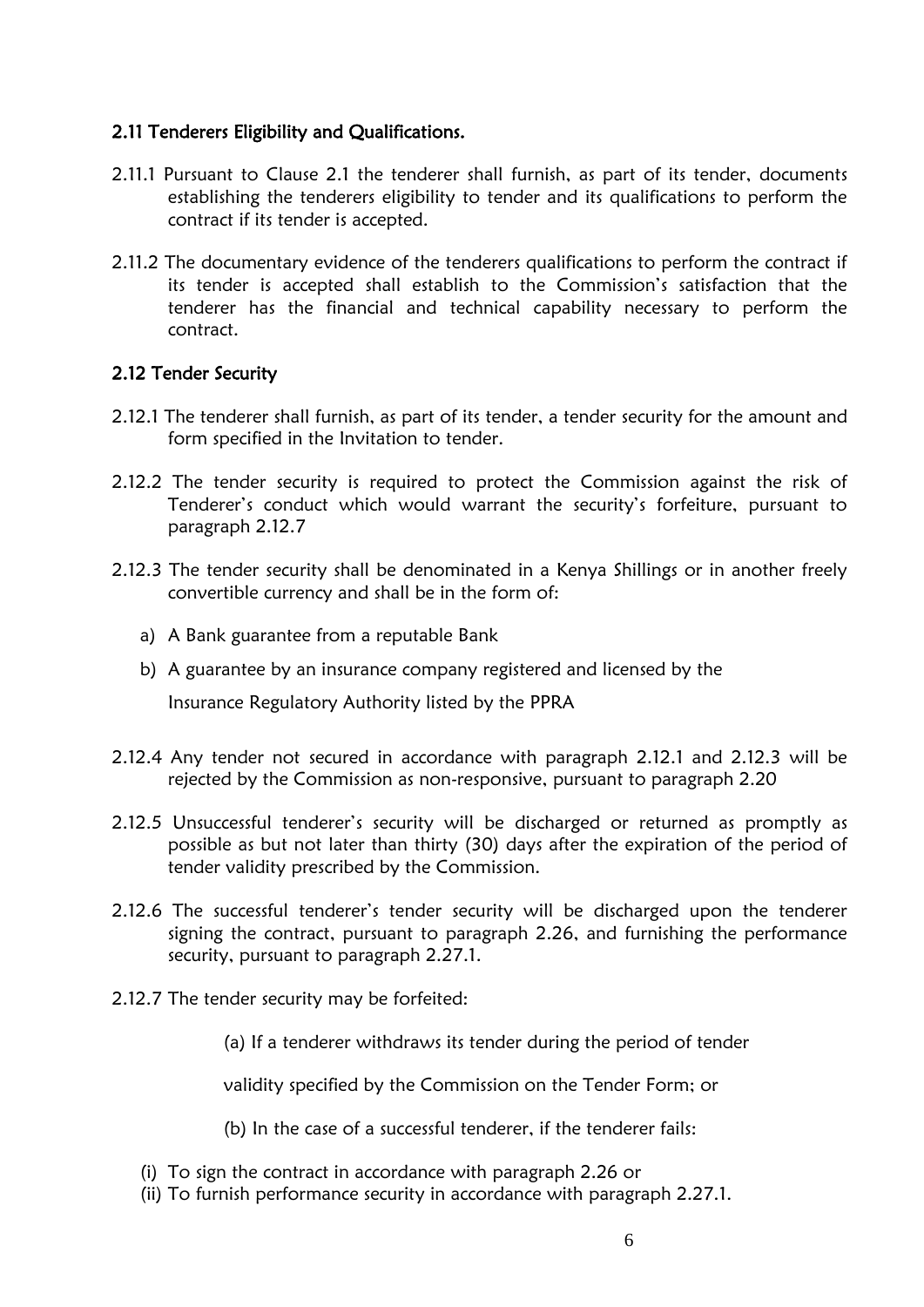(c) If the tenderer rejects, correction of an error in the tender.

## 2.13 Validity of Tenders

- 2.13.1 Tenders shall remain valid for 120 days or as specified in the invitation to tender after date of tender opening prescribed by the Commission, pursuant to paragraph 2.18. A tender valid for a shorter period shall be rejected by the Commission as nonresponsive.
- 2.13.2 In exceptional circumstances, the Commission may solicit the Tenderer's consent to an extension of the period of validity. The request and the responses thereto shall be made in writing. The tender security provided under paragraph 2.12 shall also be suitably extended. A tenderer may refuse the request without forfeiting its tender security. A tenderer granting the request will not be required nor permitted to modify its tender.

## 2.14 Format and Signing of Tender

- 2.14.1 The tenderer shall prepare two copies of the tender, clearly / marking each "ORIGINAL TENDER" and "COPY OF TENDER," as appropriate. In the event of any discrepancy between them, the original shall govern.
- 2.14.2 The original and all copies of the tender shall be typed or written in indelible ink and shall be signed by the tenderer or a person or persons duly authorized to bind the tenderer to the contract. All pages of the tender, except for unamended printed literature, shall be initialed by the person or persons signing the tender.
- 2.14.3 The tender shall have no interlineations, erasures, or overwriting except as necessary to correct errors made by the tenderer, in which case such corrections shall be initialed by the person or persons signing the tender.

## 2.15 Sealing and Marking of Tenders

- 2.15.1 The tenderer shall seal the original and each copy of the tender in separate envelopes, duly marking the envelopes as "ORIGINAL" and "COPY." The envelopes shall then be sealed in an outer envelope. The inner and outer envelopes shall:
	- a) be addressed to the Commission at the address given in the invitation to tender
	- b) Bear tender number and name in the invitation to tender and the words: "DO

NOT OPEN BEFORE Thursday, 24th September, 2020 11:00 am East African Time.

- 2.15.2 The inner envelopes shall also indicate the name and address of the tenderer to enable the tender to be returned unopened in case it is declared "late"
- 2.15.3 If the outer envelope is not sealed and marked as required by paragraph 2.15.2, the Commission will assume no responsibility for the tender"s misplacement or premature opening.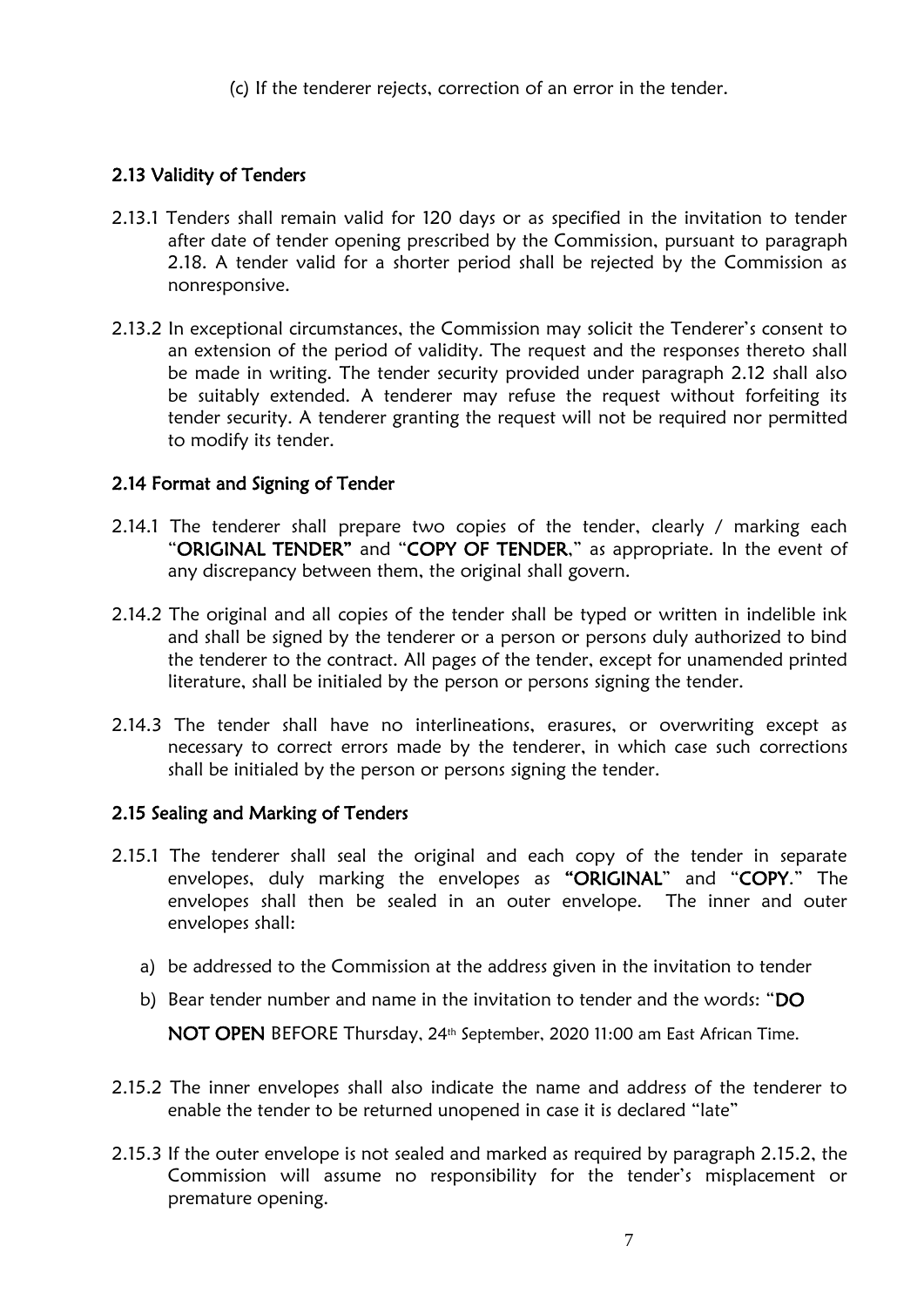#### 2.16 Deadline for Submission of Tenders

- 2.16.1 Tenders must be received by the Commission at the address specified under paragraph 2.15.2 no later than Thursday, 24th September, 2020 11:00 am East African Time.
- 2.16.2 The Commission may, at its discretion, extend this deadline for the submission of tenders by amending the tender documents in accordance with paragraph 6, in which case all rights and obligations of the Commission and candidates previously subject to the deadline will thereafter be subject to the deadline as extended.
- 2.16.3 Bulky tenders which will not fit in the tender box shall be received by the Commission as provided for in the appendix.

#### 2.17 Modification and withdrawal of tenders

- 2.17.1 The tenderer may modify or withdraw its tender after the tender"s submission, provided that written notice of the modification, including substitution or withdrawal of the tender's is received by the Commission prior to the deadline prescribed for the submission of tenders.
- 2.17.2 The Tenderer"s modification or withdrawal notice shall be prepared, sealed, marked, and dispatched in accordance with the provisions of paragraph 2.15. A withdrawal notice may also be sent by cable, but followed by a signed confirmation copy, postmarked no later than the deadline for submission of tenders.
- 2.17.3 No tender may be modified after the deadline for submission of tenders.
- 2.17.4 No tender may be withdrawn in the interval between the deadline for submission of tenders and the expiration of the period of tender validity specified by the tenderer on the Tender Form. Withdrawal of a tender during this interval may result in the Tenderer"s forfeiture of its tender security, pursuant to paragraph 2.12.7.
- 2.17.5 The Commission may at any time terminate procurement proceedings before contract award and shall not be liable to any person for the termination.
- 2.17.6 The Commission shall give prompt notice of the termination to the tenderers and on request give its reasons for termination within 14 days of receiving the request from any tenderer.

#### 2.18 Opening of Tenders

2.18.1 The Procuring entity will open all tenders in the presence of tenderers' representatives who choose to attend, on Thursday, 24th September, 2020 11:00 am East African Time and in the location specified in the invitation to tender. The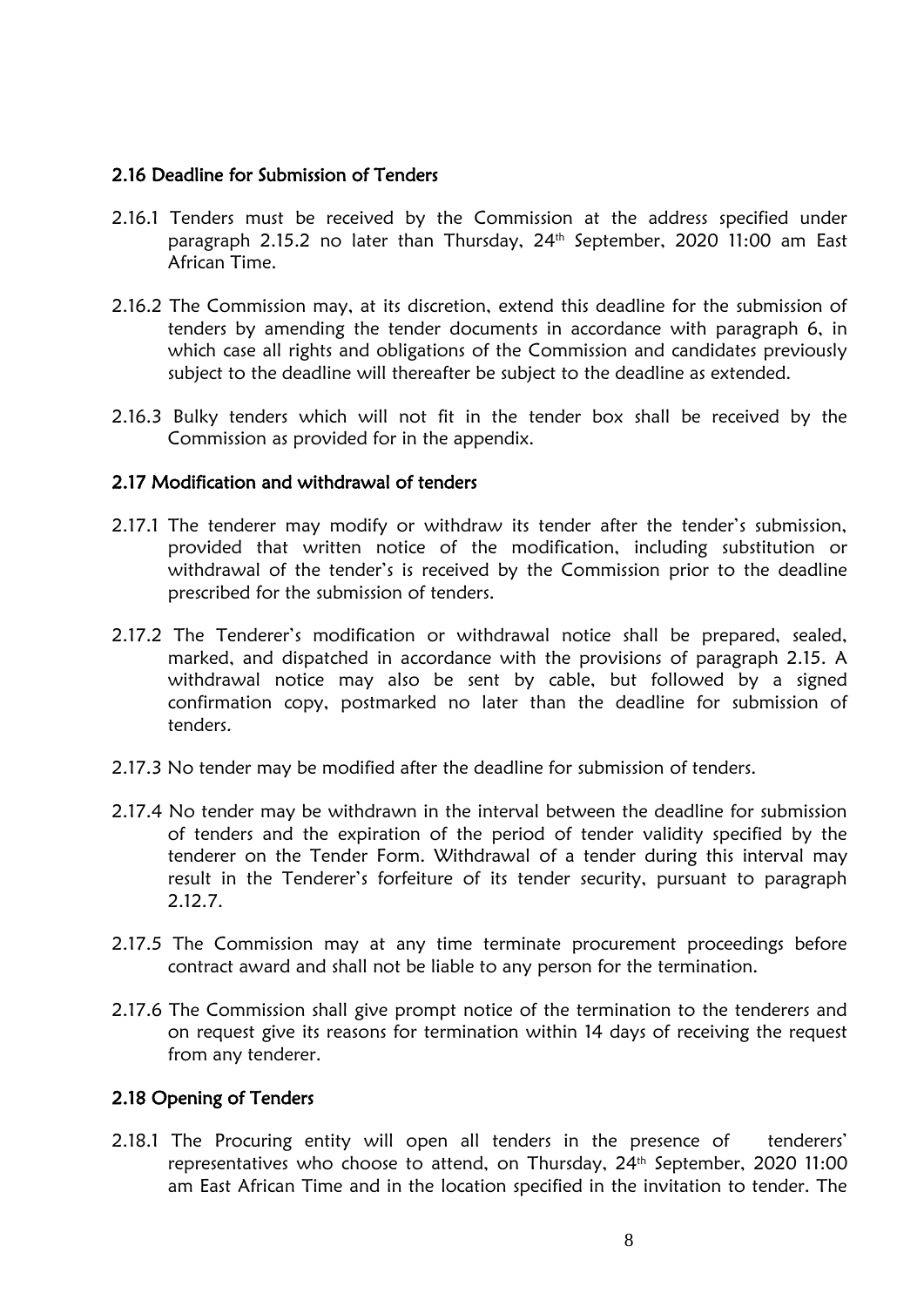tenderers" representatives may access the opening exercise through electronic means through a link that will be provided to bidders.

- 2.18.3 The tenderers' names, tender modifications or withdrawals, tender prices, discounts, and the presence or absence of requisite tender security and such other details as the Commission, at its discretion, may consider appropriate, will be announced at the opening.
- 2.18.4 The Commission will prepare minutes of the tender opening which will be submitted to the tenderers that accessed the tender opening register and will have made the request.

## 2.19 Clarification of tenders

- 2.19.1 To assist in the examination, evaluation and comparison of tenders the Commission may at its discretion, ask the tenderer for a clarification of its tender. The request for clarification and the response shall be in writing, and no change in the prices or substance shall be sought, offered, or permitted.
- 2.19.2 Any effort by the tenderer to influence the Commission in the Commission"s tender evaluation, tender comparison or contract award decisions may result in the rejection of the tenderers tender.

#### 2.20 Preliminary Examination and Responsiveness

- 2.20.1 The Commission will examine the tenders to determine whether they are complete, whether any computational errors have been made, whether required securities have been furnished whether the documents have been properly signed, and whether the tenders are generally in order.
- 2.20.2 Any errors in the submitted tender arising from a miscalculation of unit price, quantity, subtotal and total bid price shall be considered as a major deviation that affects the substance of the tender and shall lead to disqualification of the tender as non-responsive.
- 2.20.3 The Commission may waive any minor informality or non-conformity or irregularity in a tender which does not constitute a material deviation, provided such waiver does not prejudice or affect the relative ranking of any tenderer.
- 2.20.4 Prior to the detailed evaluation, the Commission will determine the substantial responsiveness of each tender to the tender documents. For purposes of these paragraphs, a substantially responsive tender is one which conforms to all the terms and conditions of the tender documents without material deviations. The Commission"s determination of a tender"s responsiveness is to be based on the contents of the tender itself without recourse to extrinsic evidence.
- 2.20.5 If a tender is not substantially responsive, it will be rejected by the Commission and may not subsequently be made responsive by the tenderer by correction of the non-conformity.

#### 2.21 Conversion to a single currency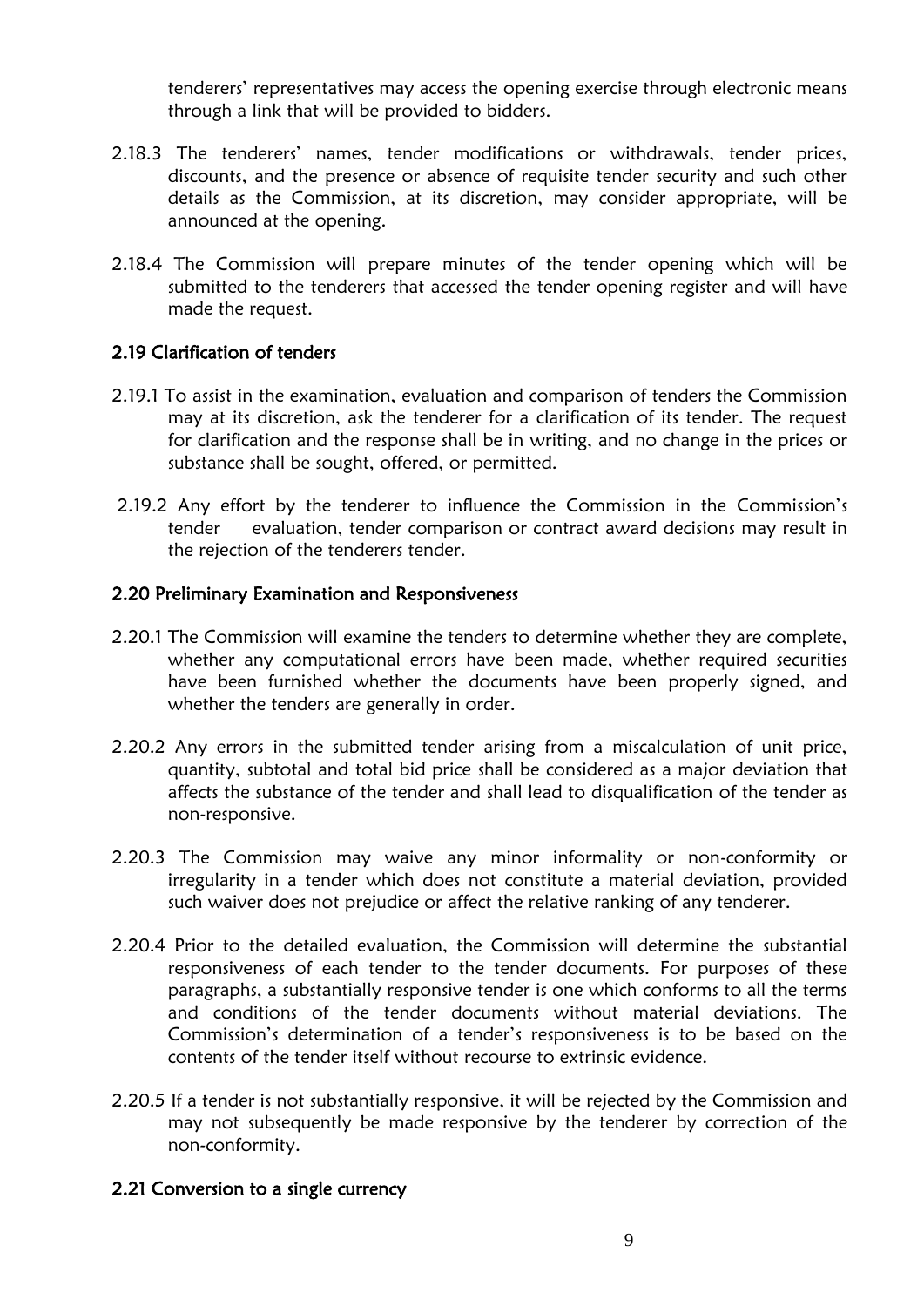2.21.1 Where other currencies are used, the Commission will convert those currencies to Kenya shillings using the selling exchange rate on the date of tender closing provided by the central bank of Kenya.

## 2.22 Evaluation and comparison of tenders.

- 2.22.1 The Commission will evaluate and compare the tenders which have been determined to be substantially responsive, pursuant to paragraph 2.20
- 2.22.2 The comparison shall be of the price including all costs as well as duties and taxes payable on all the materials to be used in the provision of the services.
- 2.22.3 The Commission"s evaluation of a tender will take into account, in addition to the tender price, the following factors, in the manner and to the extent indicated in paragraph 2.22.4 and in the technical specifications:
	- (a) Operational plan proposed in the tender;
	- (b) Deviations in payment schedule from that specified in the Special Conditions of Contract;
- 2.22.4 Pursuant to paragraph 2.22 the following evaluation methods will be applied:

## (a) Operational Plan.

The Commission requires that the services under the Invitation for Tenders shall be performed at the time specified in the Schedule of Requirements. Tenders offering to perform longer than the Commission's required delivery time will be treated as nonresponsive and rejected.

## (b) Deviation in payment schedule.

Tenderers shall state their tender price for the payment on a schedule outlined in the special conditions of contract. Tenders will be evaluated on the basis of this base price. Tenderers are, however, permitted to state an alternative payment schedule and indicate the reduction in tender price they wish to offer for such alternative payment schedule.

The Commission may consider the alternative payment schedule offered by the selected tenderer.

- 2.22.5 The tender evaluation committee shall evaluate the tender within 30 days from the date of opening the tender.
- 2.22.6 To qualify for contract awards, the tenderer shall have the following:
	- a) Necessary qualifications, capability experience, services, equipment and facilities to provide what is being procured.
	- b) Legal capacity to enter into a contract for procurement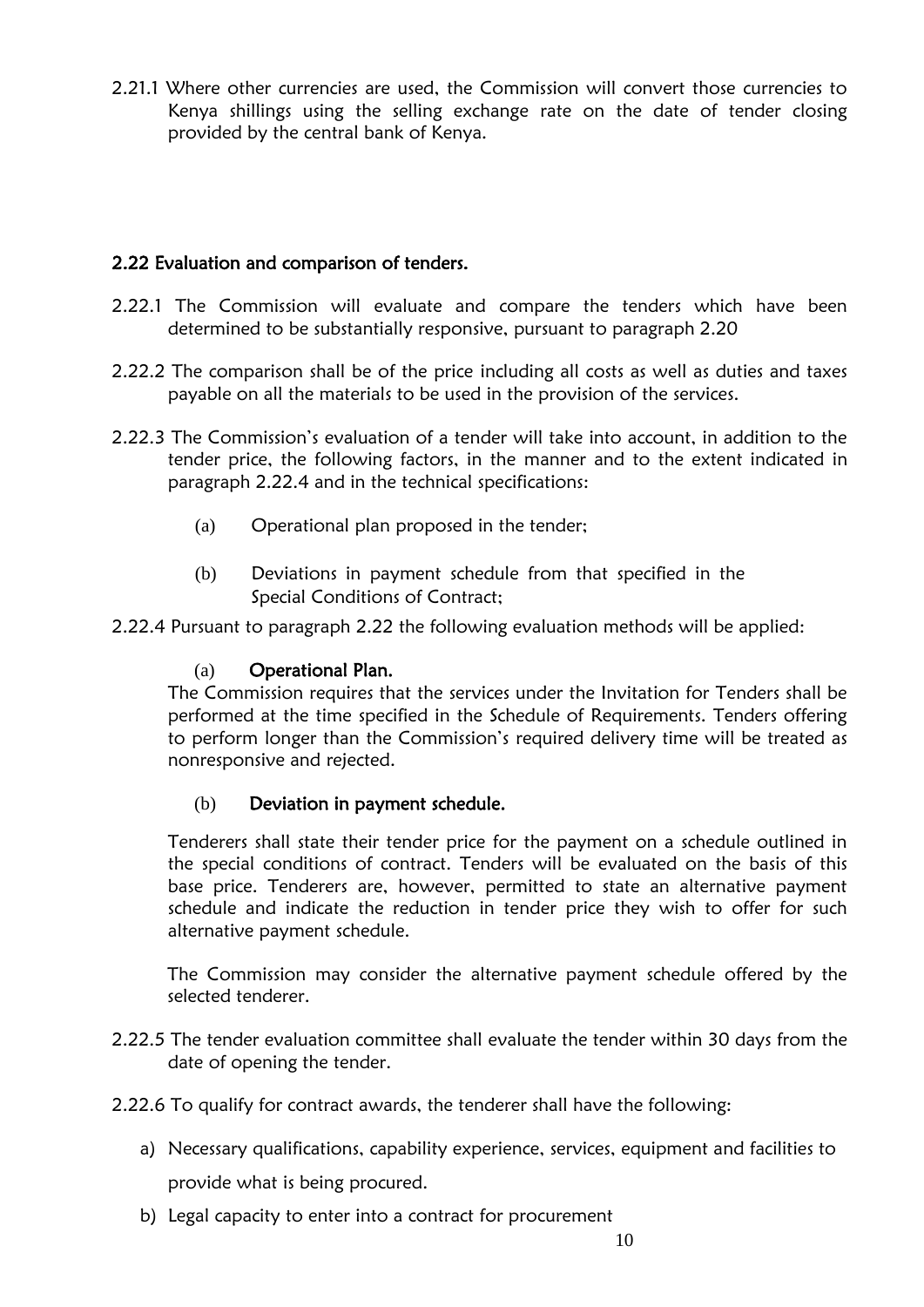- c) Shall not be insolvent, in receivership, bankrupt or in the process of being wound up and is not the subject of legal proceedings relating to the foregoing
- d) Shall not be debarred from participating in public procurement.

## <span id="page-11-0"></span>2.23. Contacting the Commission

- 2.23.1 Subject to paragraph 2.19, no tenderer shall contact the Commission on any matter relating to its tender, from the time of the tender opening to the time the contract is awarded.
- 2.23.2 Any effort by a tenderer to influence the Commission in its decisions on tender evaluation tender comparison or contract award may result in the rejection of the tenderers tender.

## 2.24 Award of Contract

## a) Post qualification

- 2.24.1 In the absence of pre-qualification, the Commission will determine to its satisfaction whether the tenderer that is selected as having submitted the lowest evaluated responsive tender is qualified to perform the contract satisfactorily.
- 2.24.2 The determination will take into account the tenderer's financial and technical capabilities. It will be based upon an examination of the documentary evidence of the tenderers qualifications submitted by the tenderer, as well as such other information as the Commission deems necessary and appropriate.
- 2.24.3 An affirmative determination will be a prerequisite for award of the contract to the tenderer. A negative determination will result in rejection of the Tenderer's tender, in which event the Commission will proceed to the next lowest evaluated tender to make a similar determination of that Tenderer"s capabilities to perform satisfactorily.

## b) Award Criteria

- 2.24.4 Subject to paragraph 2.24 the Commission will award the contract to the successful tenderer whose tender has been determined to be substantially responsive and has been determined to be the lowest evaluated tender, provided further that the tenderer is determined to be qualified to perform the contract satisfactorily.
- 2.24.5 The Commission reserves the right to accept or reject any tender and to annul the tendering process and reject all tenders at any time prior to contract award, without thereby incurring any liability to the affected tenderer or tenderers or any obligation to inform the affected tenderer or tenderers of the grounds for the Commission"s action. If the Commission determines that none of the tenderers is responsive; the Commission shall notify each tenderer who submitted a tender.
- 2.24.6 A tenderer who gives false information in the tender document about its qualification or who refuses to enter into a contract after notification of contract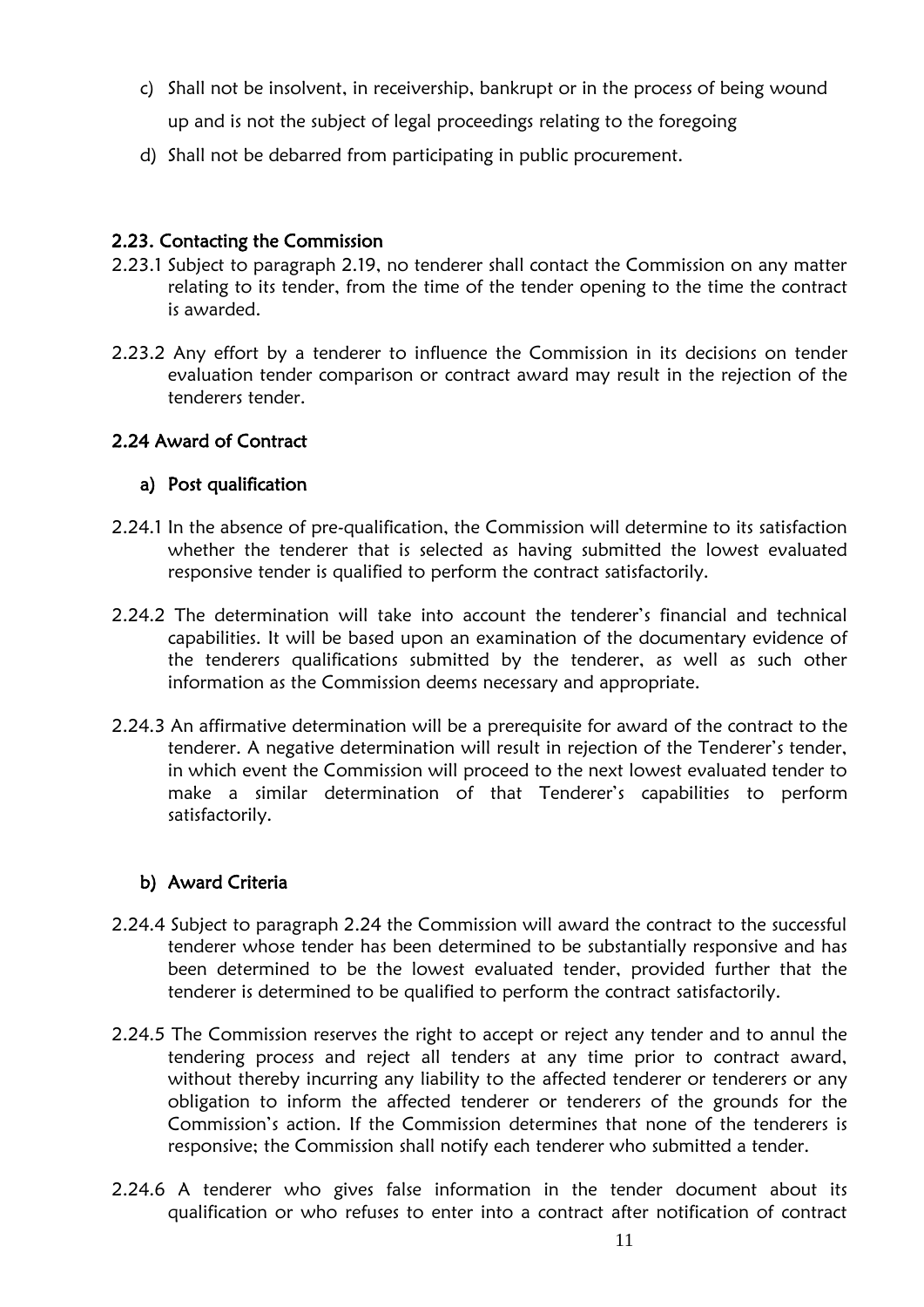award shall be considered for debarment from participating in future public procurement.

## 2.25 Notification of award

- 2.25.1 Prior to the expiration of the period of tender validity, the Commission will notify the successful tenderer in writing that its tender has been accepted.
- 2.25.2 The notification of award will signify the formation of the Contract subject to the signing of the contract between the tenderer and the Commission pursuant to clause 2.24. Simultaneously the other tenderers shall be notified that their tenders have not been successful.
- 2.25.3 Upon the successful Tenderer"s furnishing of the performance security pursuant to paragraph 2.27.1, the Commission will promptly notify each unsuccessful Tenderer and will discharge its tender security, pursuant to paragraph 2.12

## 2.26 Signing of Contract

- 2.26.1 At the same time as the Commission notifies the successful tenderer that its tender has been accepted, the Commission will simultaneously inform the other tenderers that their tenders have not been successful.
- 2.26.2 Within fourteen (14) days of receipt of the Contract Form, the successful tenderer shall sign and date the contract and return it to the Commission.
- 2.26.3 The parties to the contract shall have it signed within 30 days from the date of notification of contract award unless there is an administrative review request.

## 2.27 Performance Security

- 2.27.1 Within thirty (30) days of the receipt of notification of award from the Commission, the successful tenderer shall furnish the performance security in accordance with the Conditions of Contract, in the Performance Security Form provided in the tender documents, or in another form acceptable to the Commission.
- 2.27.2 Failure of the successful tenderer to comply with the requirement of paragraph 2.28 or paragraph 2.27.1 shall constitute sufficient grounds for the annulment of the award and forfeiture of the tender security, in which event the Commission may make the award to the next lowest evaluated or call for new tenders.

## 2.28 Corrupt or Fraudulent Practices

- 2.28.1 The Commission requires that tenderers observe the highest standard of ethics during the procurement process and execution of contracts. A tenderer shall sign a declaration that he has not and will not be involved in corrupt or fraudulent practices.
- 2.28.2 The Commission will reject a proposal for award if it determines that the tenderer recommended for award has engaged in corrupt or fraudulent practices in competing for the contract in question;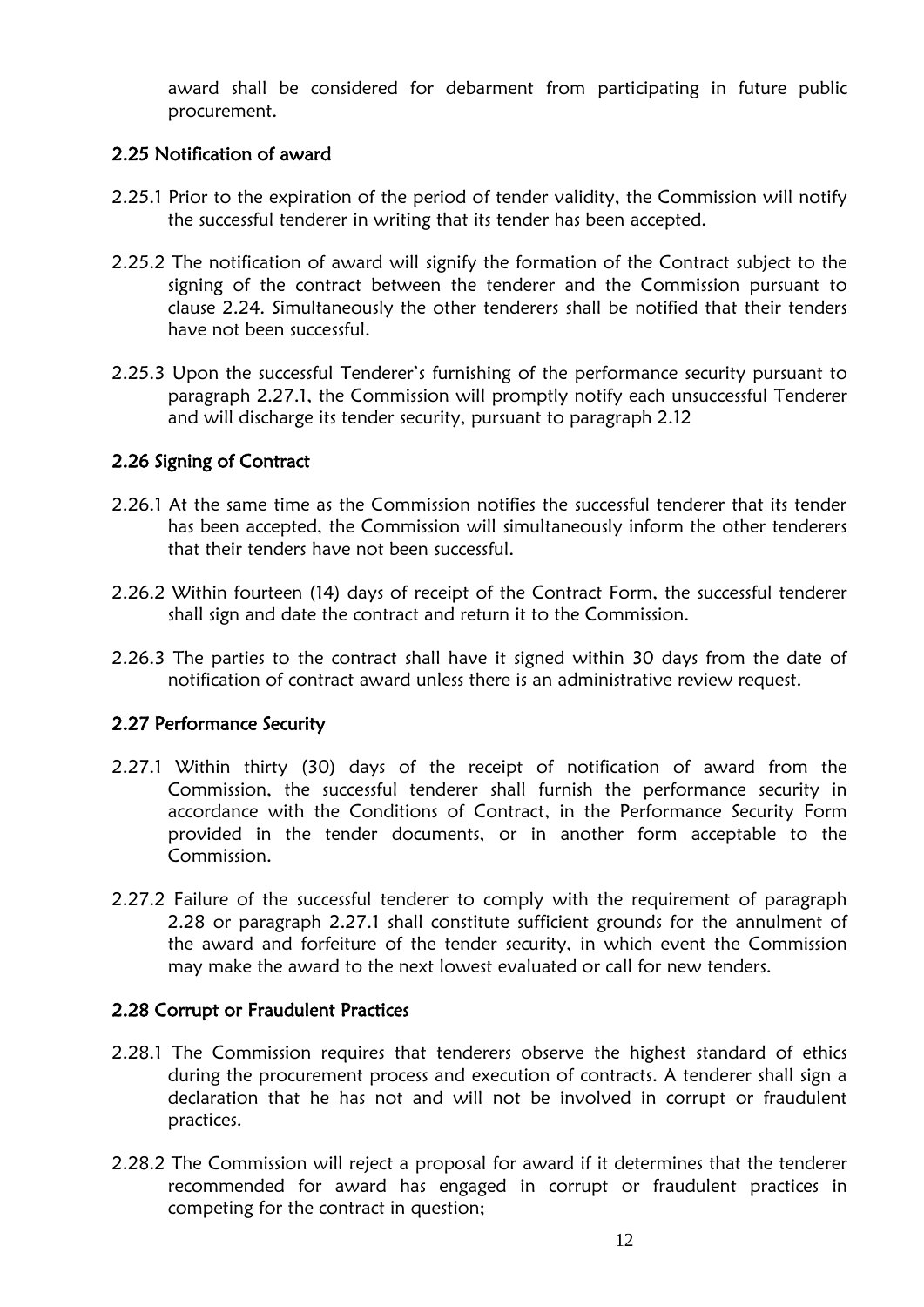2.28.3 Further, a tenderer who is found to have indulged in corrupt or fraudulent practices risks being debarred from participating in public procurement in Kenya.

### Appendix to instructions to tenderers

The following information for procurement of services shall complement or amend the provisions of the instructions to tenderers. Wherever there is a conflict between the provisions of the instructions to tenderers and the provisions of the appendix, the provisions of the appendix herein shall prevail over those of the instructions to tenderers

| Instructions<br>to<br>tenderers | Particulars of appendix to instructions to tenderers                                                                                                                                                                                                                                                                                                                        |
|---------------------------------|-----------------------------------------------------------------------------------------------------------------------------------------------------------------------------------------------------------------------------------------------------------------------------------------------------------------------------------------------------------------------------|
| 2.1                             | Authorized resellers                                                                                                                                                                                                                                                                                                                                                        |
| 2.10                            | Price Quoted shall be in Kenya Shillings                                                                                                                                                                                                                                                                                                                                    |
| 2.11                            | Particulars of eligibility and qualifications documents of evidence<br>required.                                                                                                                                                                                                                                                                                            |
| 2.12                            | The tender security is Kshs. 50,000.00(Kenya Shillings fifty<br>thousand only) A bank guarantee in form of bank guaranty/or<br>insurance guarantee approved by the Insurance Regulatory<br>Authority.                                                                                                                                                                       |
| 2.14.1                          | The bidders must submit one (1) ORIGINAL bid document and<br>one (1) COPY of the bid document                                                                                                                                                                                                                                                                               |
| 2.18                            | Tender will be opened on the same day Thursday, 24 <sup>th</sup> September,<br>2020 11:00 am East African Time. Tenderers' representatives who<br>choose to attend in the location specified in the invitation to<br>tender. The tenderers' representatives may access the opening<br>exercise through electronic means through a link that will be<br>provided to bidders. |
| 2.20.2                          | Any errors in the submitted tender arising from a miscalculation of<br>unit price, quantity, subtotal and total bid price shall be<br>considered as a major deviation that affects the substance of the<br>tender and shall lead to disqualification of the tender as non-<br>responsive.                                                                                   |
| 2.24                            | Particulars of post - qualification if applicable                                                                                                                                                                                                                                                                                                                           |
| 2.27                            | Performance security (in form of bank guarantee) equivalent to<br>10% of the tender sum required Within Thirty (30) days of the<br>receipt of notification of award                                                                                                                                                                                                         |

## SECTION III GENERAL CONDITIONS OF CONTRACT

## <span id="page-13-0"></span>3.1 Definitions

a) In this contract the following terms shall be interpreted as indicated: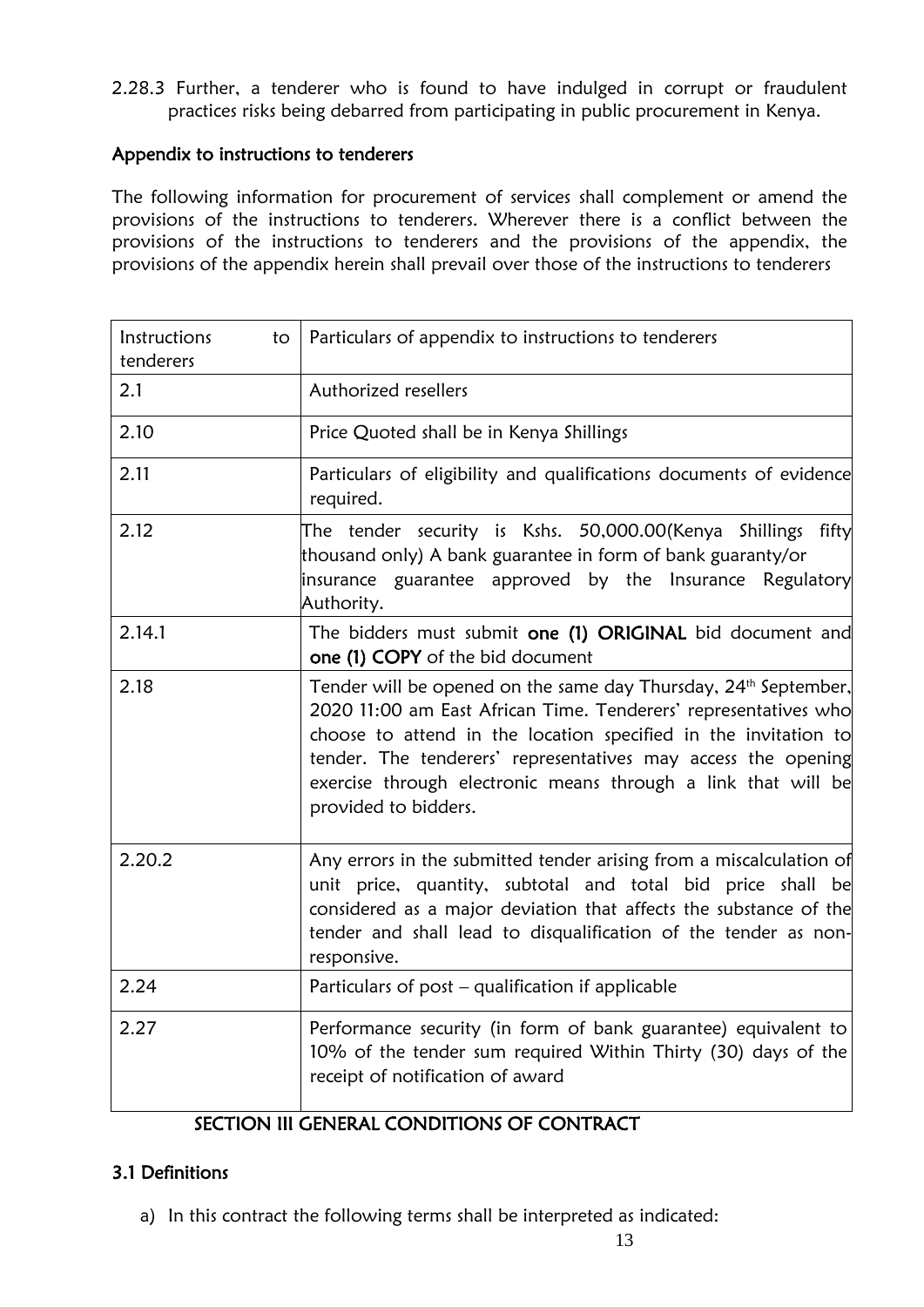- b) "The contract" means the agreement entered into between the Commission and the tenderer as recorded in the Contract Form signed by the parties, including all attachments and appendices thereto and all documents incorporated by reference therein.
- c) "The Contract Price" means the price payable to the tenderer under the Contract for the full and proper performance of its contractual obligations.
- d) "The services" means services to be provided by the contractor including materials and incidentals which the tenderer is required to provide to the Commission under the Contract.
- e) "The Commission" means the organization sourcing for the services under this Contract.
- f) "The contractor means the individual or firm providing the services under this Contract.
- g) "GCC" means general conditions of contract contained in this section
- h) "SCC" means the special conditions of contract
- i) "Day" means calendar day

#### 3.2 Application

These General Conditions shall apply to the extent that they are not superseded by provisions of other part of contract.

#### 3.3 Standards

3.3.1 The services provided under this Contract shall conform to the 7 standards mentioned in the Schedule of requirements

## 3.4 Patent Right"s

The tenderer shall indemnify the Commission against all third-party claims of infringement of patent, trademark, or industrial design tights arising from use of the services under the contract or any part thereof.

#### 3.5 Performance Security

Within Thirty (30) days of receipt of the notification of Contract award, the successful tenderer shall furnish to the Commission the performance security where applicable in the amount specified in Special Conditions of Contract.

3.5.1 The proceeds of the performance security shall be payable to the Commission as compensation for any loss resulting from the Tenderer"s failure to complete its obligations under the Contract.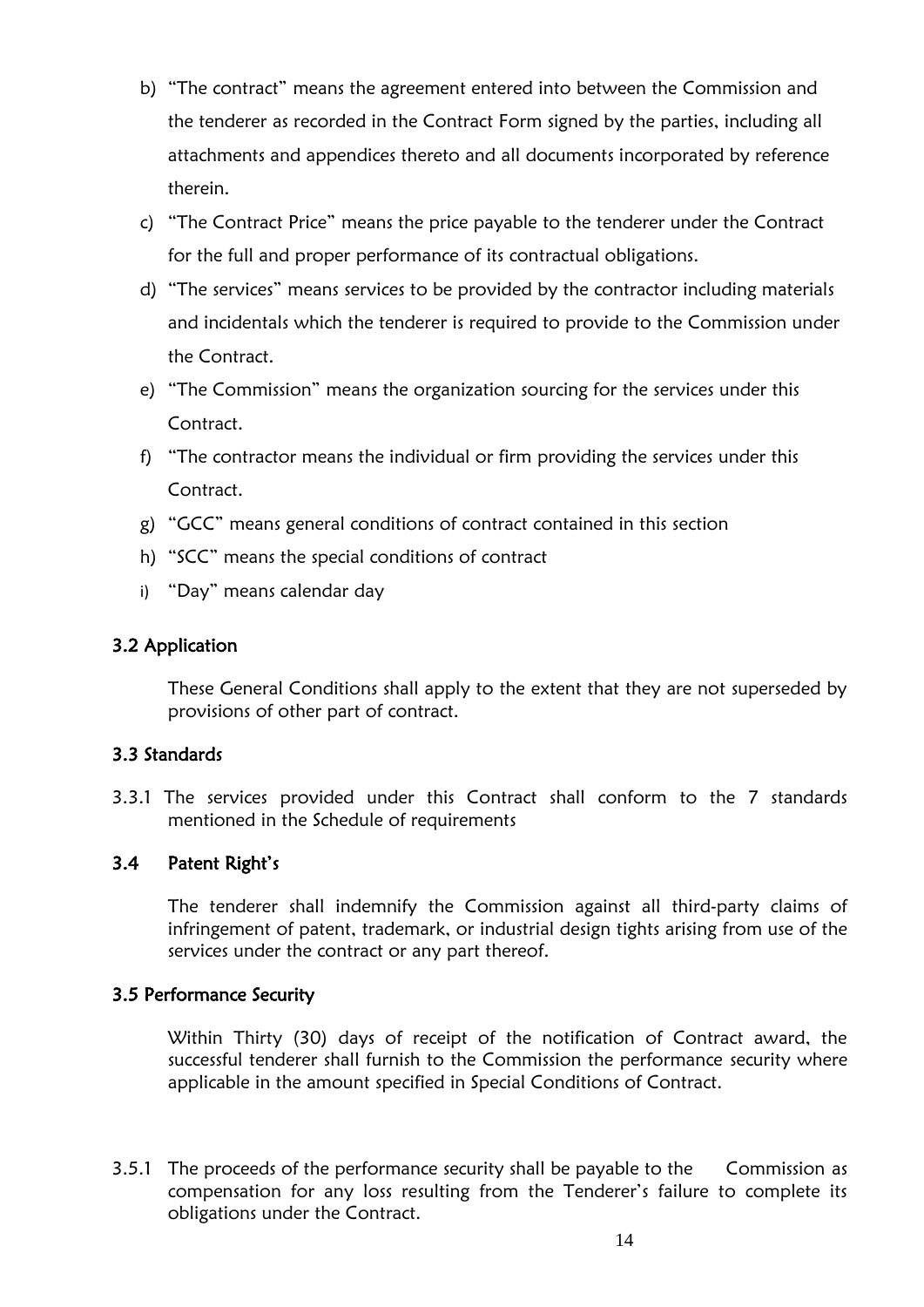- 3.5.2 The performance security shall be denominated in the currency of the Contract, or in a freely convertible currency acceptable to the Commission and shall be in the form of:
	- a) A bank guarantee.
	- b) Such insurance guarantee approved by PPRA.
- 3.5.3 The performance security will be discharged by the Commission and returned to the candidate not later than thirty (30) days following the date of completion of the tenderer's performance of obligations under the contract, including any warranty obligations under the contract.

#### 3.6 Inspections and Tests

- 3.6.1 The Commission or its representative shall have the right to inspect and/or to test the services to confirm their conformity to the Contract specifications. The Commission shall notify the tenderer in writing, in a timely manner, of the identity of any representatives retained for these purposes.
- 3.6.2 The inspections and tests may be conducted on the premises of the tenderer or its subcontractor(s). If conducted on the premises of the tenderer or its subcontractor(s), all reasonable facilities and assistance, including access to drawings and production data, shall be furnished to the inspectors at no charge to the Commission.
- 3.6.3 Should any inspected or tested services fail to conform to the Specifications, the Commission may reject the services, and the tenderer shall either replace the rejected services or make alterations necessary to meet specification requirements free of cost to the Commission.
- 3.6.4 Nothing in paragraph 3.7 shall in any way release the tenderer from any warranty or other obligations under this Contract.

#### 3.7 Payment

3.7.1 The method and conditions of payment to be made to the tenderer under this Contract shall be specified in SCC

#### 3.8 Prices

Prices charged by the contractor for services performed under the Contract shall not, with the exception of any Price adjustments authorized in SCC, vary from the prices by the tenderer in its tender or in the Commission's request for tender validity extension as the case may be. No variation in or modification to the terms of the contract shall be made except by written amendment signed by the parties.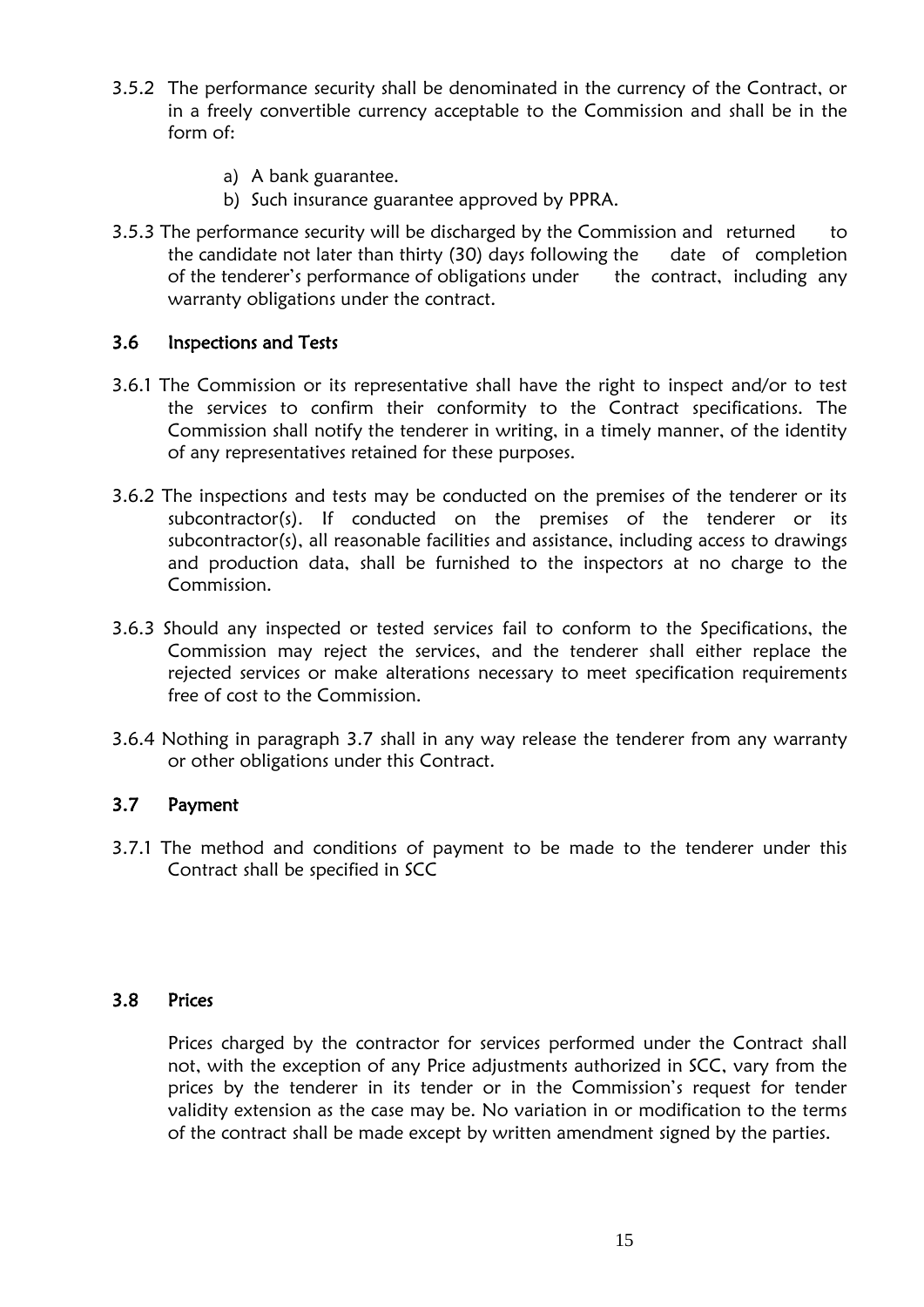## 3.9 Assignment

The tenderer shall not assign, in whole or in part, its obligations to perform under this contract, except with the Commission's prior written consent.

## 3.10 Termination for Default

The Commission may, without prejudice to any other remedy for breach of Contract, by written notice of default sent to the tenderer, terminate this Contract in whole or in part:

- a) if the tenderer fails to provide any or all of the services within the period(s) specified in the Contract, or within any extension thereof granted by the Commission.
- b) If the tenderer fails to perform any other obligation(s) under the Contract. if the tenderer, in the judgment of the Commission has engaged in corrupt or fraudulent practices in competing for or in executing the Contract.
- c) In the event the Commission terminates the Contract in whole or in part, it may procure, upon such terms and in such manner as it deems appropriate, services similar to those undelivered, and the tenderer shall be liable to the Commission for any excess costs for such similar services.

## 3.11 Termination of insolvency

The Commission may at the anytime terminate the contract by giving written notice to the contractor if the contractor becomes bankrupt or otherwise insolvent. In this event, termination will be without compensation to the contractor, provided that such termination will not produce or affect any right of action or remedy, which has accrued or will accrue thereafter to the Commission.

## 3.12 Termination for convenience

- 3.12.1 The Commission by written notice sent to the contractor may terminate the contract in whole or in part, at any time for its convenience. The notice of termination shall specify that the termination is for the Commission convenience, the extent to which performance of the contractor of the contract is terminated and the date on which such termination becomes effective.
- 3.12.2 For the remaining part of the contract after termination the Commission may elect to cancel the services and pay to the contractor on agreed amount for partially completed services.

## 3.13 Resolution of disputes

The Commission's and the contractor shall make every effort to resolve amicably by direct informal negotiations any disagreement or dispute arising between them under or in connection with the contract.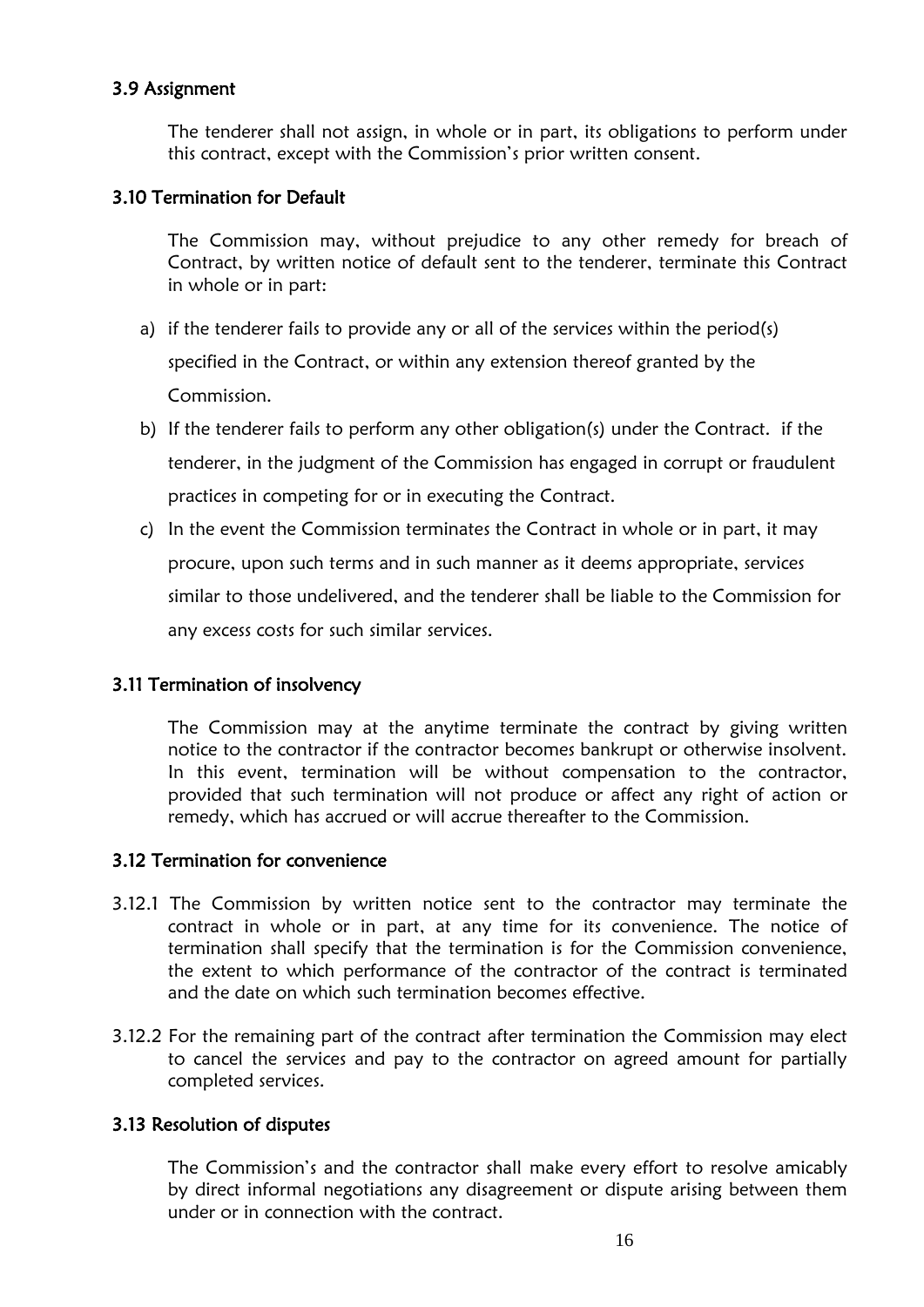If after thirty (30) days from the commencement of such informal negotiations both parties have been unable to resolve amicably a contract dispute either party may require that the dispute be referred for resolution to the formal mechanisms specified in the SCC.

### 3.14 Governing Language

The contract shall be written in the English language. All correspondence and other documents pertaining to the contract, which are exchanged by the parties, shall be written in the same language.

#### 3.15 Force Majeure

The contractor shall not be liable for forfeiture of its performance security, or termination for default if and to the extent that it"s delay in performance or other failure to perform its obligations under the Contract is the result of an event of Force Majeure.

#### 3.16 Applicable Law.

The contract shall be interpreted in accordance with the laws of Kenya unless otherwise specified in the SCC

#### 3.17 Notices

Any notices given by one party to the other pursuant to this contract shall be sent to the other party by post or by fax or E-mail and confirmed in writing to the other party"s address specified in the SCC

<span id="page-17-0"></span>A notice shall be effective when delivered or on the notices effective date, whichever is later.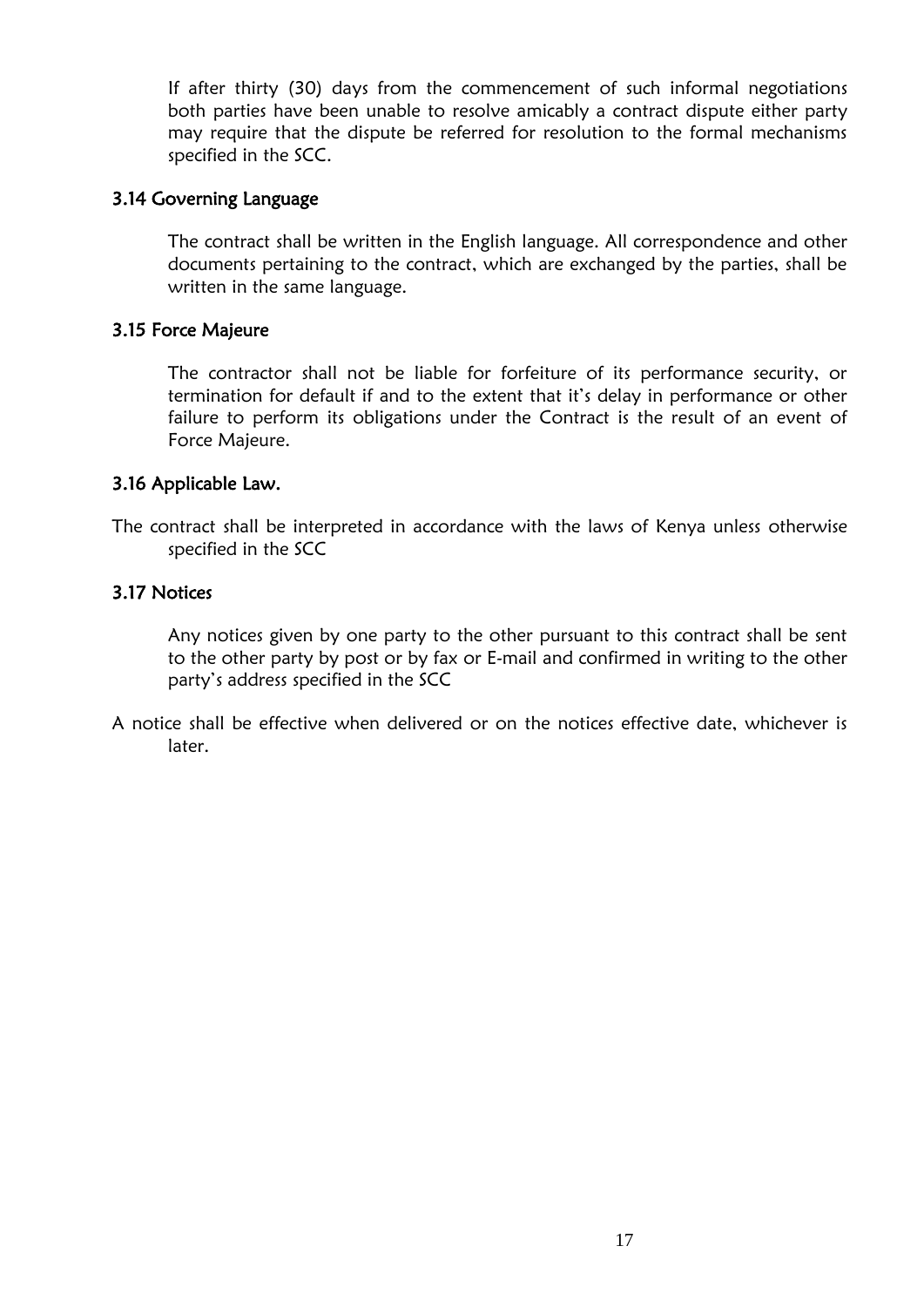## SECTION IV SPECIAL CONDITIONS OF CONTRACT

- 4.1 Special conditions of contract shall supplement the general conditions of contract, wherever there is a conflict between the GCC and the SCC, the provisions of the SCC herein shall prevail over those in the GCC.
- 4.2 Special conditions of contract with reference to the general conditions of contract.

| General conditions of<br>contract reference | Special conditions of contract                                                                                                                                                                                                                                                                                                                                                                                                                                                                                          |
|---------------------------------------------|-------------------------------------------------------------------------------------------------------------------------------------------------------------------------------------------------------------------------------------------------------------------------------------------------------------------------------------------------------------------------------------------------------------------------------------------------------------------------------------------------------------------------|
| 2.12.1                                      | The tender security required is Ks.50,000 (Kenya Shillings<br>Fifty thousand only)                                                                                                                                                                                                                                                                                                                                                                                                                                      |
| 2.27.1                                      | 10% of tender sum                                                                                                                                                                                                                                                                                                                                                                                                                                                                                                       |
| 2.9.3                                       | The total price quoted by the tenderers shall remain to be<br>the absolute and final price for each year for a period of<br>three (3) years.                                                                                                                                                                                                                                                                                                                                                                            |
| 3.1                                         | The Purchaser is:<br>Independent Electoral and Boundaries Commission (IEBC)<br>Independent Electoral and Boundaries Commission (IEBC),<br>Anniversary Towers, University Way, Fifth Floor; P O Box<br>45371-00100; Email: procurement@iebc.or.ke; Website:<br>www.iebc.or.ke                                                                                                                                                                                                                                            |
| 3.8                                         | Payment shall be made after successful completion of the<br>assignment and within 30 days after submitting all required<br>documentation to support payment. The documentation<br>includes, Invoice and reports                                                                                                                                                                                                                                                                                                         |
| 3.9                                         | No price adjustments allowed                                                                                                                                                                                                                                                                                                                                                                                                                                                                                            |
| 3.14                                        | In case of a dispute between the service provider and the<br>employer, the same shall be resolved amicably between the<br>parties in the first instance failure to which the dispute shall<br>be referred for arbitration as per provisions of the<br>Arbitration Act of 1995 before a single arbitrator to be<br>agreed on by the parties and in failure of such an agreement<br>by the Chairperson for the time being of the chartered<br>institute of Arbitrators Kenya branch and any award given<br>shall be final |
| 3.17                                        | Laws of Kenya                                                                                                                                                                                                                                                                                                                                                                                                                                                                                                           |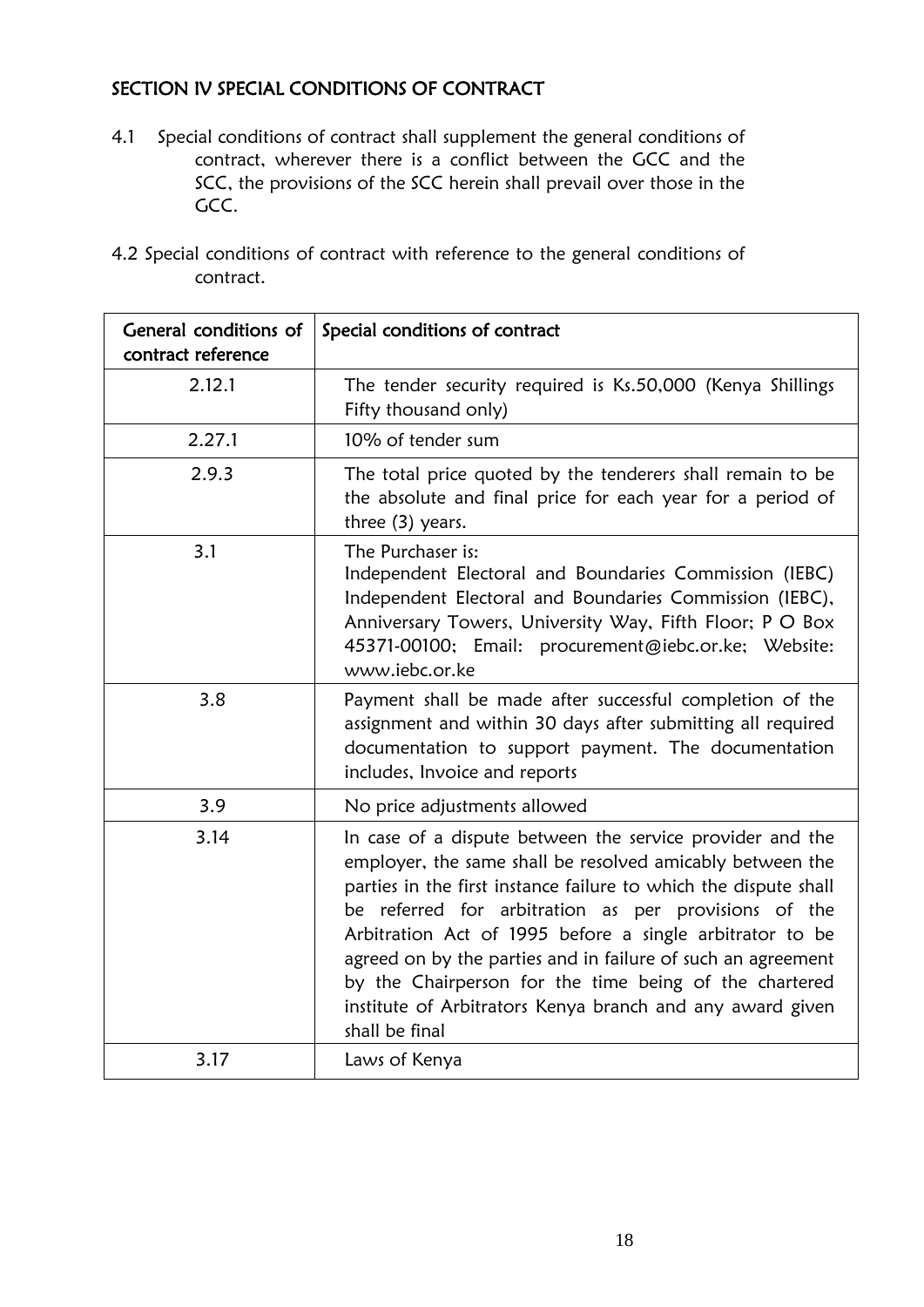## <span id="page-19-0"></span>4.2 EVALUATION CRITERIA

## <span id="page-19-1"></span>a) Preliminary Evaluation (Mandatory Requirements)

| No.             | <b>Mandatory Requirements</b>                                                                                                            | Responsive/<br>Non-Responsive |
|-----------------|------------------------------------------------------------------------------------------------------------------------------------------|-------------------------------|
| 1.              | Must submit a Copy of certificate of incorporation/Registration                                                                          |                               |
| 2.              | Must submit a Copy of a valid tax compliance certificate                                                                                 |                               |
| 3.              | Must submit a copy of CR12 for limited company and for Sole<br>proprietor & Partnership companies to provide copies of<br>directors I.D) |                               |
| 4.              | Must submit Tender security of Ksh.50,000.00 valid for<br>120 days from the date of tender closing.                                      |                               |
| 5.              | Must submit a Duly filled, signed and stamped form of tender                                                                             |                               |
| 6.              | Must submit a valid Single business permit                                                                                               |                               |
| 7.              | Must submit a Dully filled, signed and stamped Confidential<br><b>Business Questionnaire</b>                                             |                               |
| 8.              | Must submit a Duly filled, signed and stamped Anti-Corruption<br><b>Declaration Form</b>                                                 |                               |
| 9.              | Must submit a Dully Filled, signed and stamped the Price<br>Schedule in the format provided.                                             |                               |
| 10              | Must submit an Audited accounts for the latest three years<br>(2017, 2018 and 2019)                                                      |                               |
| 11.             | Must submit an appointment letter from manufacturer's as a<br>reseller                                                                   |                               |
| 12 <sub>1</sub> | Tender document MUST be sequentially Paginated/serialized<br>on each page including all the attachments                                  |                               |

At this stage, the tenderer"s submission will either be responsive or non-responsive. The non-responsive submission in any of the above mandatory requirements will be eliminated and will not be considered further evaluation.

## b) Technical Mandatory Requirements

| S/No | Evaluation<br>Criteria                        | Requirements                                                | Compliant/Not<br>Compliant |
|------|-----------------------------------------------|-------------------------------------------------------------|----------------------------|
|      | Technical<br>for<br>Features<br>the Antivirus | Malware Protection                                          |                            |
|      |                                               | Secure e-mail                                               |                            |
|      |                                               | Anti-phishing functionality                                 |                            |
|      |                                               | <b>Application Startup Control</b>                          |                            |
|      |                                               | Detection of non-malware attacks &<br>ransomware<br>attacks |                            |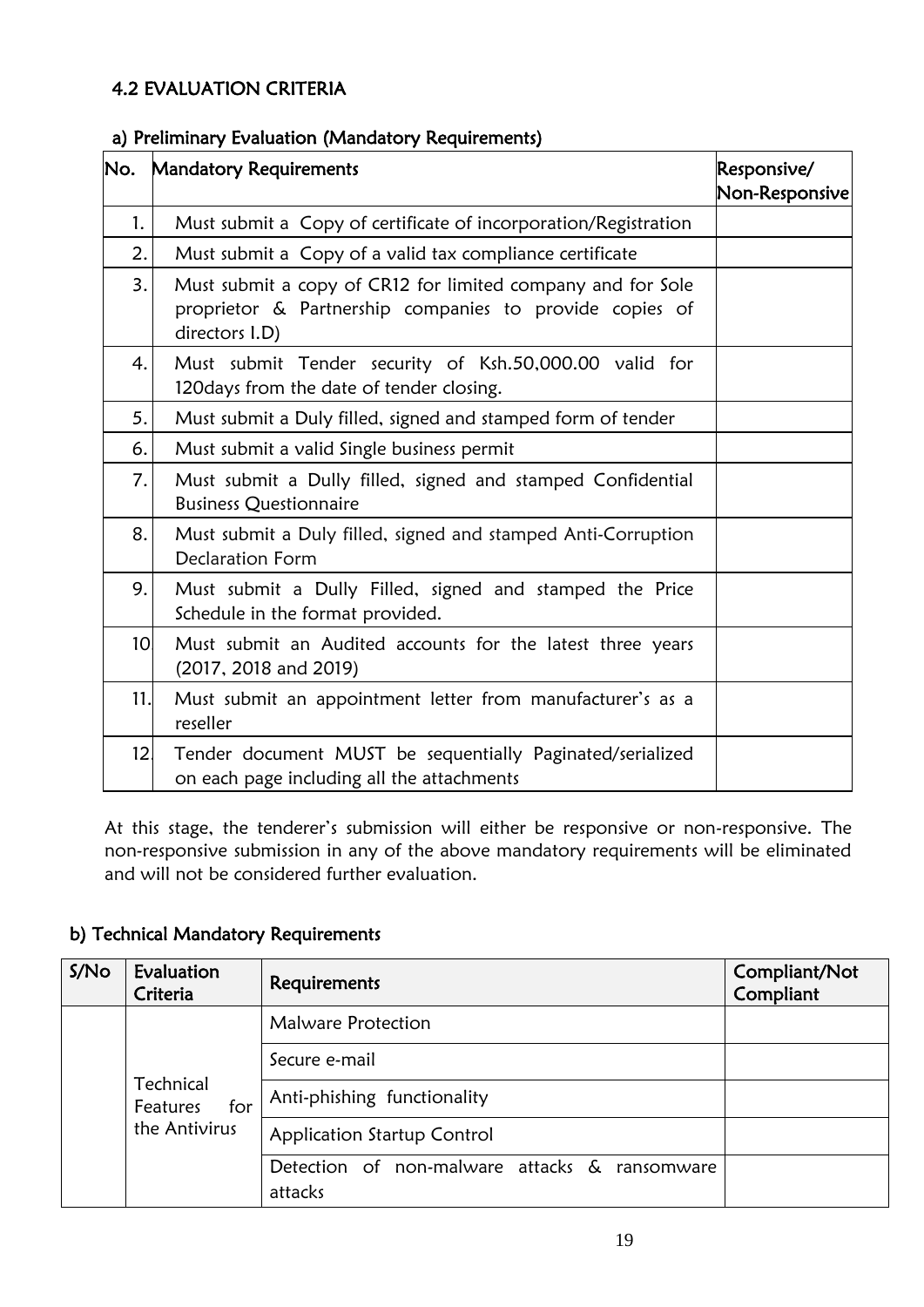| S/No | Evaluation<br>Criteria              | Requirements                                                                                               | Compliant/Not<br>Compliant |
|------|-------------------------------------|------------------------------------------------------------------------------------------------------------|----------------------------|
|      |                                     | Application Behavioral Control                                                                             |                            |
|      |                                     | Memory Exploit Mitigation                                                                                  |                            |
|      |                                     | Reporting, capturing & analysis                                                                            |                            |
|      |                                     | CPU Utilization(less than 1%)                                                                              |                            |
|      |                                     | Selective scans                                                                                            |                            |
|      |                                     | Must have PowerShell, script, macro-based behavioral<br>protection, visibility on undetected events        |                            |
|      |                                     | Device Control                                                                                             |                            |
|      |                                     | Smartphone Protection                                                                                      |                            |
|      |                                     | Minimal utilization of Computer Resources                                                                  |                            |
|      |                                     | Automatic & Seamless Updates                                                                               |                            |
|      |                                     | Easy Deployment And Scalability                                                                            |                            |
|      |                                     | Reporting                                                                                                  |                            |
|      |                                     | Virtualization Support                                                                                     |                            |
|      |                                     | Support for Multiple Platforms (Workstations, Servers)                                                     |                            |
|      |                                     | <b>Centralized Management</b>                                                                              |                            |
|      |                                     | Vulnerability assessment                                                                                   |                            |
|      |                                     | Global Threat Intelligence                                                                                 |                            |
|      |                                     | Web Console and Dashboards                                                                                 |                            |
|      |                                     | Support                                                                                                    |                            |
|      |                                     | Warranty: Three (3) years                                                                                  |                            |
|      |                                     | Geo-trust true business wildcard SSL certificates<br>supporting 2048-bit, 128-bit and 256- bit encryption. |                            |
|      |                                     | SSL certificate management console                                                                         |                            |
|      | Technical<br>features<br>for<br>SSL | Wildcard functionality / unlimited- subdomains                                                             |                            |
| 2.   |                                     | Secure a domain and unlimited subdomains.                                                                  |                            |
|      |                                     | Certificate Valid for three (3) years from date of                                                         |                            |
|      |                                     | installation and acceptance<br>Compatible with all major browsers and mobile                               |                            |
|      |                                     | devices                                                                                                    |                            |
|      |                                     | Unlimited server licenses, unlimited free reissues for<br>certificate lifetime.                            |                            |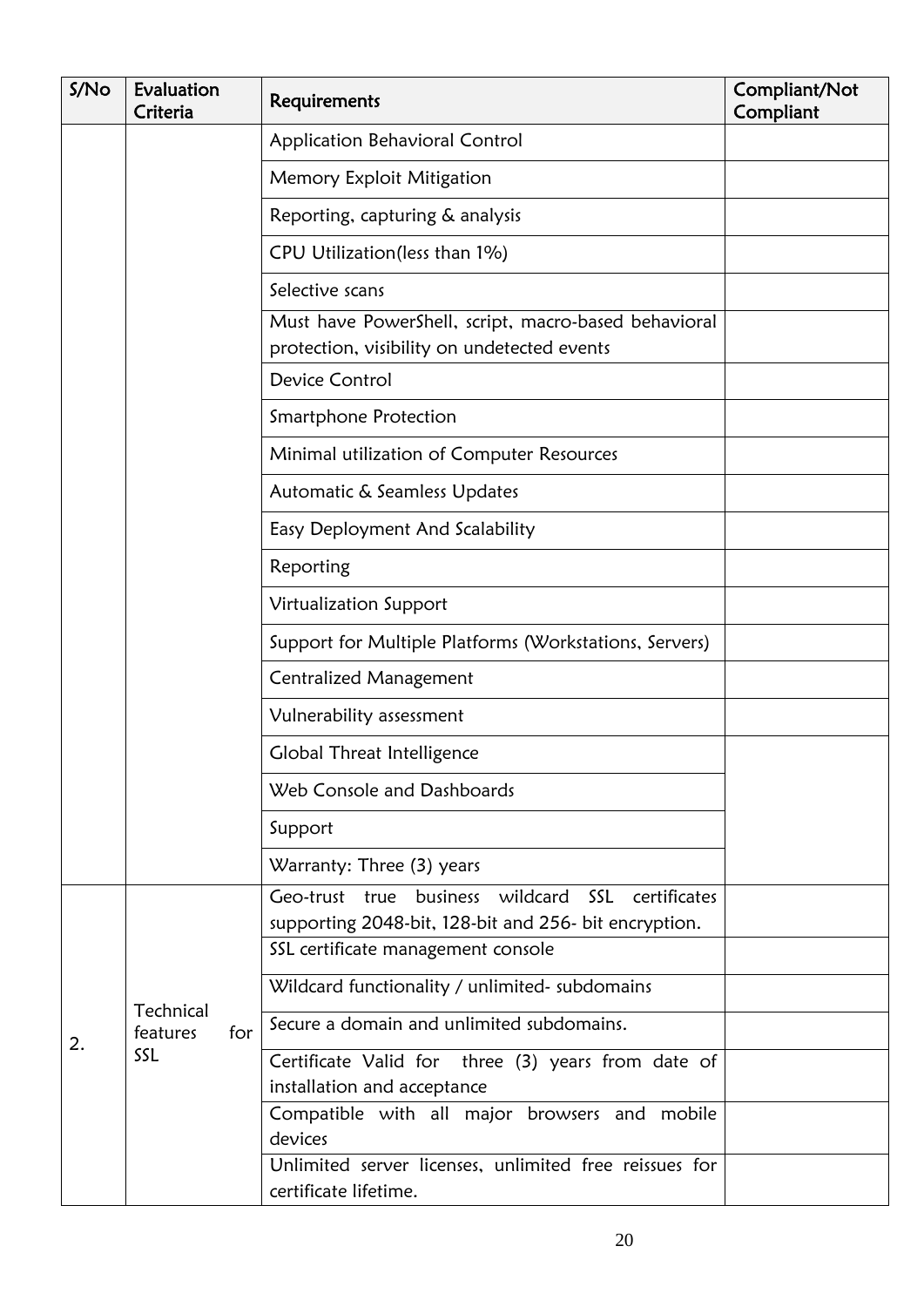| S/N <sub>O</sub> | Evaluation<br>Criteria | Requirements                                            | Compliant/Not<br>Compliant |
|------------------|------------------------|---------------------------------------------------------|----------------------------|
|                  |                        | Free unlimited duplicate certificates (ideal if using   |                            |
|                  |                        | multiple server types)<br>Free 24/7 SSL Expert Support. |                            |
|                  |                        | Signature algorithm strength shall be SHA-256 with      |                            |
|                  |                        | ECC option.                                             |                            |

At this stage, the tenderer"s submission will either be Compliant or non-Compliant to the technical specifications. Bidders must be 100% compliance to the technical specifications indicated above (Provide manufacturer"s brochures which must be 100% corresponding to the required specifications as provided in the terms of reference. The non-compliant submission in any of the above mandatory technical requirements will be eliminated and will not be considered further.

## c) Technical Evaluation

| No.            | Criteria                                    | Requirements                                                                                                                                                                                                                                    | <b>Max</b><br><b>Scores</b> |
|----------------|---------------------------------------------|-------------------------------------------------------------------------------------------------------------------------------------------------------------------------------------------------------------------------------------------------|-----------------------------|
| $\mathbf{1}$ . | Technical<br>specifications                 | 100% Compliance to the technical specifications indicated in<br>this document (Provide manufacturer's brochures which<br>must be 100% corresponding to the required specifications<br>as provided in the terms of reference                     | 50                          |
| $\overline{2}$ | Project<br>implementation<br>plan           | Provide detailed project plan for the entire project<br>implementation on a Gantt chart. Provide details of delivery<br>and completion period from the time of receipt of order                                                                 | 6                           |
| 3              | Past<br>performance                         | Provide at least four (4) LPO/or award letter/or contract<br>Completion certificates for the organization where similar<br>assignment has been successfully undertaken -3 marks for<br>each                                                     | 12                          |
| 4              | Firm's<br>Experience                        | Provide proof of firm's existence in providing Supply,<br>Installation, Configuration of Antivirus (Enterprise Solutions)<br>and Renewal of SSL Certificates. Products<br>10 and above years-8 Marks<br>5-10 years -4 marks<br>1-5 years-2marks | 8                           |
| 5              | Financial<br>Capacity                       | Liquidity ratio:<br>2:1 ratio Max $-$ 4 points for each year<br>1:1 ratio $Max - 2$ points for each<br>year $less -0$ point                                                                                                                     | 4                           |
| 6              | References<br>letters                       | Provide four (4) reference/or recommendation letters for<br>the clients/organization where similar assignment has been<br>undertaken -2 marks per letter                                                                                        | 8                           |
|                | Technical<br>staff<br>and<br>Qualifications | The bidder should provide at least three (3) CV'S and<br>certificates of Engineers proposed to undertake<br>the<br>assignment-4 Marks for Each                                                                                                  | 12                          |
|                | <b>GRAND TOTAL</b>                          |                                                                                                                                                                                                                                                 | 100                         |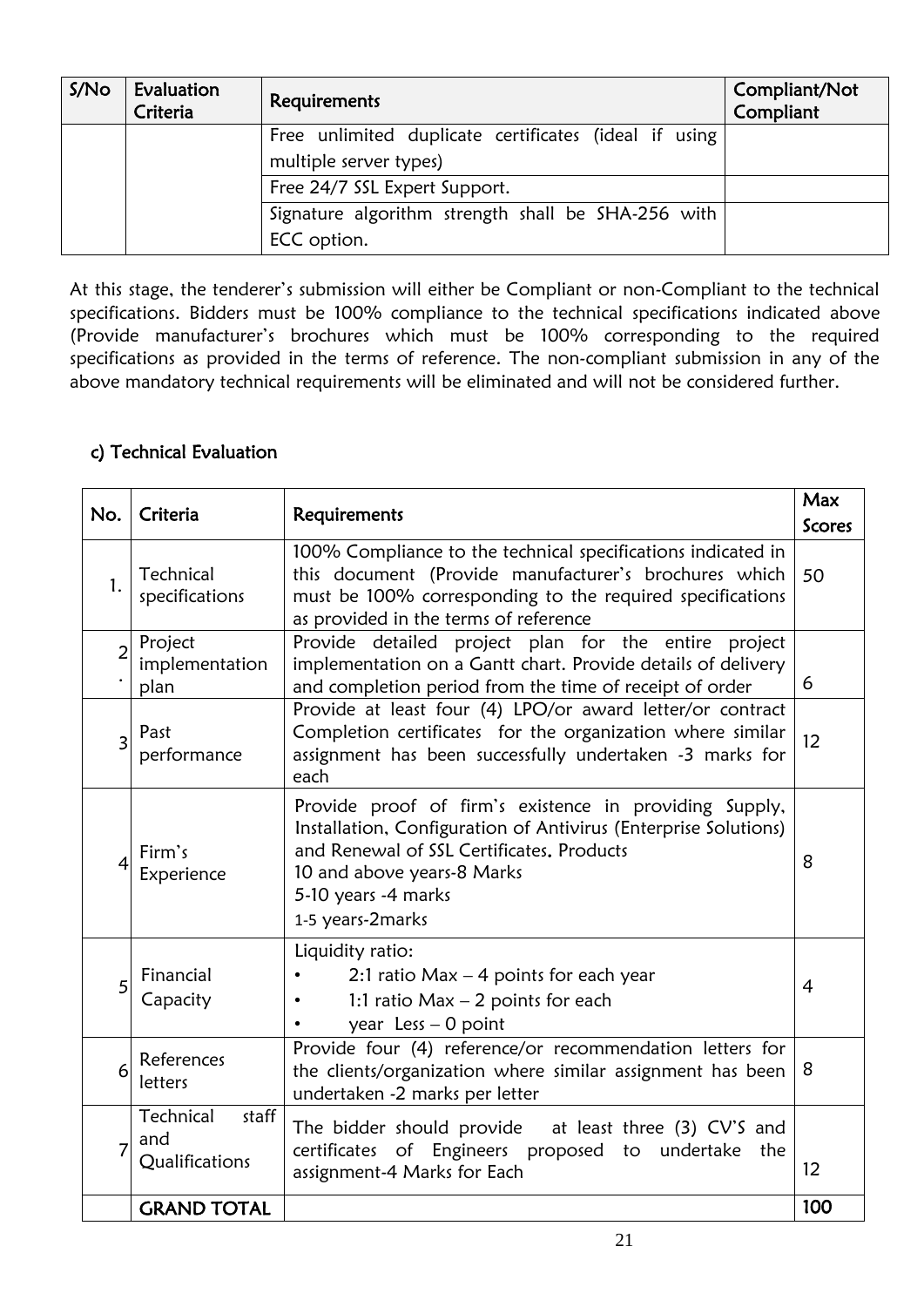The pass mark required to proceed to the financial evaluation is 75 marks. Bidders who attain 75% and above marks will proceed to the financial evaluation stage. Those who score below 75% will be eliminated at this stage and will not be considered for financial evaluation.

## <span id="page-22-0"></span>d) Financial Evaluation and Award Criteria

In the financial evaluation, no price adjustments will be allowed.

Prices read out during tender opening will be absolute.

The Bidder who shall be determined as the lowest evaluated bidder after attaining minimum required scores of 75% and above at the technical evaluation stage shall be considered and recommended for award.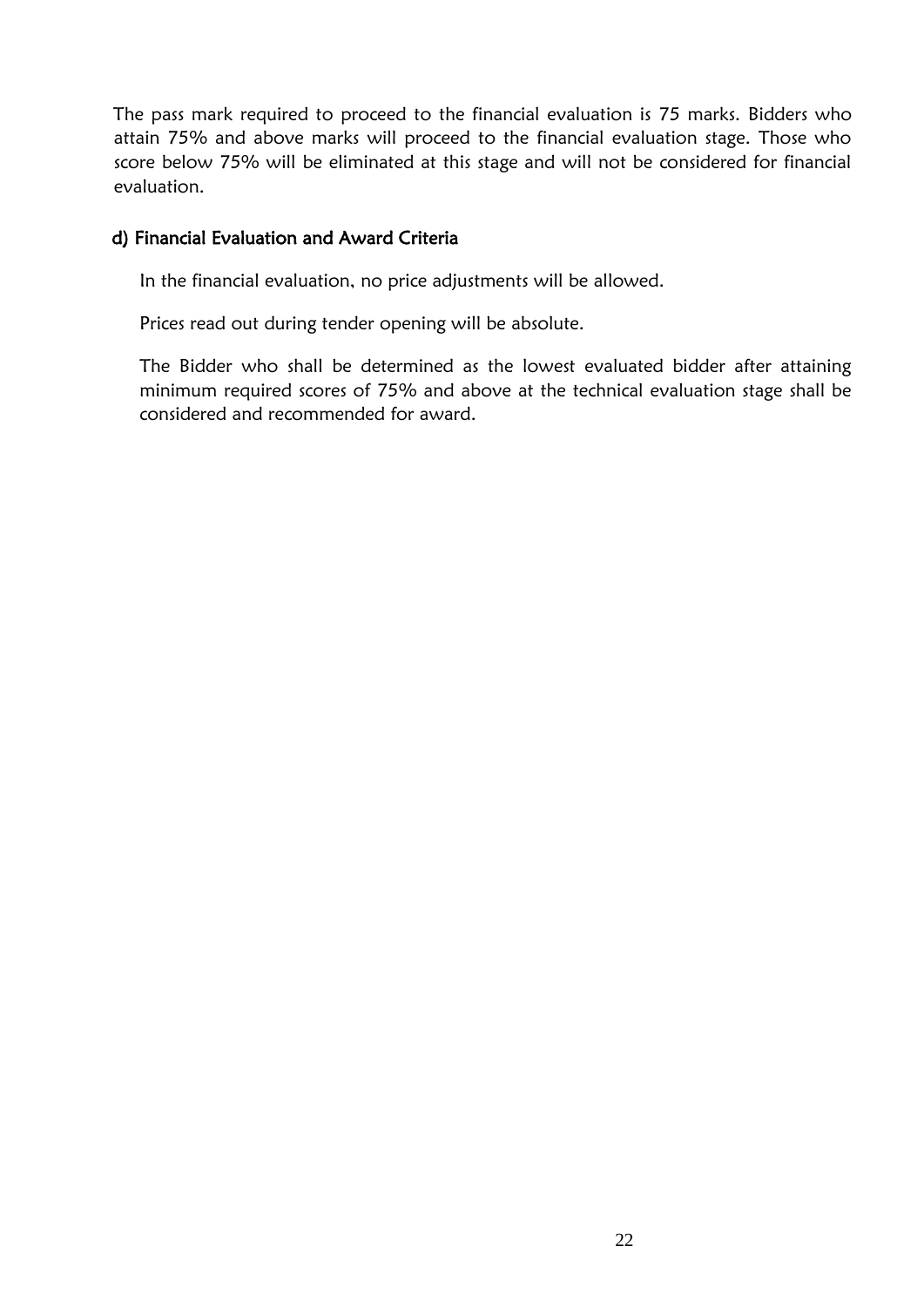## SECTION V: TERMS OF REFERENCE

## SUPPLY, INSTALLATION, CONFIGURATION 0F ANTIVIRUS (ENTERPRISE SOLUTIONS) AND RENEWAL OF SSL CERTIFICATES.

## 1.0 INTRODUCTION

The Commission requires supply, installation, configuring of enterprise endpoint security antivirus and threat management solutions with validity of three (3) years. The installation of the solutions will be done on the ICT infrastructure operating under VMware, Exchange Server & mailbox, Mobile Devices, Windows OS, Linux OS)

Further the Commission requires renewal of the Geo-Trust Wildcard True Business SSL (Secure Sockets Layer) licenses in order to protect its confidential information, maintain the integrity and reputation of Commission as well as ensuring regulatory compliance. SSL certificates are used to create an encrypted channel between the client and the servers. Transmission of such data across the user and the commission servers require encryption to protect the data.

## 2.0 SCOPE OF WORK.

The Scope of work is

- 1. Supply, Installation, Configuration of Enterprise Anti-Virus software licenses to IEBC with a subscription and support period of three (3) years.
- 2. Supply, Installation, Configuration of the wildcard SSL (Secure Socket layer) certificate of the Commission domains.

## 2.1 General Requirements for the supplier

- 1. Must provide technical support and indicate competence in providing the same.
- 2. Must demonstrate experience in provision of similar services and also their technical ability to manage and support the solution locally.
- 3. Must also submit along with the written specifications, a brochure of the quoted solution.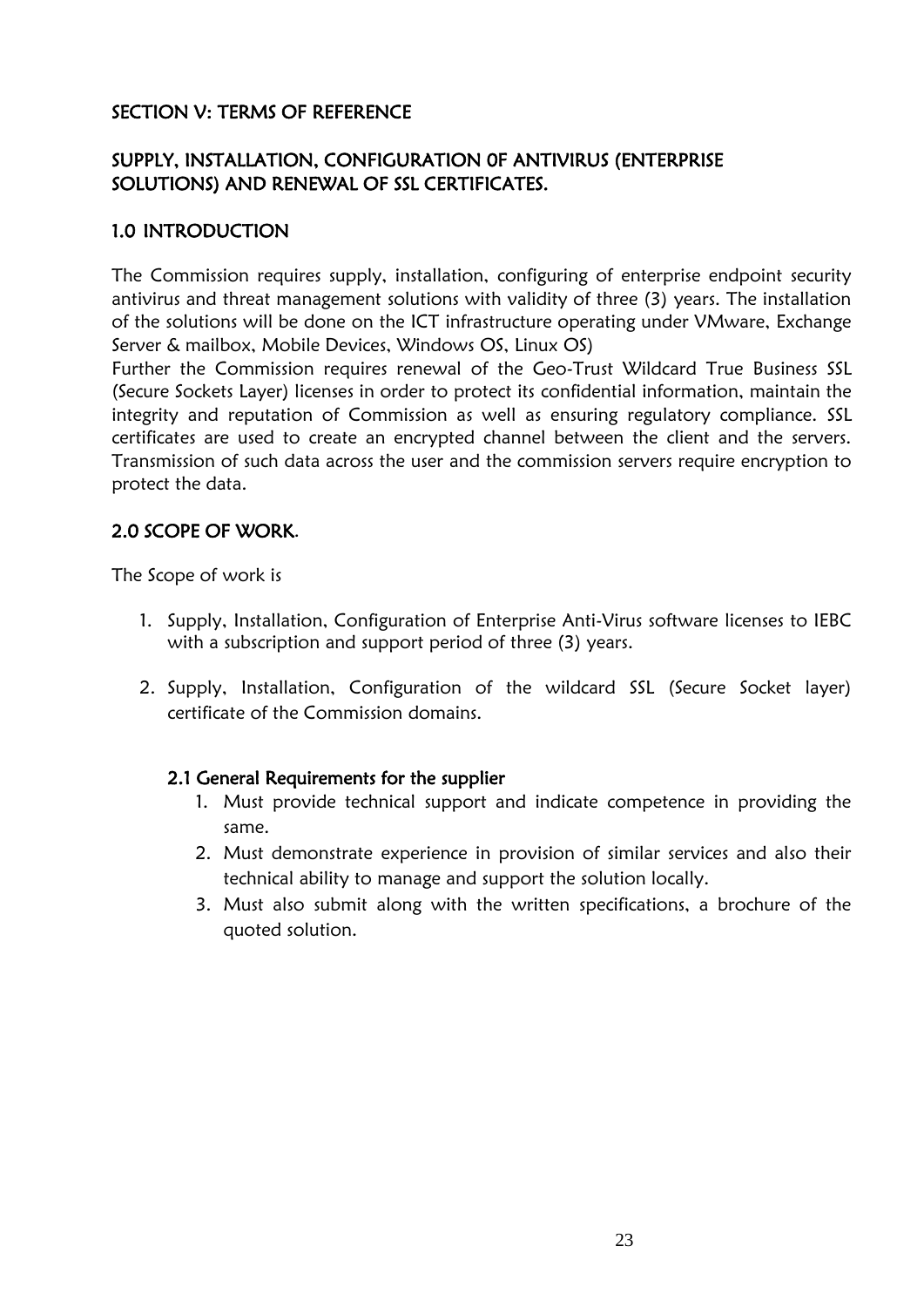# 3.0 ANTIVIRUS DETAILED TECHNICAL SPECIFICATIONS

Effective security starts with real-time visibility into all activity on all systems, networks, databases, and applications. IEBC therefore requires a solution that enables true, real-time situational awareness and the speed and scale required to identify critical threats, respond intelligently, and ensure continuous compliance monitoring.

Below are the minimum technical requirements for the solution. Vendors MUST meet or exceed these specifications.

|     | <b>Features</b>                              | <b>Minimum Specifications</b>                                                                                                                                                                                                                                                                                                                           |
|-----|----------------------------------------------|---------------------------------------------------------------------------------------------------------------------------------------------------------------------------------------------------------------------------------------------------------------------------------------------------------------------------------------------------------|
| 1.  | No. of Users                                 | 800                                                                                                                                                                                                                                                                                                                                                     |
| 2.  | Malware<br>Protection                        | It must have the latest antivirus engine to protect, block and<br>eliminate all types of malware: viruses, worms, Trojans, bots, zero-<br>day threats, rootkits, ActiveX, scareware and adware.<br>It must be able to prevent unauthorized access to computers by<br>hackers by preventing dialers, key loggers, rootkits, Script blocking,<br>Spyware. |
| 3.  | Visibility                                   | Give visibility on attachments per execution and prevent if<br>malicious.                                                                                                                                                                                                                                                                               |
| 4.  | Anti-phishing<br>functionality               | Should be able to identify and disable suspicious links and remove<br>any phishing emails.                                                                                                                                                                                                                                                              |
| 5.  | Application<br><b>Startup Control</b>        | Rules created to allow or deny particular applications as per the<br>IEBC policy Applications groupings based on trust levels of low,<br>high and untrusted.                                                                                                                                                                                            |
| 6.  | Application<br>Behavioral<br>Control         | Controls file and registry access and how processes are allowed to<br>run.                                                                                                                                                                                                                                                                              |
| 7.  | Memory Exploit<br>Mitigation                 | Neutralizes zero-day exploits like Heap Spray, SEHOP overwrite,<br>and Java exploits in popular software that have not been patched<br>by the vendor.<br>Detect Malware to prevent infection.                                                                                                                                                           |
| 8.  | Selective scans                              | √ On-access/real time scans<br>$\checkmark$ Scheduled scans<br>√ Quick & Deep scans<br>$\checkmark$ On-demand scans                                                                                                                                                                                                                                     |
| 9.  | Device Control:                              | So as to prevent loss of data due to non-approved device access,<br>the antivirus should be able to restrict a device as per its ID level,<br>connection type or device type.                                                                                                                                                                           |
| 10. | Efficient                                    | The Antivirus should use minimal computer resources so that it does<br>not affect the user who is working with other applications.                                                                                                                                                                                                                      |
| 11. | Minimal<br>Utilize<br>Computer<br>Resources: | The antivirus engine should receive updates periodically and update<br>client computers. It should have the following options:<br>$\checkmark$ Automatic updates<br>✔ Manual updates<br>✔ Scheduled updates<br>Reverse updates                                                                                                                          |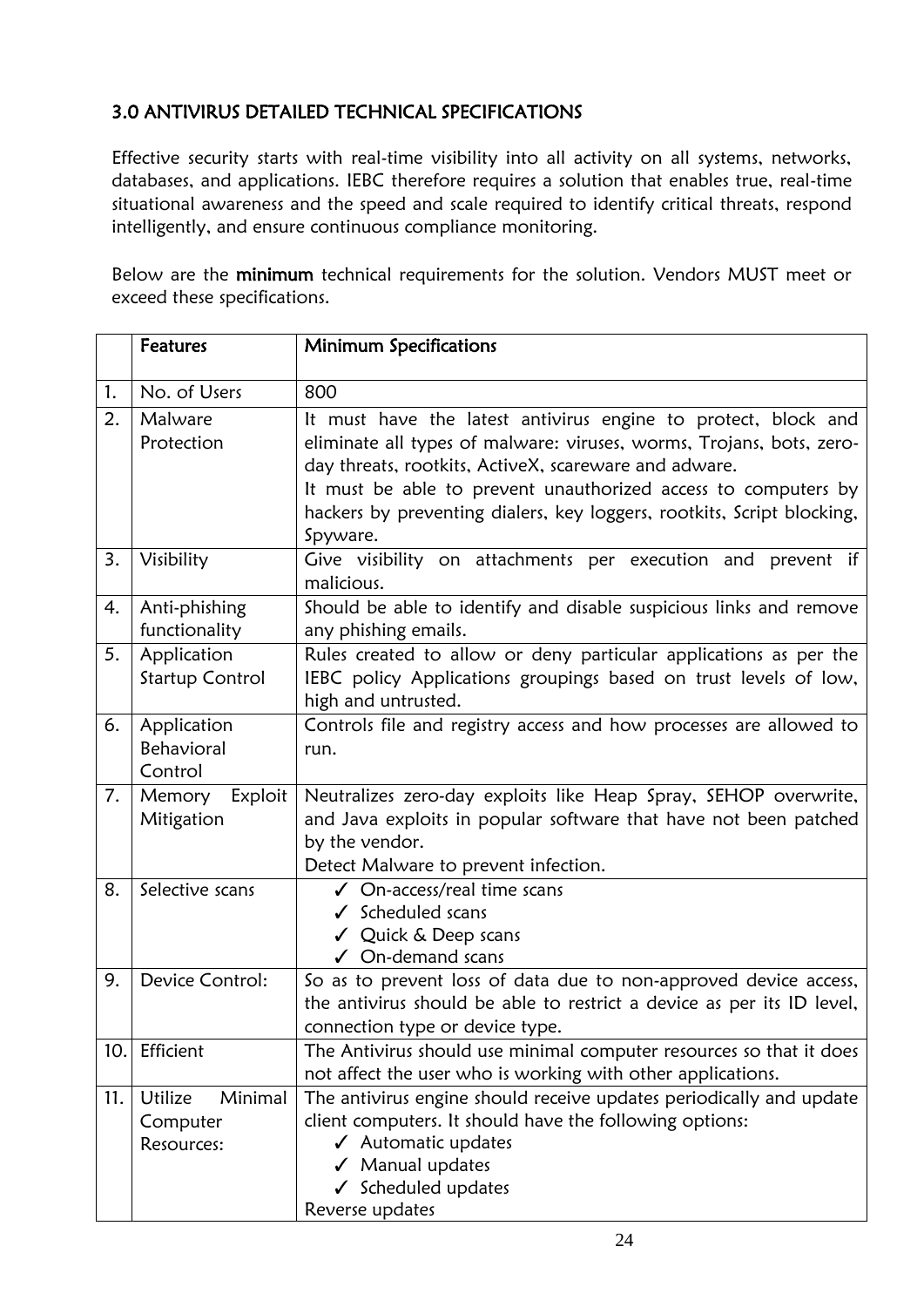|      | <b>Features</b>                          | <b>Minimum Specifications</b>                                                                                                                                                                                                                                                                                                                                                                                                                                                                                                                                                                                                                                                                                                                                                                                                                                                                                                                              |
|------|------------------------------------------|------------------------------------------------------------------------------------------------------------------------------------------------------------------------------------------------------------------------------------------------------------------------------------------------------------------------------------------------------------------------------------------------------------------------------------------------------------------------------------------------------------------------------------------------------------------------------------------------------------------------------------------------------------------------------------------------------------------------------------------------------------------------------------------------------------------------------------------------------------------------------------------------------------------------------------------------------------|
|      | 12. Updating<br>Database Engine:         | Must be able to detect most updated malware and non-malware<br>based attacks.                                                                                                                                                                                                                                                                                                                                                                                                                                                                                                                                                                                                                                                                                                                                                                                                                                                                              |
| 13.  | Easy Deployment<br>And Scalable:         | Reports should be easily created and report schedules should be<br>generated as required and sent in various formats including e-mail,<br>XML and PDF format.                                                                                                                                                                                                                                                                                                                                                                                                                                                                                                                                                                                                                                                                                                                                                                                              |
|      |                                          | Capture & Analyze                                                                                                                                                                                                                                                                                                                                                                                                                                                                                                                                                                                                                                                                                                                                                                                                                                                                                                                                          |
|      |                                          | Must Be Able to:                                                                                                                                                                                                                                                                                                                                                                                                                                                                                                                                                                                                                                                                                                                                                                                                                                                                                                                                           |
|      |                                          | Record and store the complete data record of every<br>$\checkmark$<br>endpoint, even if it is offline                                                                                                                                                                                                                                                                                                                                                                                                                                                                                                                                                                                                                                                                                                                                                                                                                                                      |
|      |                                          | Analyze all endpoint activity against signatures, reputation,<br>$\checkmark$<br>and 110+ core behaviors used by attackers                                                                                                                                                                                                                                                                                                                                                                                                                                                                                                                                                                                                                                                                                                                                                                                                                                 |
|      |                                          | Automatically score and re-prioritizes alerts as suspicious<br>$\checkmark$<br>behavior progresses over time                                                                                                                                                                                                                                                                                                                                                                                                                                                                                                                                                                                                                                                                                                                                                                                                                                               |
| 14.  | Reporting,<br>capturing<br>&<br>analysis | ✓ Should be VMware, ready and certified.<br>$\checkmark$ Optimized protection that is Hypervisor agnostic.<br>Significantly shrink the attack surface by enforcing known<br>good application behavior<br>√ Reduce dwell time by leveraging streaming prevention to<br>detect and disrupt attacks<br>$\checkmark$ Enforce compliance and governance policies across the data<br>center                                                                                                                                                                                                                                                                                                                                                                                                                                                                                                                                                                      |
| 15.1 | Virtualization<br>Support                | Should be able to protect different platforms including:<br>Workstations:<br>$\checkmark$ Windows 10<br>$\checkmark$ Windows 7<br>√ Mac and Linux systems, smartphones, virtual machines,<br>tablets, and servers<br>Servers:<br>√ Windows 2016 Server, Core, Datacenter, Storage Server,<br>Cluster Server, Small Business Server, Enterprise Server<br>√ Windows 2012 Server, Core, Datacenter, Storage Server,<br>Cluster Server, Small Business Server<br>√ Windows 2008 Server, Core, Datacenter, Storage Server,<br>Cluster Server, Small Business Server<br>√ Windows 2003 Server, Storage Server, Cluster Server,<br>Datacenter, Small Business Server<br>√ Windows 2000 Server, Advanced Server, Small Business<br>Server<br>√ Debian, Cent OS, RedHat, Oracle Linux<br>√ VMware ESX, ESXi<br>Data Center Security: The antivirus should protect the<br>various servers in our network. These include but not<br>limited to:<br>✔ Exchange Server |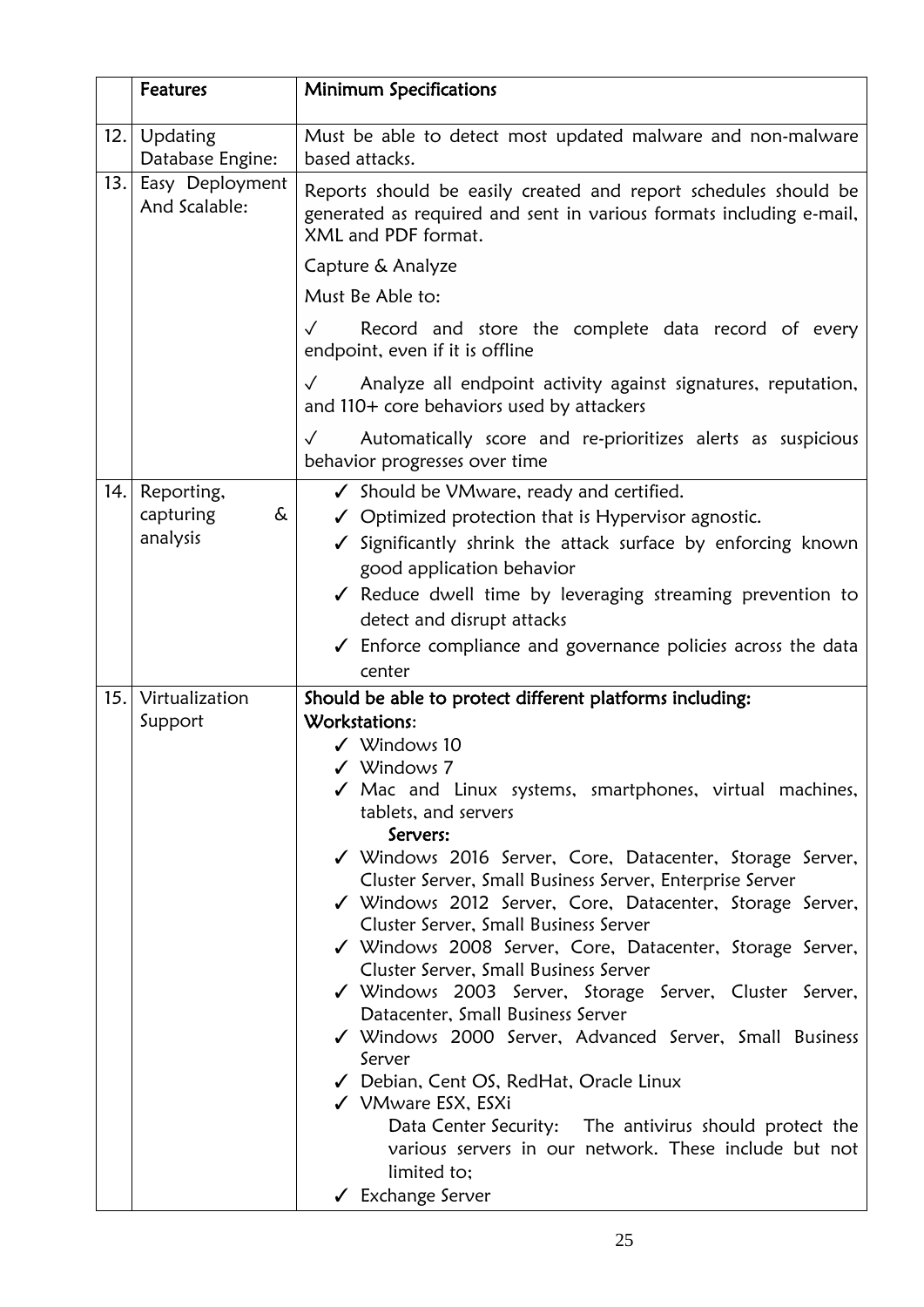|     | <b>Features</b>                                     | <b>Minimum Specifications</b>                                                                                                                                                                                                                                                                                                                                                                                                                                                                                      |
|-----|-----------------------------------------------------|--------------------------------------------------------------------------------------------------------------------------------------------------------------------------------------------------------------------------------------------------------------------------------------------------------------------------------------------------------------------------------------------------------------------------------------------------------------------------------------------------------------------|
|     |                                                     | $\checkmark$ ERP Servers                                                                                                                                                                                                                                                                                                                                                                                                                                                                                           |
|     |                                                     | $\checkmark$ DHCP servers                                                                                                                                                                                                                                                                                                                                                                                                                                                                                          |
|     |                                                     | ✔ SharePoint Servers                                                                                                                                                                                                                                                                                                                                                                                                                                                                                               |
|     |                                                     | √ Virtual servers (should be VMware Ready)                                                                                                                                                                                                                                                                                                                                                                                                                                                                         |
| 16. | Centralized<br>Management and<br>single agent       | Should provide a centralized solution for deploying, managing and<br>reporting on all physical computers as well as virtual servers and<br>smartphones. Also the type of platform should not matter i.e.<br>Linux, Mac or windows platforms should be managed from a<br>central location.<br>Should have a single agent that can be able to stop more attacks<br>and take back control over commission's endpoints. Consolidate<br>multiple probabilities in the cloud using a single agent, console &<br>data set |
|     | 17. Vulnerability                                   | Automated or scheduled assessment of all devices connected on the                                                                                                                                                                                                                                                                                                                                                                                                                                                  |
|     | Assessment                                          | network and report the<br>✔ Compliance of all assets on the network as per policy.<br>√ Rank, and address violations and vulnerabilities<br>on.<br>networked systems and devices.                                                                                                                                                                                                                                                                                                                                  |
| 18. | Protection against<br>non-malware and<br>ransomware | Provide rapid access to the world's largest civilian threat intelligence<br>network.                                                                                                                                                                                                                                                                                                                                                                                                                               |
|     | attacks                                             | Must be able to stop malware & non-malware attack also the entire<br>event sequence must be analyzed to uncover the threat.                                                                                                                                                                                                                                                                                                                                                                                        |
|     |                                                     | Must protect against file less malware attacks                                                                                                                                                                                                                                                                                                                                                                                                                                                                     |
|     |                                                     | Needs to protect against commodity malware, advanced malware,<br>and ransomware                                                                                                                                                                                                                                                                                                                                                                                                                                    |
| 19. | Web Console and<br>Dashboards:                      | The antivirus should have a local management console, a web<br>console that can be accessed via internet.                                                                                                                                                                                                                                                                                                                                                                                                          |
| 20. | Prevention                                          | Prevent attacks that are:                                                                                                                                                                                                                                                                                                                                                                                                                                                                                          |
|     |                                                     | $\checkmark$ Malware-less and file less                                                                                                                                                                                                                                                                                                                                                                                                                                                                            |
|     |                                                     | $\checkmark$ Custom blocking behaviors                                                                                                                                                                                                                                                                                                                                                                                                                                                                             |
|     |                                                     | Behavioral ransomware prevention<br>✓                                                                                                                                                                                                                                                                                                                                                                                                                                                                              |
|     |                                                     | $\checkmark$ Offline protection                                                                                                                                                                                                                                                                                                                                                                                                                                                                                    |
| 21. | Visibility                                          | $\checkmark$ Process-level visibility                                                                                                                                                                                                                                                                                                                                                                                                                                                                              |
|     |                                                     | $\checkmark$ Behavioral threat analytics                                                                                                                                                                                                                                                                                                                                                                                                                                                                           |
|     |                                                     | $\checkmark$ Threat source/ root cause                                                                                                                                                                                                                                                                                                                                                                                                                                                                             |
|     | $22$ . Light<br>Weight<br>&                         | $\checkmark$ Must be a light agent that consumes less than 1% CPU and                                                                                                                                                                                                                                                                                                                                                                                                                                              |
|     | easy                                                | 1% disk, deploy in 5 minutes                                                                                                                                                                                                                                                                                                                                                                                                                                                                                       |
|     |                                                     | $\checkmark$ Minimal administration                                                                                                                                                                                                                                                                                                                                                                                                                                                                                |
| 23. | Support                                             | $\checkmark$ Telephone and Email support                                                                                                                                                                                                                                                                                                                                                                                                                                                                           |
|     |                                                     | √ Manual and FAQs                                                                                                                                                                                                                                                                                                                                                                                                                                                                                                  |
|     | 24. Warranty                                        | Three (3) years.                                                                                                                                                                                                                                                                                                                                                                                                                                                                                                   |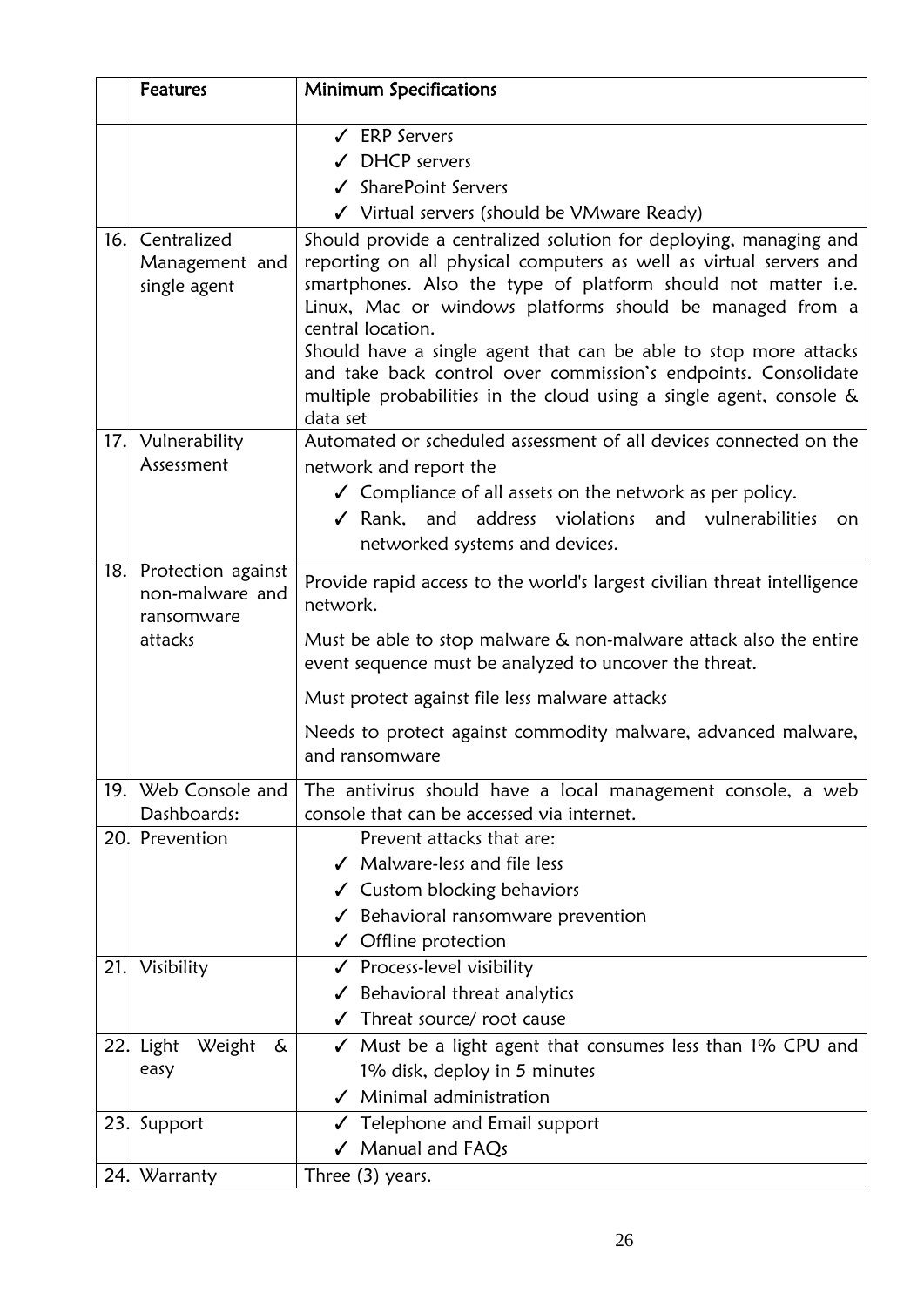# 4.0 DETAILED TECHNICAL SPECIFICATIONS FOR SSL CERTIFICATE:

| S/N <sub>O</sub> | <b>FEATURES</b>                                                                    |
|------------------|------------------------------------------------------------------------------------|
| 1                | Strong authentication of domain ownership and organization identity                |
| $\overline{2}$   | The SSL Certificates should secure Multiple domains.                               |
| $\overline{3}$   | The certificates should support 2048-bit, 128-bit and 256-bit encryption           |
| 4                | SSL certificate management console - The SSL platform should have centralized      |
|                  | management and log-in                                                              |
| 5                | The SSL certificates should be wildcards                                           |
| 6                | UC/Subject Alternative Name (SAN) multi-domain support.                            |
| $\overline{7}$   | Validity options - SSL certificate valid for 3 years from date of installation and |
|                  | acceptance.                                                                        |
| 8                | Unlimited server licenses, unlimited free reissues for certificate lifetime        |
| 9                | Does the management console provide unlimited reissues?                            |
| 10               | Free unlimited duplicate certificates (ideal if using multiple server types)       |
| 11               | Should be compatible with all major browsers and mobile devices                    |
| 12               | Free 24/7 SSL Expert Support.                                                      |
|                  | Free Tier 3 technical support via live chat, email and direct phone lines          |
| 13               | SSL and Website Security Checker with evaluation reports shall be provided.        |
| 14               | Setup of alert/notification for expiration of certificates                         |
| 15               | Activated Trustmark and Organization Name should be displayed in the Browser.      |
| 16               | Data theft protection-The SSL Web server certificate should protect confidential   |
|                  | information from interception, hacking and against phishing attacks.               |
| 17               | The web server ID included with SSL Web Server Certificate should enable visitors  |
|                  | (both from Public network as well as Private Network) to verify IEBC Site's        |
|                  | authenticity and communicate securely through the SSL encryption.                  |
| 18               | Signature algorithm strength shall be SHA-256 with ECC option.                     |
| 19               | Clickable Secure Site Seal must be present- Free secure site seal                  |
| 20               | Client browsers should display HTTPS with padlock when visiting SSL encrypted      |
|                  | sites.                                                                             |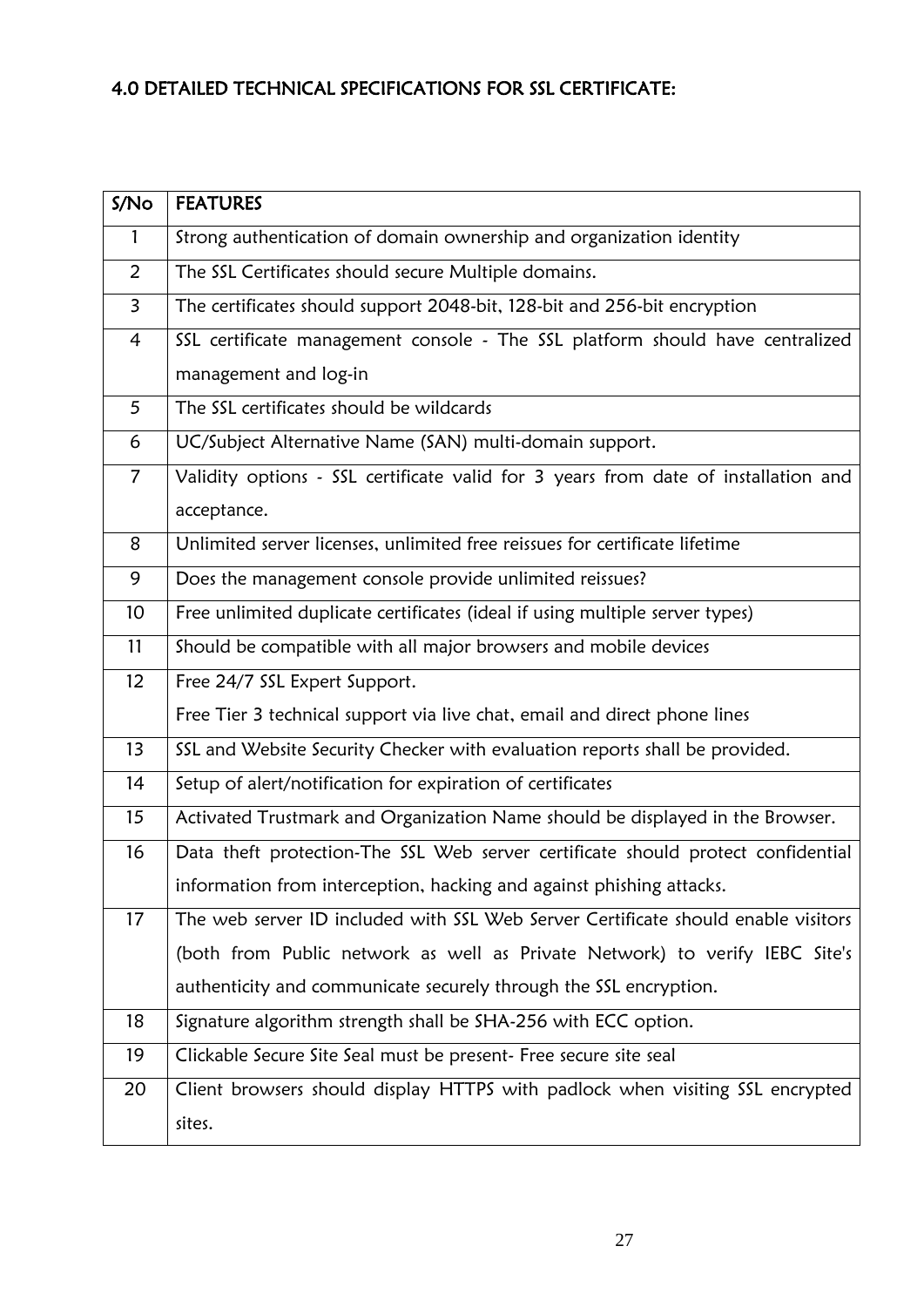## <span id="page-28-0"></span>PRICE SCHEDULE FOR SUPPLY, INSTALLATION, CONFIGURATION OF ANTIVIRUS SOFTWARE LICENSES (ENTERPRISE SOLUTIONS) AND RENEWAL OF SSL CERTIFICATES.

| NO. | <b>DESCRIPTION</b>                                                                                                            | <b>TOTAL</b><br><b>AMOUNT</b><br>(Ksh.) |
|-----|-------------------------------------------------------------------------------------------------------------------------------|-----------------------------------------|
|     | Supply, Installation, Configuration of Antivirus Software Licenses<br>(Enterprise Solutions) and Renewal of SSL Certificates. |                                         |
| 2.  | Supply, Installation, Configuration of the wildcard SSL (Secure Socket<br>layer) certificate of the Commission domains.       |                                         |
| 3.  | 16% VAT                                                                                                                       |                                         |
|     | <b>GRAND TOTAL AMOUNT</b>                                                                                                     |                                         |

NOTE. The total price quoted above shall remain to be the absolute and final price for each year for a period of three (3) years.

Tenderer"s name (Company) \_\_\_\_\_\_\_\_\_\_\_\_\_\_\_\_\_\_\_\_\_\_\_\_\_\_\_\_\_\_\_\_\_\_\_\_\_\_\_

Signature & Rubber stamp\_\_\_\_\_\_\_\_\_\_\_\_\_\_\_\_\_\_\_\_\_\_\_\_\_\_\_\_\_\_\_\_\_\_\_\_\_\_\_\_\_\_

Date\_\_\_\_\_\_\_\_\_\_\_\_\_\_\_\_\_\_\_\_\_\_\_\_\_\_\_\_\_\_\_\_\_\_\_\_\_\_\_\_\_\_\_\_\_\_\_\_\_\_\_\_\_\_\_\_\_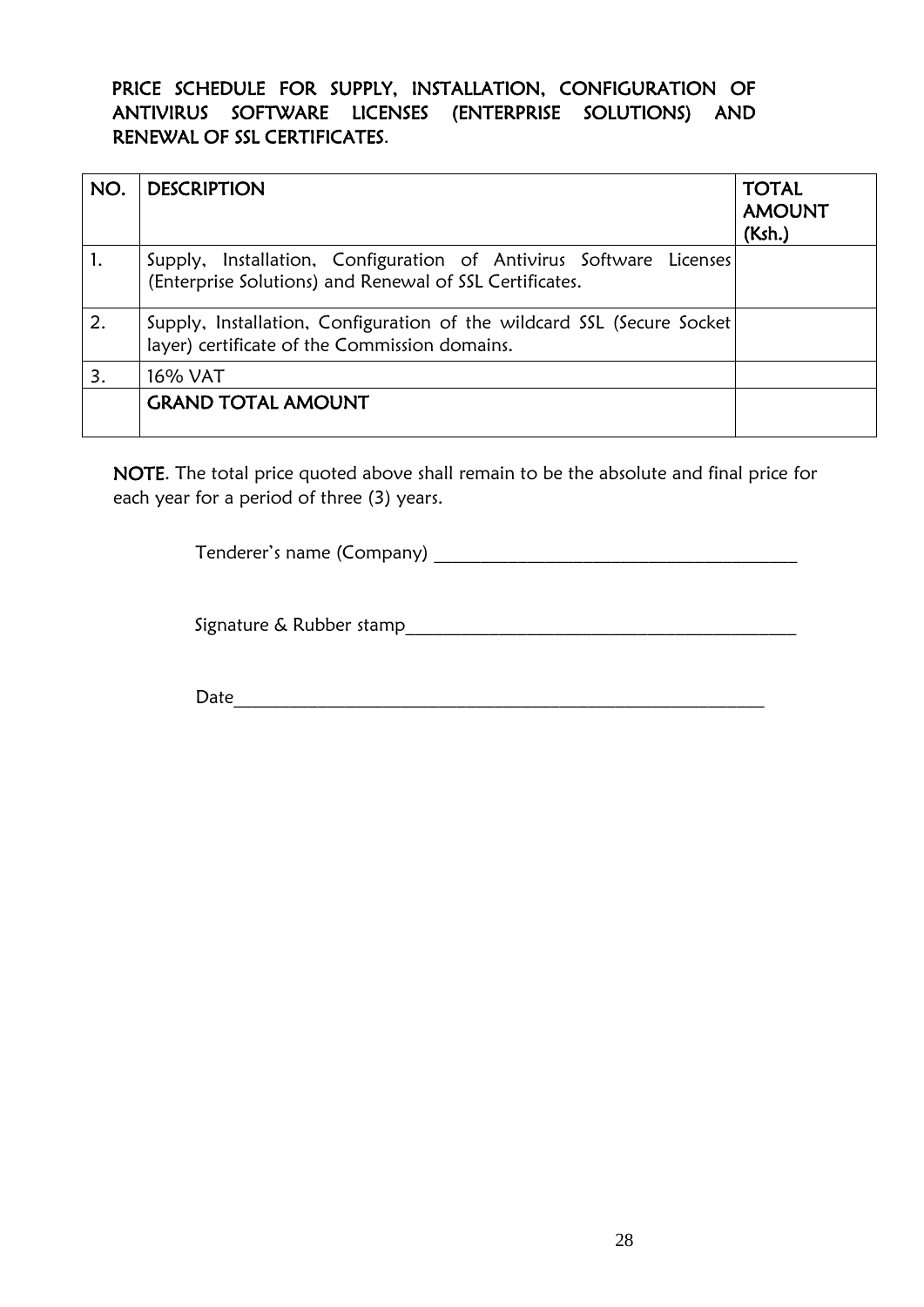### <span id="page-29-0"></span>SECTION VII - STANDARD FORMS

Notes on standard forms

- 1. The tenderer shall complete and submit with its tender the form of tender and price schedules pursuant to instructions to tenderers clause 9 and in accordance with the requirements included in the special conditions of contract.
- 2. When requested by the appendix to the instructions to tenderers, the tenderer should provide the tender security, either in the form included herein or in another form acceptable to the procuring entity pursuant to instructions to tenderers clause 12.3
- 3. The contract form, the price schedules and the schedule of requirements shall be deemed to form part of the contract and should be modifies accordingly at the time of contract award to incorporate corrections or modifications agreed by the tenderer and the procuring entity in accordance with the instructions to tenderers or general conditions of contract.
- 4. The performance security and bank guarantee for advance payment forms should not be completed by the tenderers at the time of tender preparation. Only the successful tenderer will be required to provide performance/entity and bank guarantee for advance payment forms in accordance with the forms indicated herein or in another form acceptable to the procuring entity and pursuant to the – conditions of contract.
- 5. The principal"s or manufacturer"s authorization form should be completed by the principal or the manufacturer, as appropriate in accordance with the tender documents.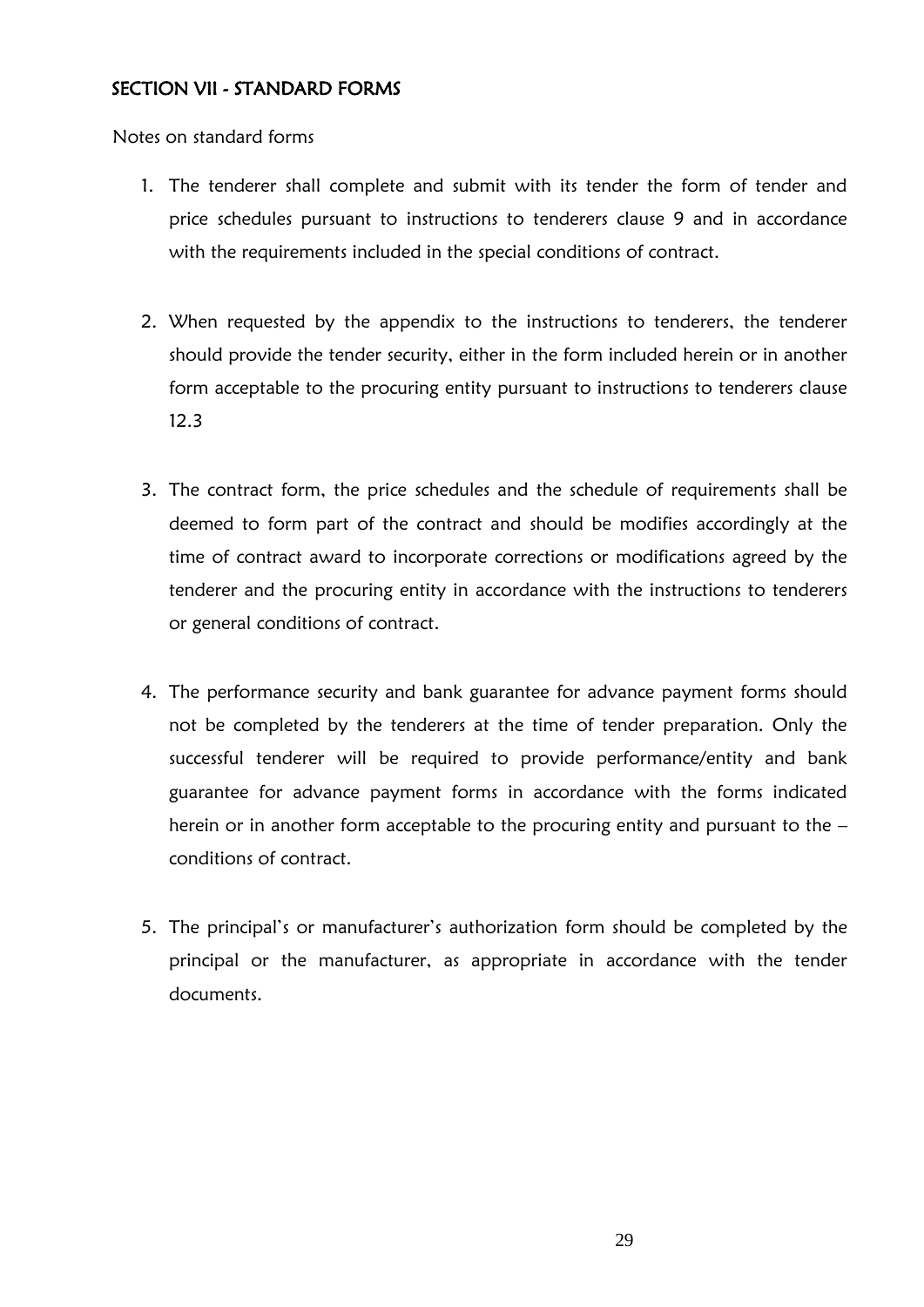## <span id="page-30-0"></span>VIII Applicable Standard Forms

- 1. Form of tender
- 2. Price schedules
- 3. Contract form
- 4. Confidential Questionnaire form
- 5. Tender security form
- 6. Performance security form
- 7. Bank guarantee for advance payment
- 8. Declaration form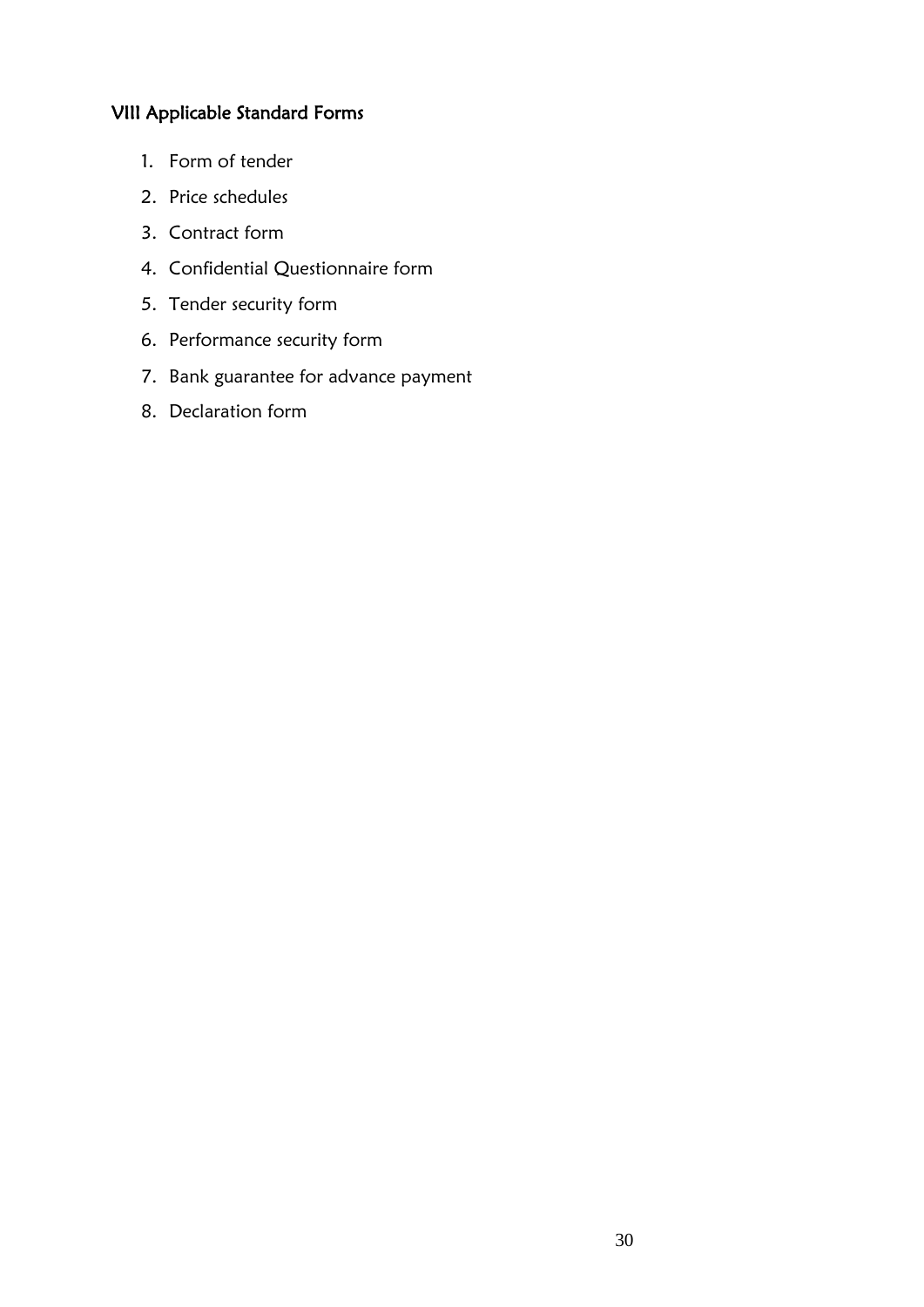| Date |
|------|
|------|

Tender No.\_\_\_\_\_\_\_\_\_\_\_\_\_\_\_\_\_

<span id="page-31-0"></span>To……………………... …………………………..

[Name and address of procuring entity] Gentlemen and/or Ladies:

- 1. Having examined the tender documents including Addenda Nos. [Insert numbers, the of which is hereby duly acknowledged, wed, the undersigned, offer to provide. [Description of services] in conformity with the said tender documents for the sum of. [total tender amount in words and figures] or such other sums as may be ascertained in accordance with the Schedule of Prices attached herewith and made part of this Tender.
- 2. We undertake, if our Tender is accepted, to provide the services in accordance with the services schedule specified in the Schedule of Requirements.
- 3. If our Tender is accepted, we will obtain the tender guarantee in a sum equivalent to percent of the Contract Price for the due performance of the Contract, in the form prescribed by (Procuring entity).
- 4. We agree to abide by this Tender for a period of [number] days from the date fixed for tender opening of the Instructions to tenderers, and it shall remain binding upon us and may be accepted at any time before the expiration of that period.
- 5. Until a formal Contract is prepared and executed, this Tender, together with your written acceptance thereof and your notification of award, shall constitute a binding Contract between us.

Dated this and this and the set of  $\frac{1}{20}$ [signature] [In the capacity capacity]

Duly authorized to sign tender for and on behalf of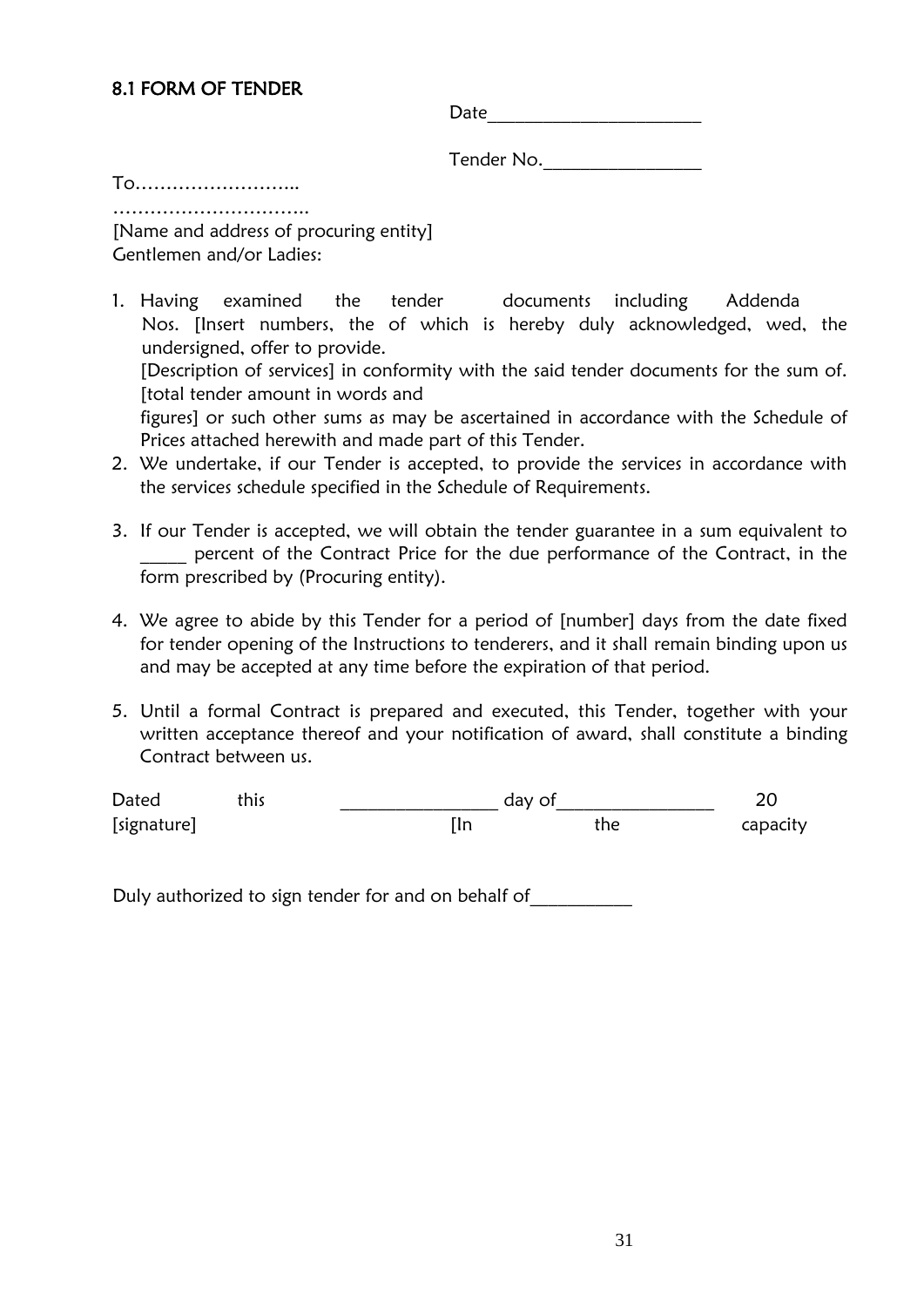#### <span id="page-32-0"></span>**8.2 CONTRACT FORM**

THIS AGREEMENT made the \_\_\_day of \_\_\_\_\_20\_\_\_between............[name of procurement entity] of ……………….[country of Procurement entity](hereinafter called "the Procuring entity") of the one part and ……………………[name of tenderer] of ……….[city and country of tenderer](hereinafter called "the tenderer") of the other part. WHEREAS the procuring entity invited tenders for certain materials and spares. Viz……………………..[brief description of materials and spares] and has accepted a tender by the tenderer for the supply of those materials and spares in the spares in the sum of ………………………………………[contract price in words and figures] NOW THIS AGREEMENT WITNESSETH AS FOLLOWS:

- 1. In this Agreement words and expressions shall have the same meanings as are respectively assigned to them in the Conditions of Contract referred to.
- 2. The following documents shall be deemed to form and be read and construed as part of this Agreement, viz.:
	- (a) the Tender Form and the Price Schedule submitted by the tenderer;
		- (b) the Schedule of Requirements;
		- (c) the Technical Specifications;
		- (d) the General Conditions of Contract;
		- (e) the Special Conditions of Contract; and
		- (f) The Commission Notification of Award.
- 3. In consideration of the payments to be made by the Procuring entity to the tenderer as hereinafter mentioned, the tenderer hereby covenants with the Procuring entity to provide the materials and spares and to remedy defects therein in conformity in all respects with the provisions of the Contract
- 4. The Procuring entity hereby covenants to pay the tenderer in consideration of the provision of the materials and spares and the remedying of defects therein, the Contract Price or such other sum as may become payable under the provisions of the contract at the times and in the manner prescribed by the contract.

IN WITNESS whereof the parties hereto have caused this Agreement to be executed in accordance with their respective laws the day and year first above written.

Signed, sealed, delivered by \_\_\_\_\_\_\_\_\_\_\_\_the \_\_\_\_\_\_\_\_(for the Procuring entity) Signed, sealed, delivered by the the for the tenderer) in the presence

of  $\qquad \qquad \qquad$  .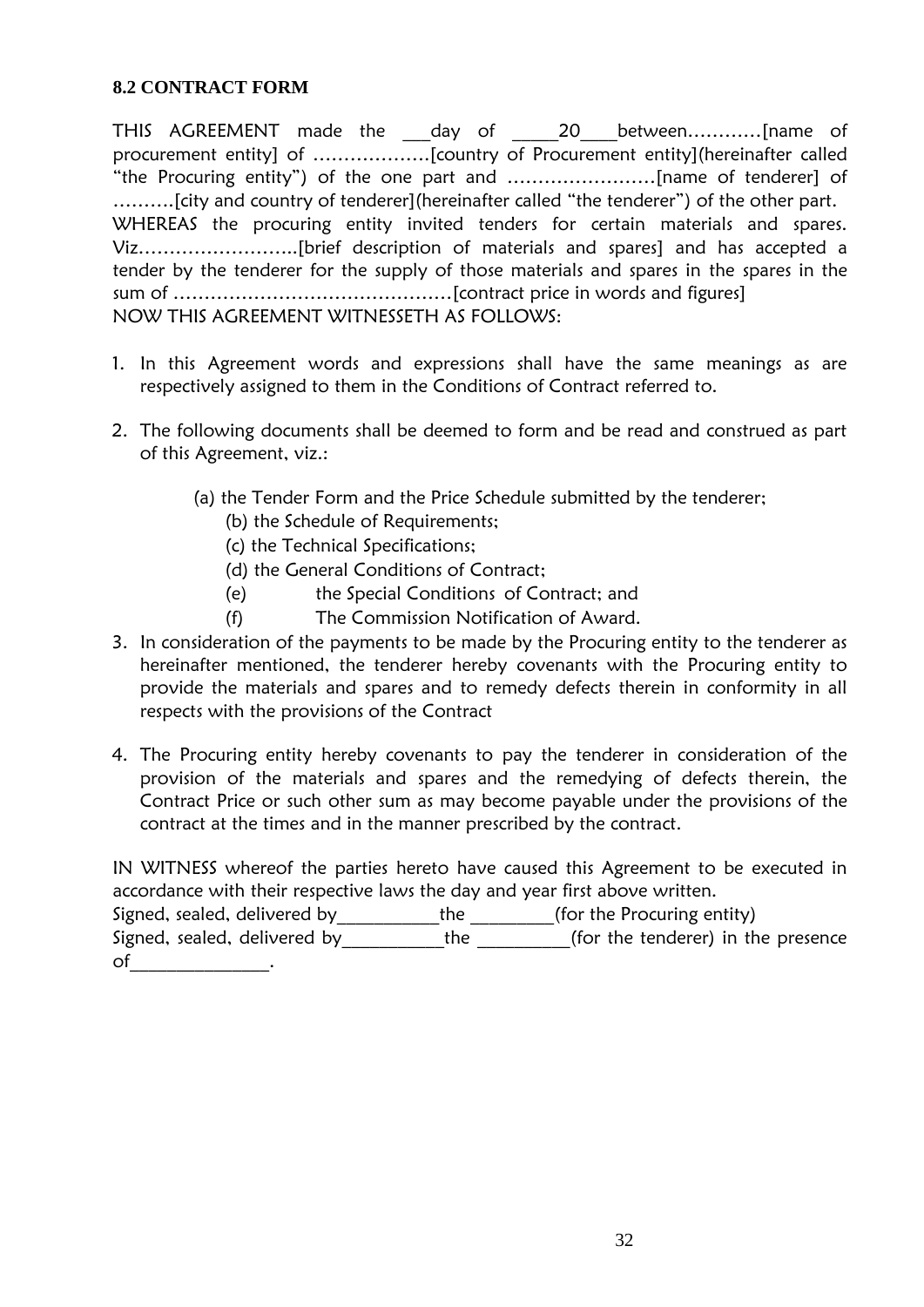# <span id="page-33-0"></span>**8.3 CONFIDENTIAL BUSINESS QUESTIONNAIRE FORM**

You are requested to give the particulars indicated in Part 1; either Part 2(a), 2(b) or 2 (c) whichever applies to your type of business; and Part3. You are advised that it is a serious offence to give false information on this form.

|      | Part 1-General                                                           |
|------|--------------------------------------------------------------------------|
|      |                                                                          |
| 1.1  |                                                                          |
| 1.2  |                                                                          |
| 1.3  |                                                                          |
|      |                                                                          |
|      |                                                                          |
| 1.4  |                                                                          |
| 1.5  |                                                                          |
| 1.6  | Maximum Value of Business which you can handle at any one time –<br>Kshs |
| 1.7  |                                                                          |
|      | Part 2 (a) – Sole Proprietor                                             |
| 2a.1 |                                                                          |
| 2a.2 |                                                                          |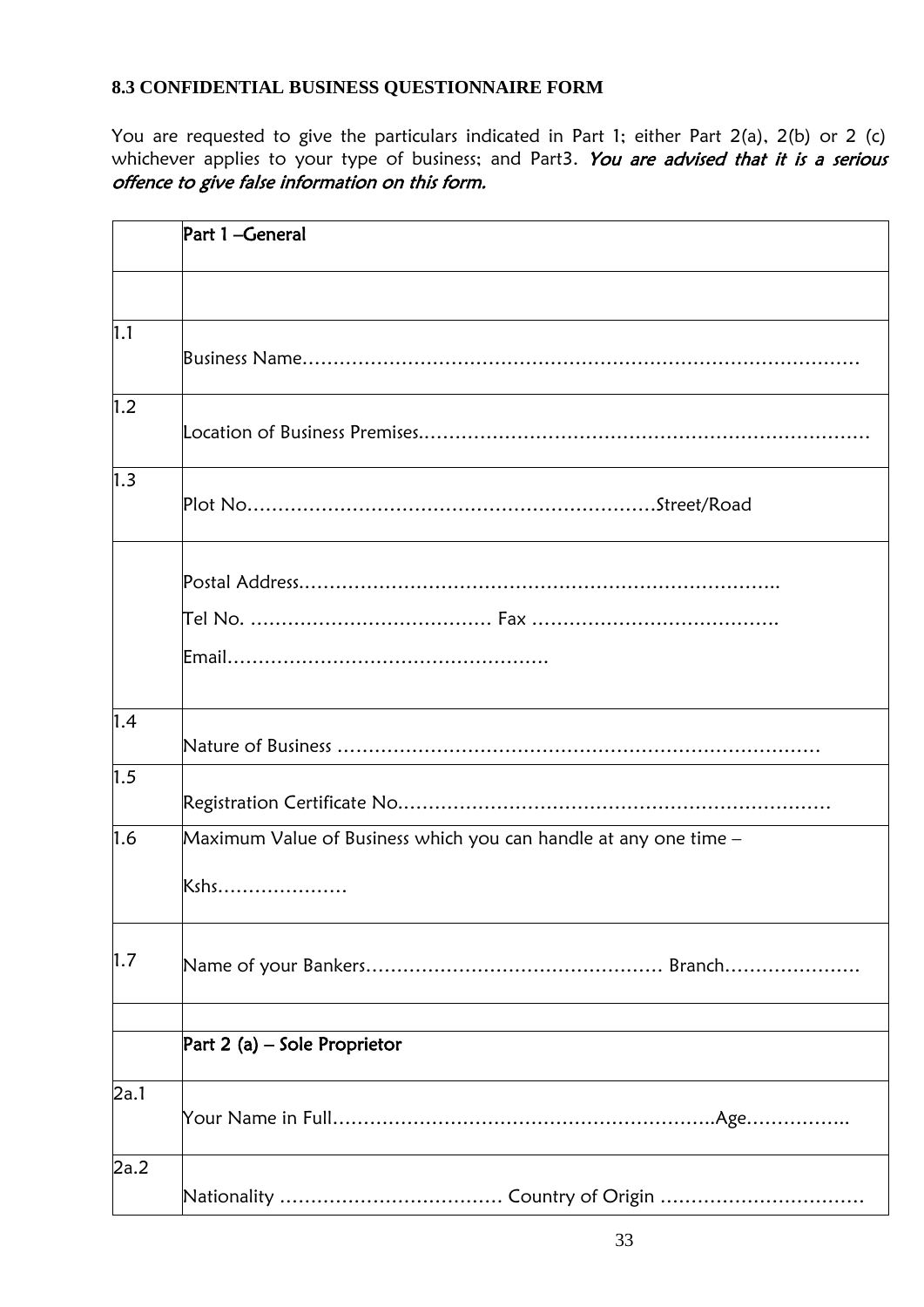| <b>Citizenship Details</b> |
|----------------------------|
|                            |

|      | Part 2 (b) Partnership                |                                                  |             |                               |               |  |  |
|------|---------------------------------------|--------------------------------------------------|-------------|-------------------------------|---------------|--|--|
| 2b.1 | Given details of Partners as follows: |                                                  |             |                               |               |  |  |
| 2b.2 |                                       | Name                                             | Nationality | Citizenship<br><b>Details</b> | <b>Shares</b> |  |  |
|      | 1                                     |                                                  |             |                               |               |  |  |
|      | 2                                     |                                                  |             |                               |               |  |  |
|      | 3                                     |                                                  |             |                               |               |  |  |
|      | 4                                     |                                                  |             |                               |               |  |  |
|      | Part 2 (c) – Registered Company       |                                                  |             |                               |               |  |  |
| 2c.1 |                                       |                                                  |             |                               |               |  |  |
| 2c.2 |                                       | State the Nominal and Issued Capital of Company- |             |                               |               |  |  |
|      |                                       |                                                  |             |                               |               |  |  |
|      |                                       | Issued Kshs.                                     |             |                               |               |  |  |
| 2c.3 |                                       | Given details of all Directors as follows        |             |                               |               |  |  |
|      |                                       | Name                                             | Nationality | Citizenship<br>Details        | Shares        |  |  |
|      | 1                                     |                                                  |             |                               |               |  |  |
|      | $\overline{c}$                        |                                                  |             |                               |               |  |  |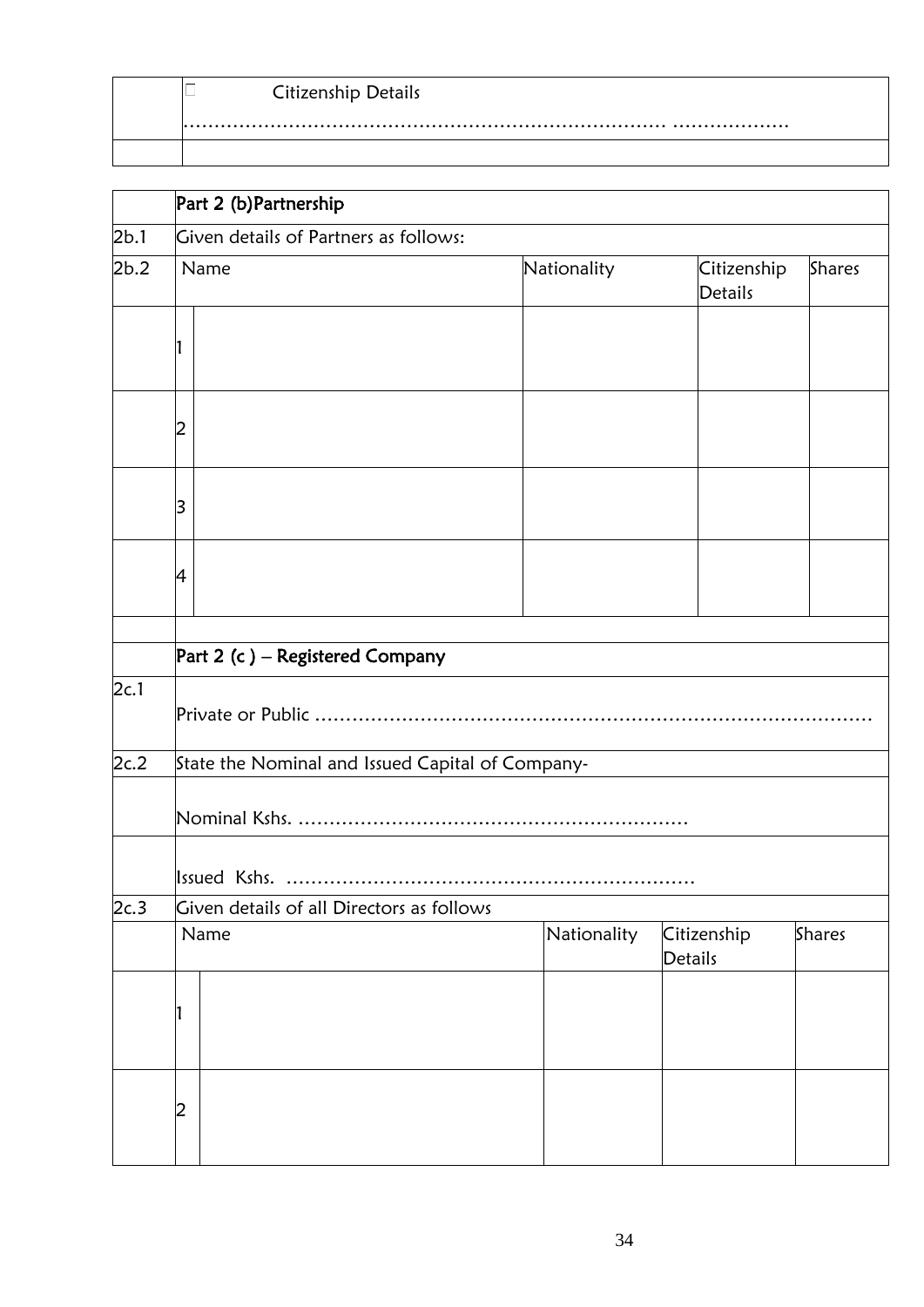| 3  |  |  |
|----|--|--|
| 14 |  |  |
| 5  |  |  |

|     | Part 3 - Eligibility Status                                                                                                                                                                                                                                                                                                                                           |  |  |  |  |
|-----|-----------------------------------------------------------------------------------------------------------------------------------------------------------------------------------------------------------------------------------------------------------------------------------------------------------------------------------------------------------------------|--|--|--|--|
|     |                                                                                                                                                                                                                                                                                                                                                                       |  |  |  |  |
| 3.1 | Are you related to an Employee, Committee Member or Board Member of IEBC?<br>Yes / No                                                                                                                                                                                                                                                                                 |  |  |  |  |
| 3.2 | If answer in '3.1' is YES give the relationship.                                                                                                                                                                                                                                                                                                                      |  |  |  |  |
|     |                                                                                                                                                                                                                                                                                                                                                                       |  |  |  |  |
|     |                                                                                                                                                                                                                                                                                                                                                                       |  |  |  |  |
|     |                                                                                                                                                                                                                                                                                                                                                                       |  |  |  |  |
|     |                                                                                                                                                                                                                                                                                                                                                                       |  |  |  |  |
| 3.3 | Does an Employee, Committee Member, and Board Member of IEBC sit in the Board of<br>Directors or Management of your Organization, Subsidiaries or Joint Ventures? Yes / No                                                                                                                                                                                            |  |  |  |  |
| 3.4 | If answer in '3.3' above is YES give details.                                                                                                                                                                                                                                                                                                                         |  |  |  |  |
|     |                                                                                                                                                                                                                                                                                                                                                                       |  |  |  |  |
| 3.5 | Has your Organization, Subsidiary Joint Venture or Sub-contractor been involved in<br>the past directly or indirectly with a firm or any of its affiliates that have been<br>engaged by IEBC to provide consulting services for preparation of design,<br>specifications and other documents to be used for procurement of the goods<br>under this invitation? Yes No |  |  |  |  |
| 3.6 | If answer in '3.5' above is YES give details.                                                                                                                                                                                                                                                                                                                         |  |  |  |  |
|     |                                                                                                                                                                                                                                                                                                                                                                       |  |  |  |  |
| 3.7 | Are you under a declaration of ineligibility for corrupt and fraudulent practices? YES/No                                                                                                                                                                                                                                                                             |  |  |  |  |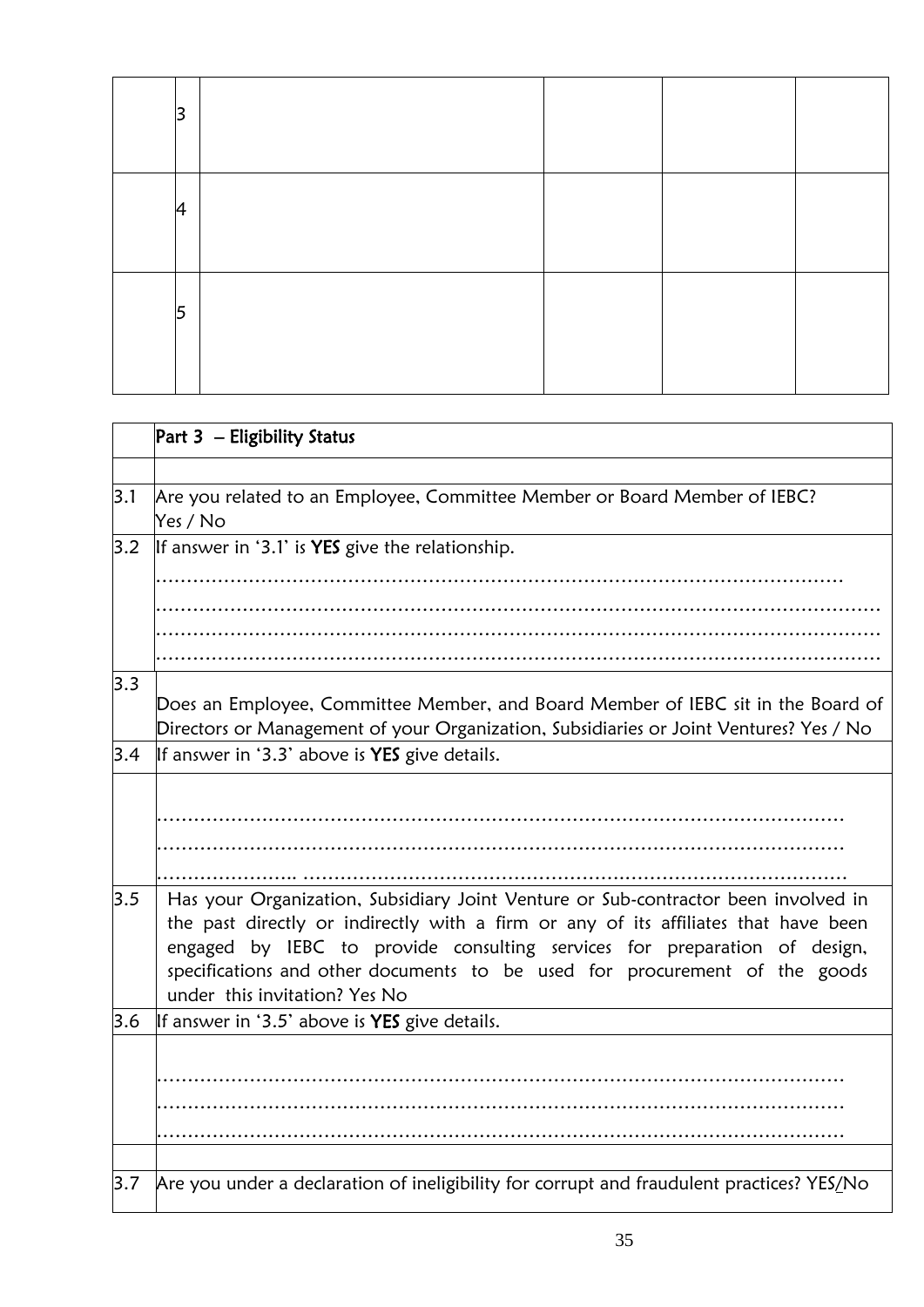| 3.8 | Have you offered or given anything of value to influence the procurement process? Yes<br>No           |
|-----|-------------------------------------------------------------------------------------------------------|
|     |                                                                                                       |
| 3.9 | If answer in '3.8' above is <b>YES</b> give details                                                   |
|     | DECLARE that the information given on this form is correct to the best of my<br>knowledge and belief. |
|     |                                                                                                       |

 $L$  If a Kenya Citizen, indicate under "Citizenship Details" whether by Birth, Naturalization or registration.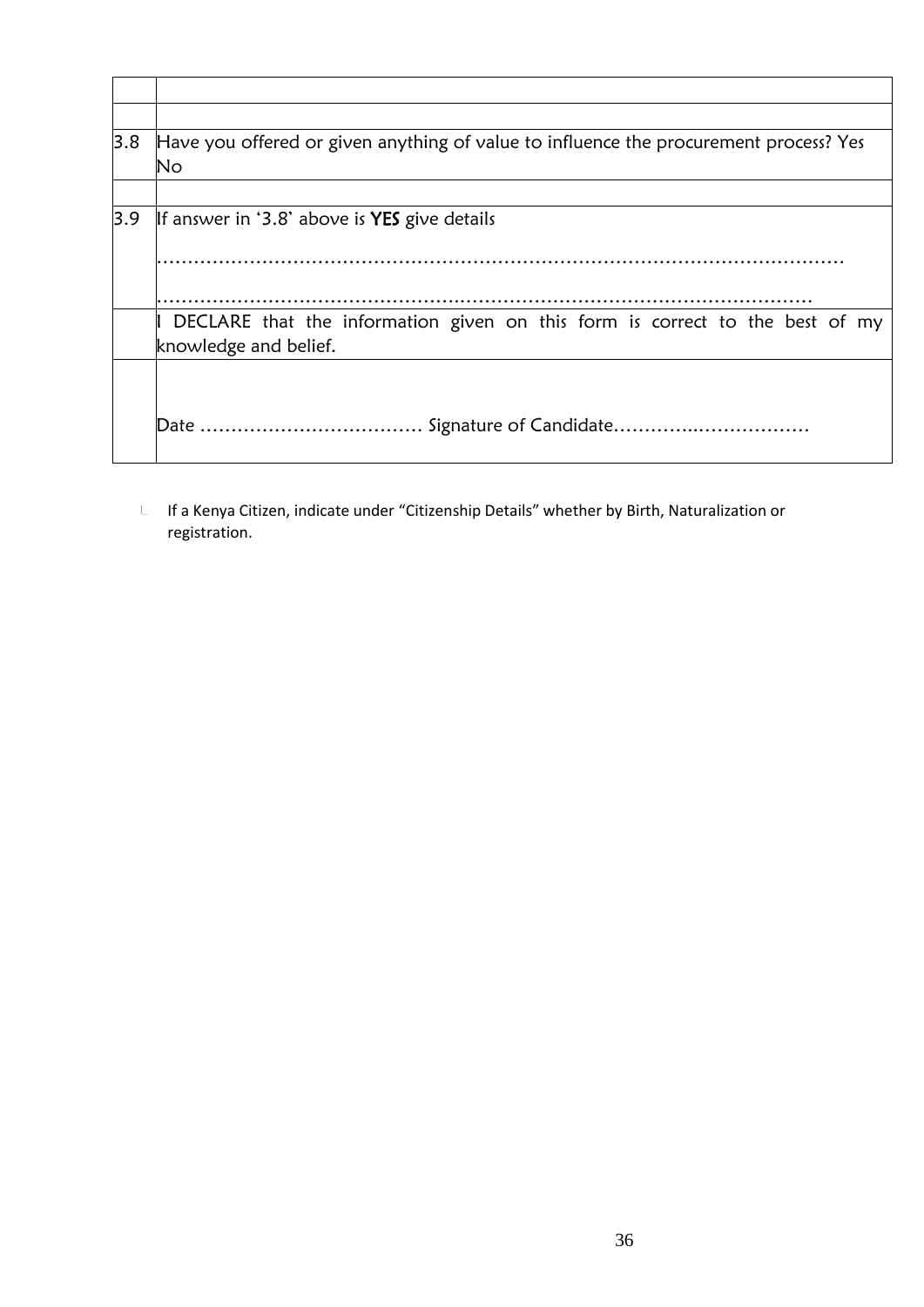### <span id="page-37-0"></span>**8.4 TENDER SECURITY FORM**

Whereas ……………………………………….. [Name of the tenderer] (Hereinafter called "the tenderer") has submitted its tender dated………………..[date of submission of tender ] for the provision of ……………………………………………….. [Name and/or description of the services]

(hereinafter called "the Tenderer")…………………………………………………….. KNOW ALL PEOPLE by these presents that WE………………………………………

Of……………………………………………having registered office at

[name of procuring entity](Hereinafter called "the Bank") are bound unto……………… [name of procuring entity](Hereinafter called "the procuring entity") in the sum of ………..

for which payment well and truly to be made to the said Procuring entity, the Bank binds itself, its successors, and assigns by these presents. Sealed with the Common Seal of the said Bank this day of 20 and Bank this

THE CONDITIONS of this obligation are:

1. If the tenderer withdraws its Tender during the period of tender validity specified by the tenderer on the Tender Form; or

2. If the tenderer, having been notified of the acceptance of its Tender by the Procuring entity during the period of tender validity:

(a)Fails or refuses to execute the Contract Form, if required; or

(b) fails or refuses to furnish the performance security, in accordance with the instructions to tenderers;

we undertake to pay to the Procuring entity up to the above amount upon receipt of its first written demand, without the Procuring entity having to substantiate its demand, provided that in its demand the Procuring entity will note that the amount claimed by it is due to it, owing to the occurrence of one or both of the two conditions, specifying the occurred condition or conditions.

This guarantee will remain in force up to and including thirty (30) days after the period of tender validity, and any demand in respect thereof should reach the Bank not later than the above date.

[signature of the bank]

(Amend accordingly if provided by Insurance Company)

\_\_\_\_\_\_\_\_\_\_\_\_\_\_\_\_\_\_\_\_\_\_\_\_\_\_\_\_\_\_\_\_\_\_\_\_\_\_\_\_\_\_\_\_\_\_\_\_\_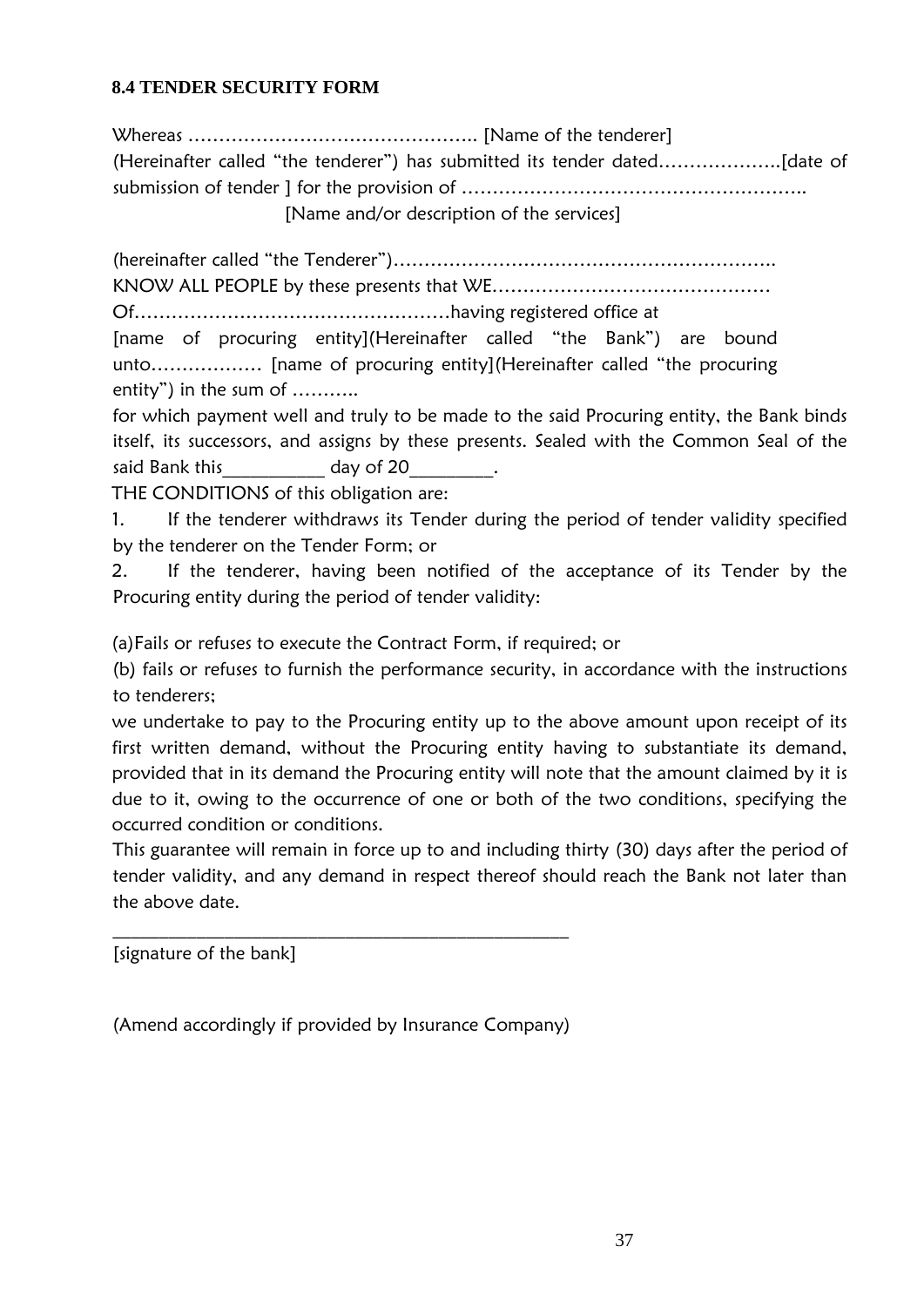## <span id="page-38-0"></span>8.5 PERFORMANCE SECURITY FORM

To: …………………………………………………………………………………………….. [Name of the Procuring entity] WHEREAS………………………………. [Name of tenderer] (Hereinafter called "the tenderer") has undertaken, in pursuance of Contract No.\_\_\_\_\_\_\_\_\_\_\_ [reference number of the contract] dated \_\_\_\_\_\_\_\_\_\_\_\_\_\_\_20\_\_\_\_\_\_ to Supply…………………………………………………………………………………….. [Description services](Hereinafter called "the contract") AND WHEREAS it has been stipulated by you in the said Contract that the tenderer shall furnish you with a bank guarantee by a reputable bank for the sum specified therein as security for compliance with the Tenderer's performance obligations in accordance with the Contract. AND WHEREAS we have agreed to give the tenderer a guarantee: THEREFORE WE hereby affirm that we are Guarantors and responsible to you, on behalf of the tenderer, up to a total of ……………………………………………………. [amount of the guarantee in words and figures], and we undertake to pay you, upon your first written demand declaring the tenderer to be in default under the Contract and without cavil or argument, any sum or sums within the limits of …………………………… [amount of guarantee] as aforesaid, without your needing to prove or to show grounds or reasons for your demand or the sum specified therein. This guarantee is valid until the day of 20………  $\_$  , and the set of the set of the set of the set of the set of the set of the set of the set of the set of the set of the set of the set of the set of the set of the set of the set of the set of the set of the set of th Signature and seal of the Guarantors  $\_$  , and the set of the set of the set of the set of the set of the set of the set of the set of the set of the set of the set of the set of the set of the set of the set of the set of the set of the set of the set of th [name of bank or financial institution]  $\Box$  . The contract of the contract of the contract of the contract of  $\Box$  and  $\Box$  and  $\Box$  and  $\Box$  . The contract of the contract of the contract of the contract of the contract of the contract of the contract of the ddress] \_\_\_\_\_\_\_\_\_\_\_\_\_\_\_\_\_\_\_\_\_\_\_\_\_\_\_\_\_\_\_\_\_\_\_\_\_\_\_\_\_\_\_\_\_\_\_\_\_\_\_\_\_\_\_\_\_[d ate]

38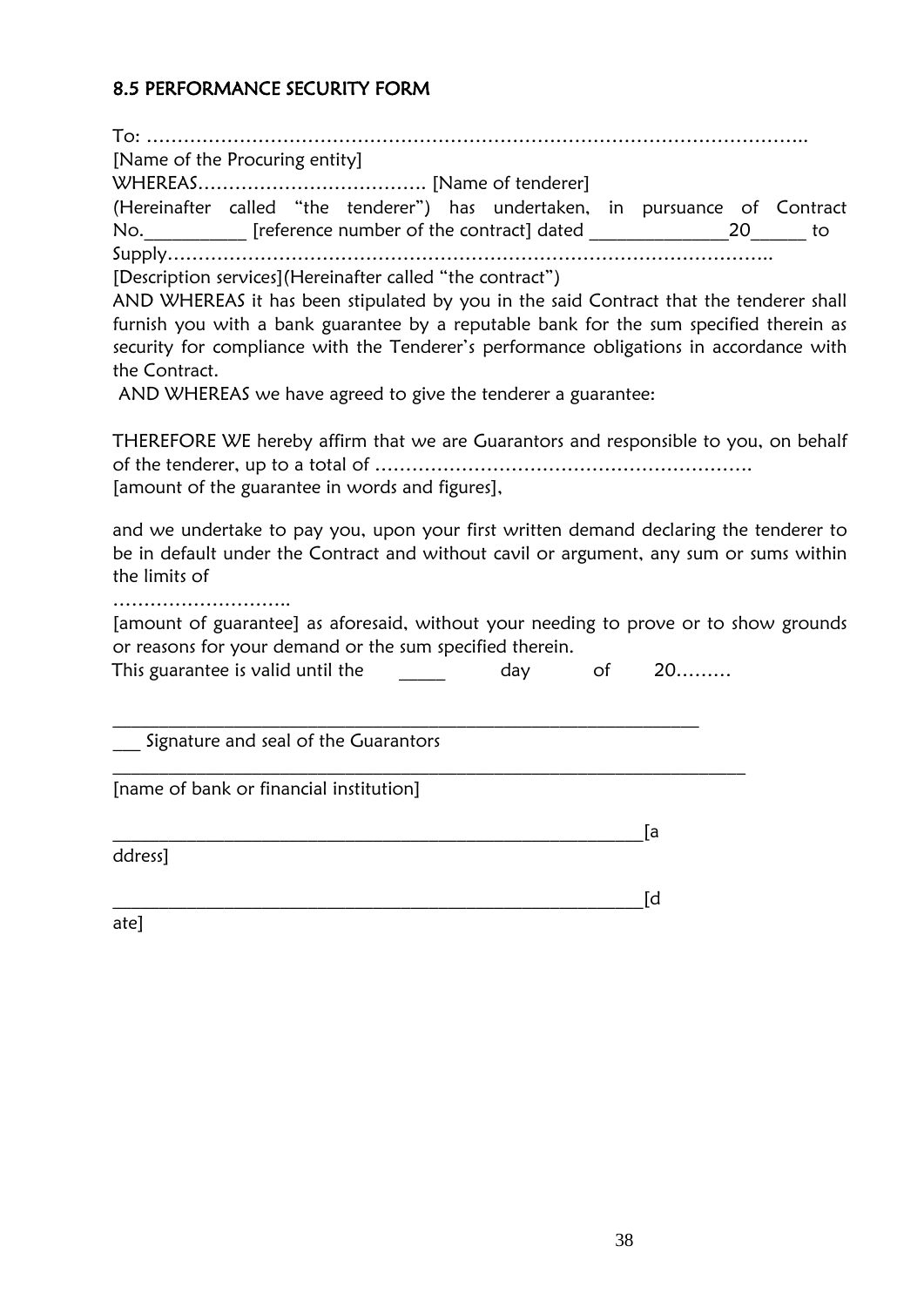## <span id="page-39-0"></span>8.6 BANK GUARANTEE FOR ADVANCE PAYMENT

To………………………… [name of tender]……………………………………… Gentlemen and/or Ladies: In accordance with the payment provision included in the special conditions of contract, which amends the general conditions of contract to provide for advance payment, …………………………………………………………………[name and address of tenderer][hereinafter called "the tenderer"] shall deposit with the Procuring entity a bank guarantee to guarantee its proper and faithful performance under the said clause of the contract in an amount of………………………………………………………………………………………… [amount of guarantee in figures and words].

We, the ………………………………………………………………………………

\_\_\_\_\_\_\_\_\_\_\_\_\_\_\_\_\_\_\_\_\_\_\_\_\_\_\_\_\_\_\_\_\_\_\_\_\_\_\_\_\_\_\_\_\_\_\_\_\_\_\_\_\_\_\_\_\_\_\_\_

\_\_\_\_\_\_\_\_\_\_\_\_\_\_\_\_\_\_\_\_\_\_\_\_\_\_\_\_\_\_\_\_\_\_\_\_\_\_\_\_\_\_\_\_\_\_\_\_\_\_\_\_\_\_\_\_\_\_\_

[bank or financial institution], as instructed by the tenderer, agree unconditionally and irrevocably to guarantee as primary obligator and not as surety merely, the payment to the Procuring entity on its first demand without whatsoever right of objection on our part and without its first claim to the tenderer, in the amount not exceeding [amount of guarantee in figures and words].

We further agree that no change or addition to or other modification of the terms of the Contract to be performed thereunder or of any of the Contract documents which may be made between the Procuring entity and the tenderer, shall in any way release us from any liability under this guarantee, and we hereby waive notice of any such change, addition, or modification.

This guarantee shall remain valid and in full effect from the date of the advance payment received by the tenderer under the Contract until [date].

Yours truly,

Signature and seal of the Guarantors

[name of bank or financial institution]

\_\_ [address]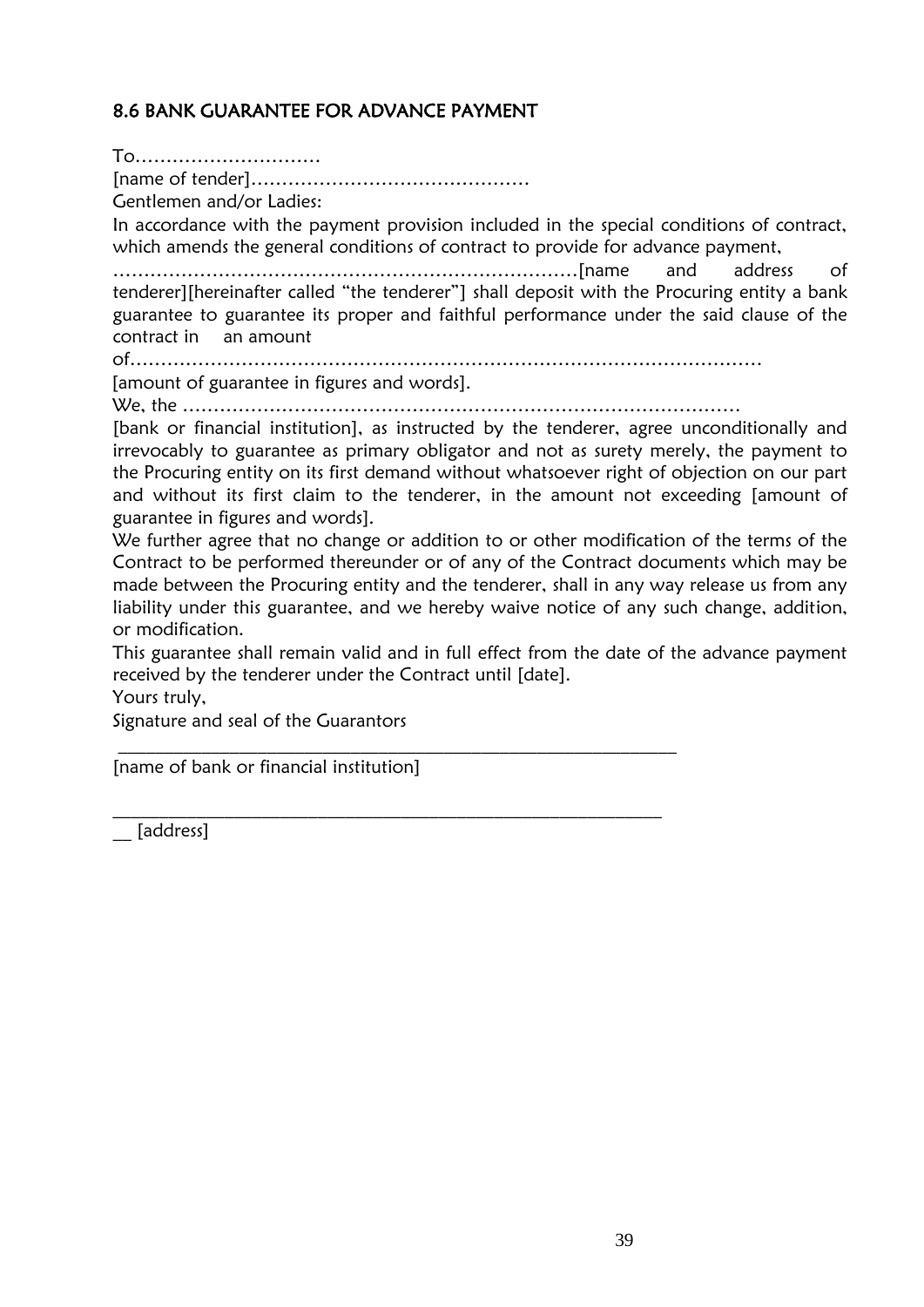## 8.7 LETTER OF NOTIFICATION OF AWARD

Address of Procuring Entity

 $\frac{1}{2}$  ,  $\frac{1}{2}$  ,  $\frac{1}{2}$  ,  $\frac{1}{2}$  ,  $\frac{1}{2}$  ,  $\frac{1}{2}$  ,  $\frac{1}{2}$  ,  $\frac{1}{2}$  ,  $\frac{1}{2}$  ,  $\frac{1}{2}$  ,  $\frac{1}{2}$  $\frac{1}{2}$  ,  $\frac{1}{2}$  ,  $\frac{1}{2}$  ,  $\frac{1}{2}$  ,  $\frac{1}{2}$  ,  $\frac{1}{2}$  ,  $\frac{1}{2}$  ,  $\frac{1}{2}$  ,  $\frac{1}{2}$  ,  $\frac{1}{2}$  ,  $\frac{1}{2}$ 

| To:                |
|--------------------|
|                    |
|                    |
| RE:                |
| Tender             |
| No                 |
| <b>Tender Name</b> |
|                    |

This is to notify that the contract/s stated below under the above mentioned tender have been awarded to you.

- 1. Please acknowledge receipt of this letter of notification signifying your acceptance.
- 2. The contract/contracts shall be signed by the parties within 30 days of the date of this letter but not earlier than 14 days from the date of the letter.
- 3. You may contact the officer(s) whose particulars appear below on the subject matter of this letter of notification of award.

(FULL PARTICULARS)

## SIGNED FOR ACCOUNTING OFFICER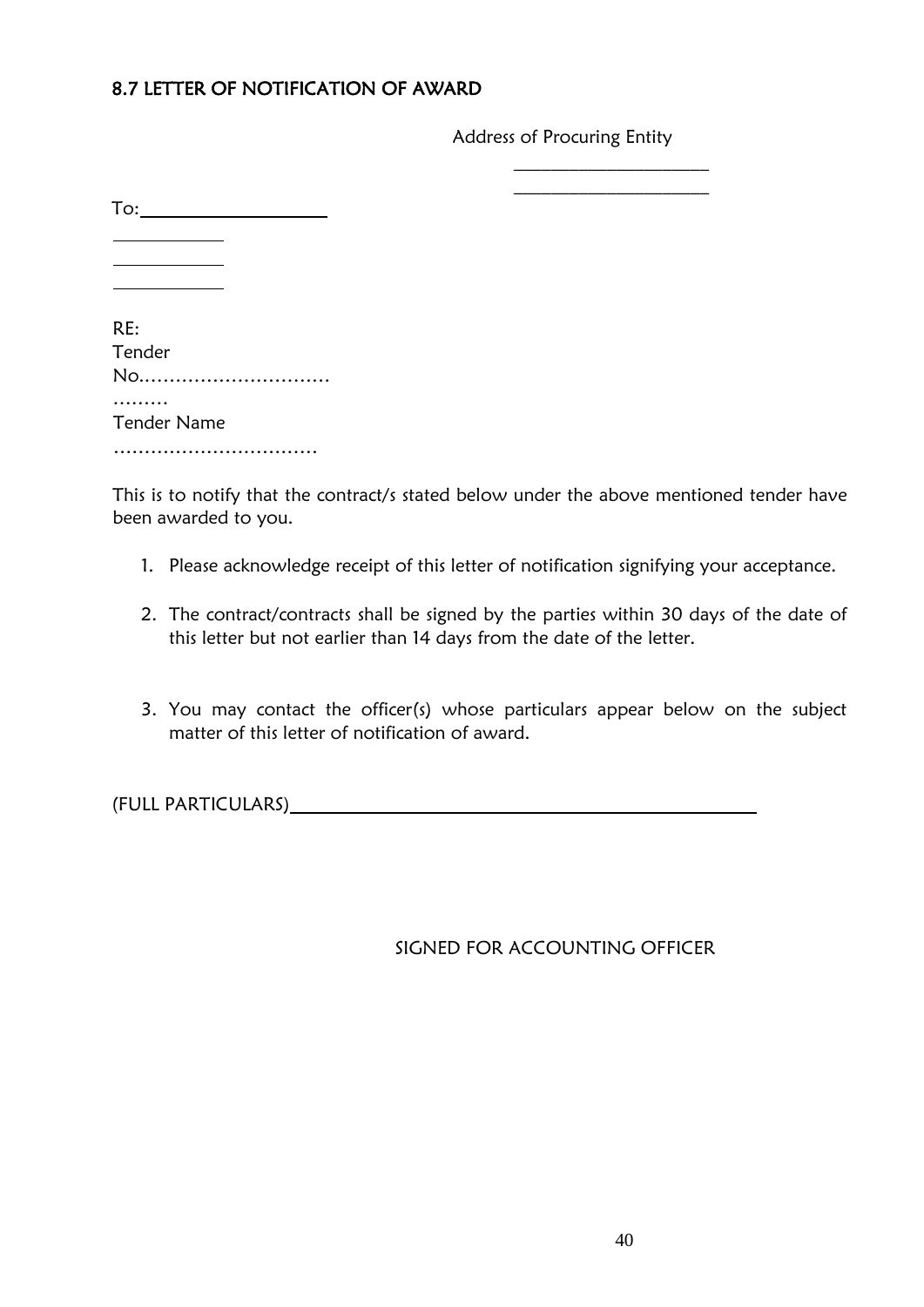## <span id="page-41-0"></span>8.8 FORM RB 1

REPUBLIC OF KENYA PUBLIC PROCUREMENT ADMINISTRATIVE REVIEW BOARD APPLICATION NO…………….OF……….….20……... **BETWEEN** …………………………………………….APPLICANT AND …………………………………RESPONDENT (Procuring Entity) Request for review of the decision of the…………… (Name of the Procuring Entity) of ……………dated the…day of ………….20……….in the matter of Tender No………..…of …………..20… REQUEST FOR REVIEW I/We……………………………,the above named Applicant(s), of address: Physical address…………….Fax No……Tel. No……..Email ……………, hereby request the Public Procurement Administrative Review Board to review the whole/part of the above mentioned decision on the following grounds , namely:- 1.  $\overline{2}$ By this memorandum, the Applicant requests the Board for an order/orders that: - 1  $\overline{2}$ SIGNED ………………. (Applicant) Dated on…………….day of ……………/…20… FOR OFFICIAL USE ONLY

Lodged with the Secretary Public Procurement Administrative Review Board on ………… day of

………....20….………

SIGNED Board Secretary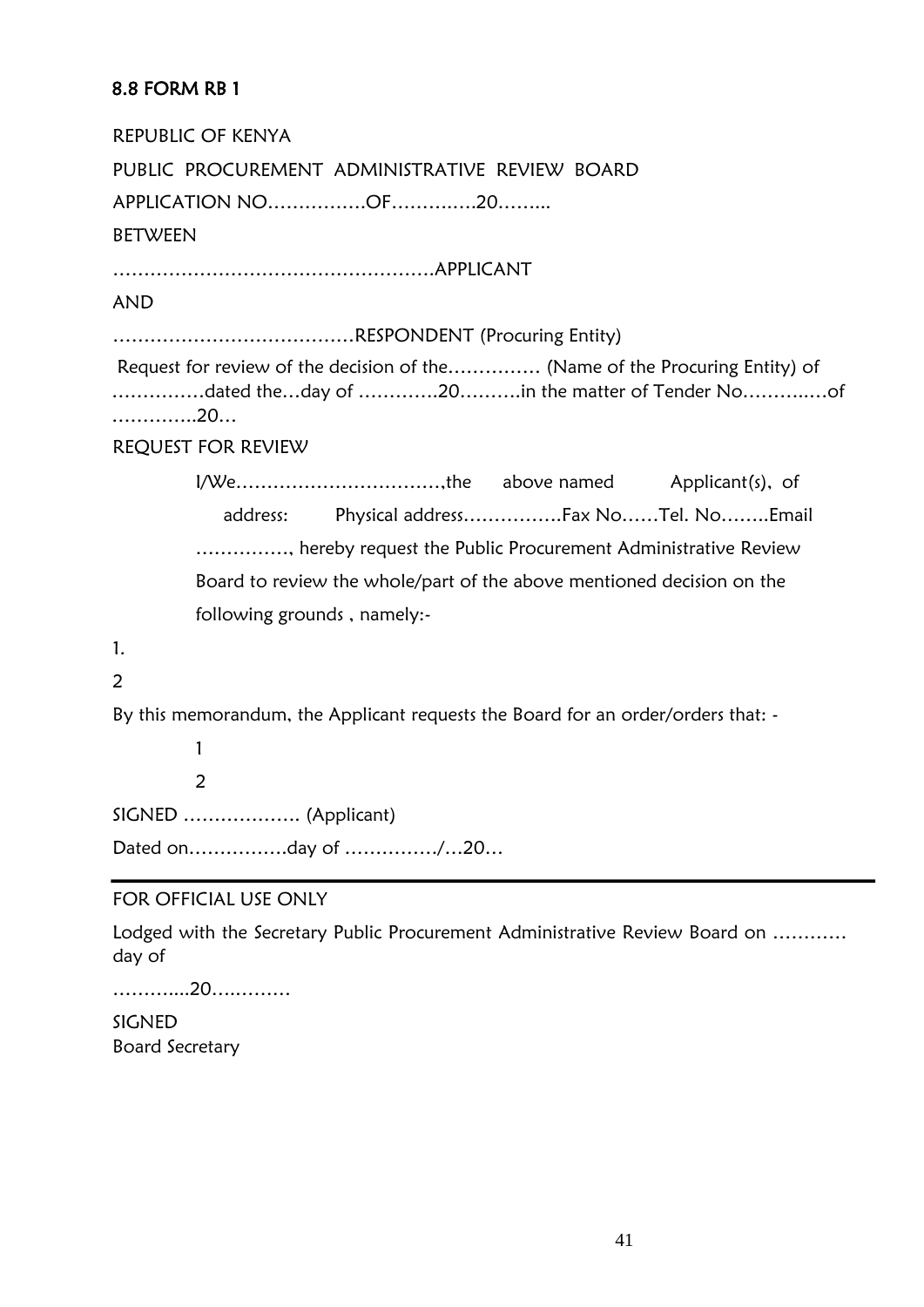# <span id="page-42-0"></span>8.9 ANTI-CORRUPTION DECLARATION FORM

(Sections 62 of the PPDA, 2015)

I/We/Messrs…………………………………………………………………………………... Of Street, Building, P O Box………………………………………………………………… Contact/Phone/E mail………………………………………………………………………. Declare that Public Procurement is based on a free and fair competitive Tendering process which should not be open to abuse. I/We..………………………………………………………………………………….. Declare that I/We will not offer or facilitate, directly or indirectly, any inducement or reward to any public officer, their relations or business associates, in connection with Tender/Tender No ……………………..………………………………………………. For or in the subsequent performance of the contract if I/We am/are successful. Authorized Signature................................................................................................ Name of Signatory……………………………………………………………................. Title of Signatory………………………………………………………………………….. Official Stamp………………………………………………………………………………